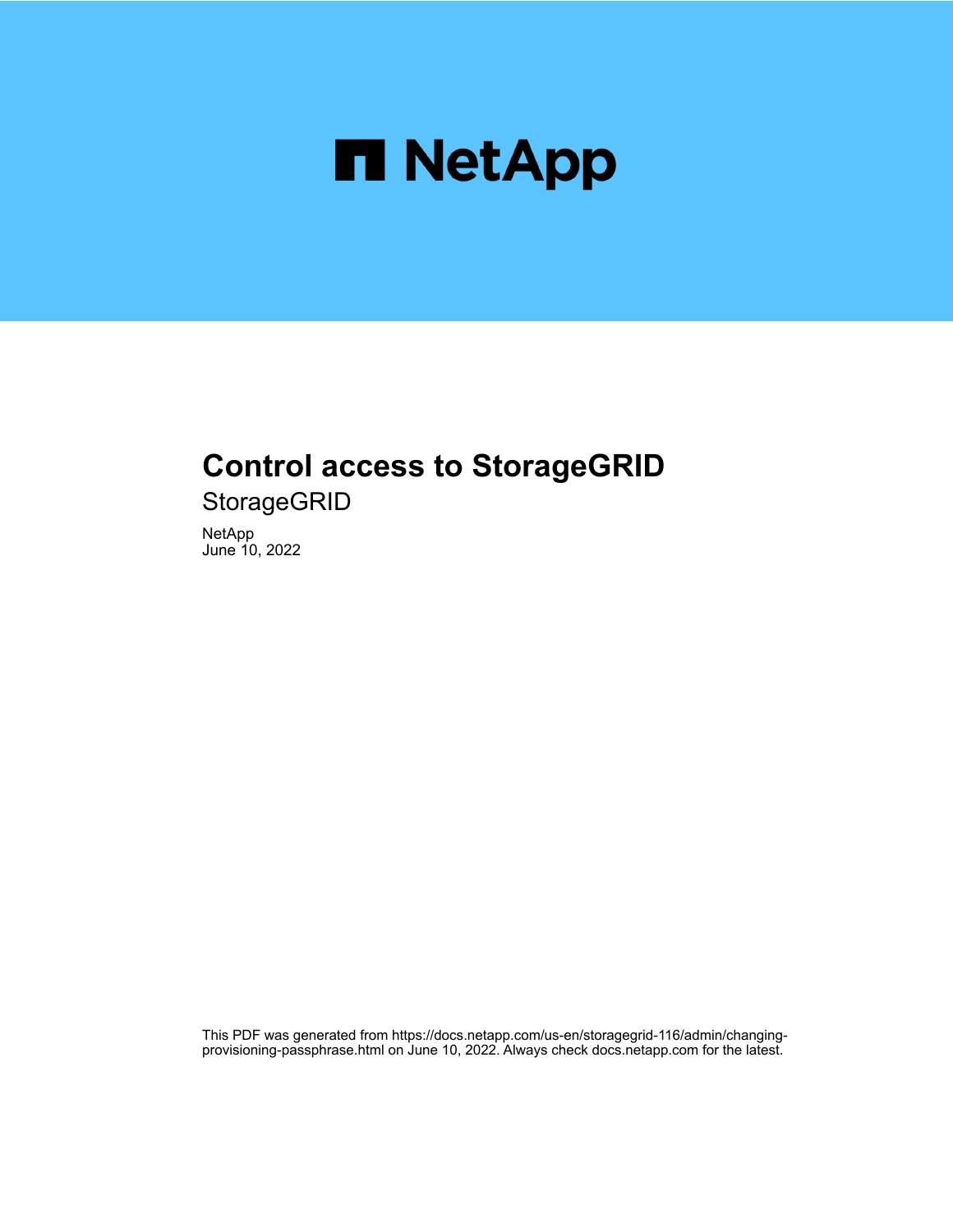# **Table of Contents**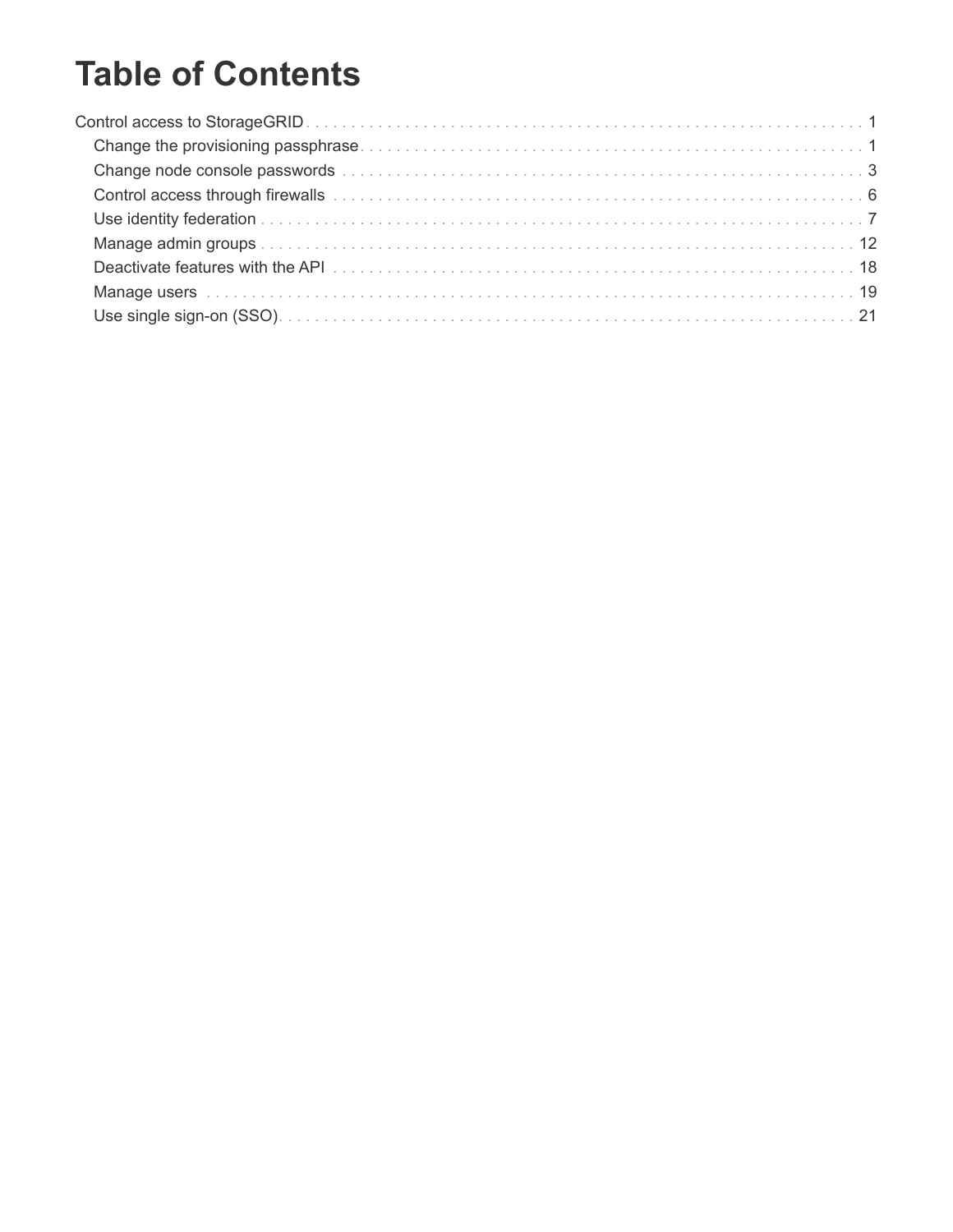# <span id="page-2-0"></span>**Control access to StorageGRID**

## <span id="page-2-1"></span>**Change the provisioning passphrase**

Use this procedure to change the StorageGRID provisioning passphrase. The passphrase is required for recovery, expansion, and maintenance procedures. The passphrase is also required to download Recovery Package backups that include the grid topology information, grid node console passwords, and encryption keys for the StorageGRID system.

#### **What you'll need**

- You are signed in to the Grid Manager using a [supported web browser.](https://docs.netapp.com/us-en/storagegrid-116/admin/web-browser-requirements.html)
- You have Maintenance or Root access permissions.
- You have the current provisioning passphrase.

#### **About this task**

The provisioning passphrase is required for many installation and maintenance procedures, and for [downloading the Recovery Package.](https://docs.netapp.com/us-en/storagegrid-116/maintain/downloading-recovery-package.html) The provisioning passphrase is not listed in the Passwords.txt file. Make sure to document the provisioning passphrase and keep it in a safe and secure location.

#### **Steps**

1. Select **CONFIGURATION** > **Access control**> **Grid passwords**.

| Grid passwords                                                                      |                                                                                 |
|-------------------------------------------------------------------------------------|---------------------------------------------------------------------------------|
| Change the provisioning passphrase and other passwords for your StorageGRID system. |                                                                                 |
| Change provisioning passphrase                                                      | Change node console passwords                                                   |
| Change provisioning passphrase and download new<br>recovery package.                | Change the node console password on each node.<br>Last time updated: 10/29/2021 |
| Make a change $\rightarrow$                                                         | Make a change $\rightarrow$                                                     |

2. Select **Make a change** under **Change provisioning passphrase**.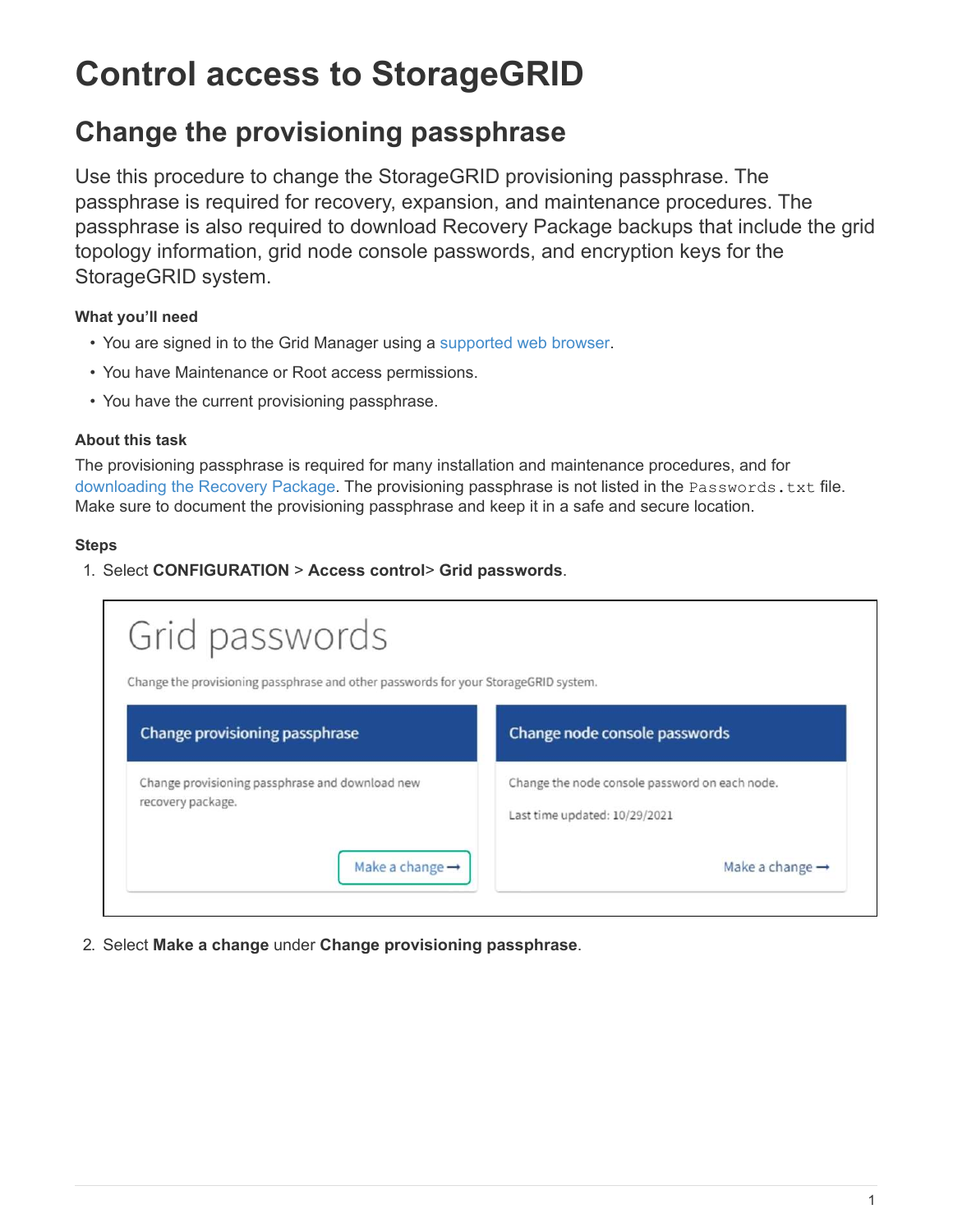| Change provisioning passphrase                                                                                                                                                                                                                                                                                                                                                       |  |  |
|--------------------------------------------------------------------------------------------------------------------------------------------------------------------------------------------------------------------------------------------------------------------------------------------------------------------------------------------------------------------------------------|--|--|
| The provisioning passphrase is required for any installation, expansion, or maintenance procedure that makes changes to the grid topology. This passphrase is also required to<br>download backups of the grid topology information and encryption keys for the StorageGRID system. After changing the provisioning passphrase, you must download a new<br><b>Recovery Package</b> ⊠ |  |  |
| Current provisioning passphrase                                                                                                                                                                                                                                                                                                                                                      |  |  |
| *****                                                                                                                                                                                                                                                                                                                                                                                |  |  |
| New provisioning passphrase                                                                                                                                                                                                                                                                                                                                                          |  |  |
| **********                                                                                                                                                                                                                                                                                                                                                                           |  |  |
| Confirm new provisioning passphrase                                                                                                                                                                                                                                                                                                                                                  |  |  |
| **********                                                                                                                                                                                                                                                                                                                                                                           |  |  |
| <b>Save</b><br>Cancel                                                                                                                                                                                                                                                                                                                                                                |  |  |

- 3. Enter your current provisioning passphrase.
- 4. Enter the new passphrase. The passphrase must contain at least 8 and no more than 32 characters. Passphrases are case-sensitive.
- 5. Store the new provisioning passphrase in a secure location. It is required for installation, expansion, and maintenance procedures.
- 6. Re-enter the new passphrase, and select **Save**.

The system displays a green success banner when the provisioning passphrase change is complete.

| Configuration > Grid passwords > Change provisioning passphrase                                                                                                                                                                                                                                                                                                                      | Success                                      |
|--------------------------------------------------------------------------------------------------------------------------------------------------------------------------------------------------------------------------------------------------------------------------------------------------------------------------------------------------------------------------------------|----------------------------------------------|
| Change provisioning passphrase                                                                                                                                                                                                                                                                                                                                                       | Provisioning passphrase changed successfully |
| The provisioning passphrase is required for any installation, expansion, or maintenance procedure that makes changes to the grid topology. This passphrase is also required to<br>download backups of the grid topology information and encryption keys for the StorageGRID system. After changing the provisioning passphrase, you must download a new<br><b>Recovery Package ■</b> |                                              |
| Current provisioning passphrase                                                                                                                                                                                                                                                                                                                                                      |                                              |
|                                                                                                                                                                                                                                                                                                                                                                                      |                                              |
| New provisioning passphrase                                                                                                                                                                                                                                                                                                                                                          |                                              |
|                                                                                                                                                                                                                                                                                                                                                                                      |                                              |
| Confirm new provisioning passphrase                                                                                                                                                                                                                                                                                                                                                  |                                              |
|                                                                                                                                                                                                                                                                                                                                                                                      |                                              |
| Cancel<br>Save                                                                                                                                                                                                                                                                                                                                                                       |                                              |

- 7. Select **Recovery Package**.
- 8. Enter the new provisioning passphrase to download the new Recovery Package.



After changing the provisioning passphrase, you must immediately download a new Recovery Package. The Recovery Package file allows you to restore the system if a failure occurs.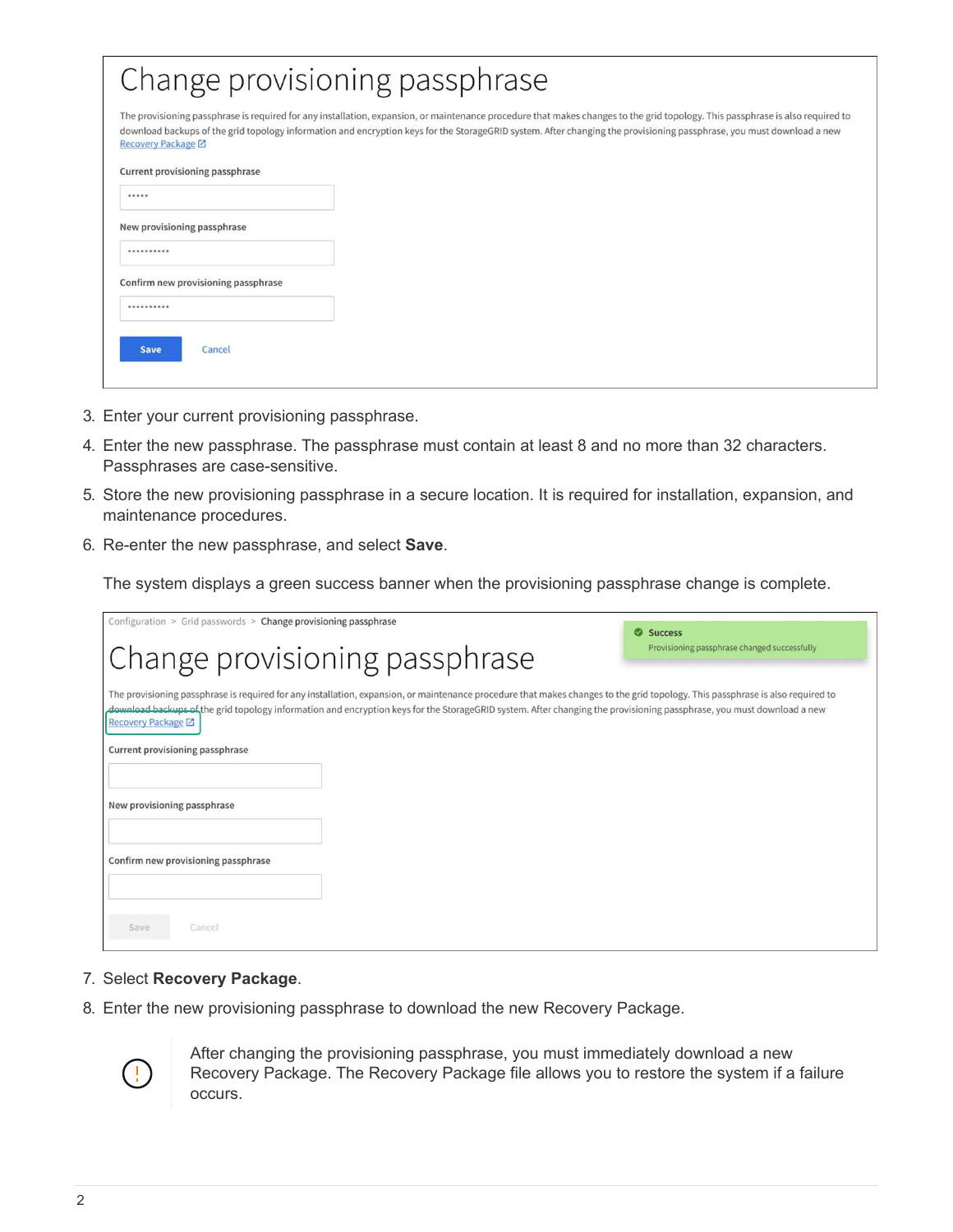## <span id="page-4-0"></span>**Change node console passwords**

Each node in your grid has a unique node console password, which you need to log in to the node. Use these steps to change each unique node console password for each node in your grid.

#### **What you'll need**

- You are signed in to the Grid Manager using a [supported web browser.](https://docs.netapp.com/us-en/storagegrid-116/admin/web-browser-requirements.html)
- You have the Maintenance or Root access permission.
- You have the current provisioning passphrase.

#### **About this task**

Use the node console password to log in to a node as "admin" using SSH, or to the root user on a VM/physical console connection. The change node console password process creates new passwords for each node in your grid and stores the passwords in an updated Passwords.txt file in the Recovery Package. The passwords are listed in the Password column in the Passwords.txt file.



There are separate SSH access passwords for the SSH keys used for communication between nodes. The SSH access passwords are not changed by this procedure.

## **Access the wizard**

1. Select **CONFIGURATION** > **Access control** > **Grid passwords**.

| Grid passwords                                                                      |                                                                                 |
|-------------------------------------------------------------------------------------|---------------------------------------------------------------------------------|
| Change the provisioning passphrase and other passwords for your StorageGRID system. |                                                                                 |
| Change provisioning passphrase                                                      | Change node console passwords                                                   |
| Change provisioning passphrase and download new<br>recovery package.                | Change the node console password on each node.<br>Last time updated: 10/29/2021 |
| Make a change $\rightarrow$                                                         | Make a change $\rightarrow$                                                     |

2. Select **Make a change** under **Change node console passwords**.

## **Enter the provisioning passphrase**

1. Enter your provisioning passphrase.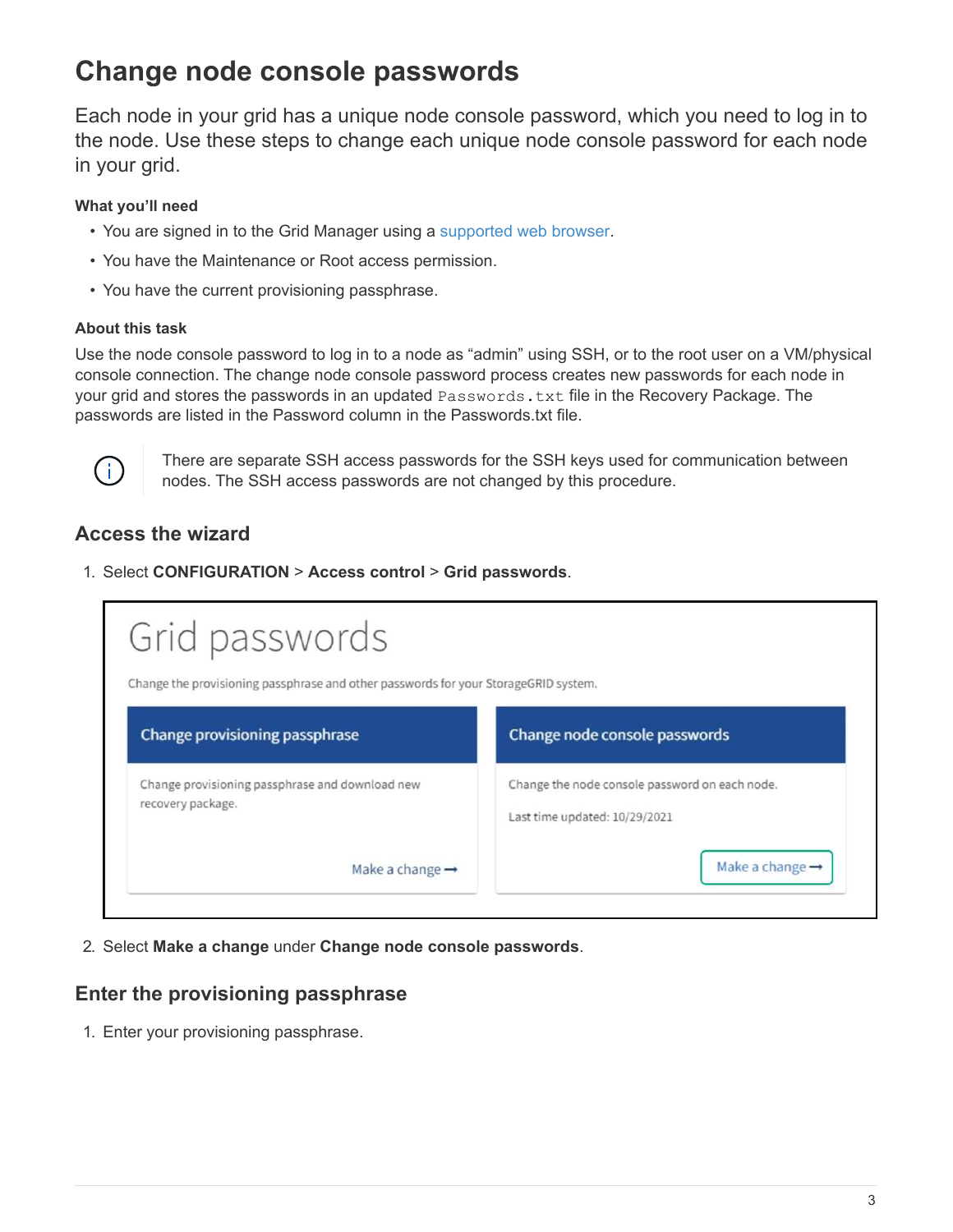| Change node console passwords                                                                                                                                                                                                                                                                                                                                                                                                                                 |  |  |  |
|---------------------------------------------------------------------------------------------------------------------------------------------------------------------------------------------------------------------------------------------------------------------------------------------------------------------------------------------------------------------------------------------------------------------------------------------------------------|--|--|--|
| Each node in your grid has a unique node console password, which you need to log into the node. Use these steps to change the node console password for each node in your grid.<br>The passwords are stored in the recovery package. After you have changed the node console passwords, you must download the updated recovery package with the new node<br>console passwords. Note: The SSH access passwords for SSH keys are not changed by this procedure. |  |  |  |
| Provide provisioning passphrase - (2) Download recovery package - (3) Change node console passwords                                                                                                                                                                                                                                                                                                                                                           |  |  |  |
| Enter the provisioning passphrase to start the change node console passwords process.                                                                                                                                                                                                                                                                                                                                                                         |  |  |  |
| Provisioning passphrase                                                                                                                                                                                                                                                                                                                                                                                                                                       |  |  |  |
| ********<br>∨                                                                                                                                                                                                                                                                                                                                                                                                                                                 |  |  |  |
|                                                                                                                                                                                                                                                                                                                                                                                                                                                               |  |  |  |

2. Select **Continue**.

## **Download the current Recovery Package**

1. Select **Download recovery package**.

You can use the old passwords in the current Recovery Package if the password change process fails for any node.

| Change node console passwords                                                                                                                                                                                                                                                                                                                                                                                                                                 |
|---------------------------------------------------------------------------------------------------------------------------------------------------------------------------------------------------------------------------------------------------------------------------------------------------------------------------------------------------------------------------------------------------------------------------------------------------------------|
| Each node in your grid has a unique node console password, which you need to log into the node. Use these steps to change the node console password for each node in your grid.<br>The passwords are stored in the recovery package. After you have changed the node console passwords, you must download the updated recovery package with the new node<br>console passwords. Note: The SSH access passwords for SSH keys are not changed by this procedure. |
| Provide provisioning passphrase $\sim$ (2) Download recovery package $\sim$ (3)<br>Change node console passwords                                                                                                                                                                                                                                                                                                                                              |
| Download the current recovery package before changing the node console passwords. You can use the old passwords if the password change process fails for any node.<br><b>Download recovery package</b>                                                                                                                                                                                                                                                        |

2. Copy the Recovery Package file (.zip) to two safe, secure, and separate locations.



The Recovery Package file must be secured because it contains encryption keys and passwords that can be used to obtain data from the StorageGRID system.

3. Select **Continue**.

## **Change node console passwords**

1. Select **Yes** to confirm you want to change the node console passwords.

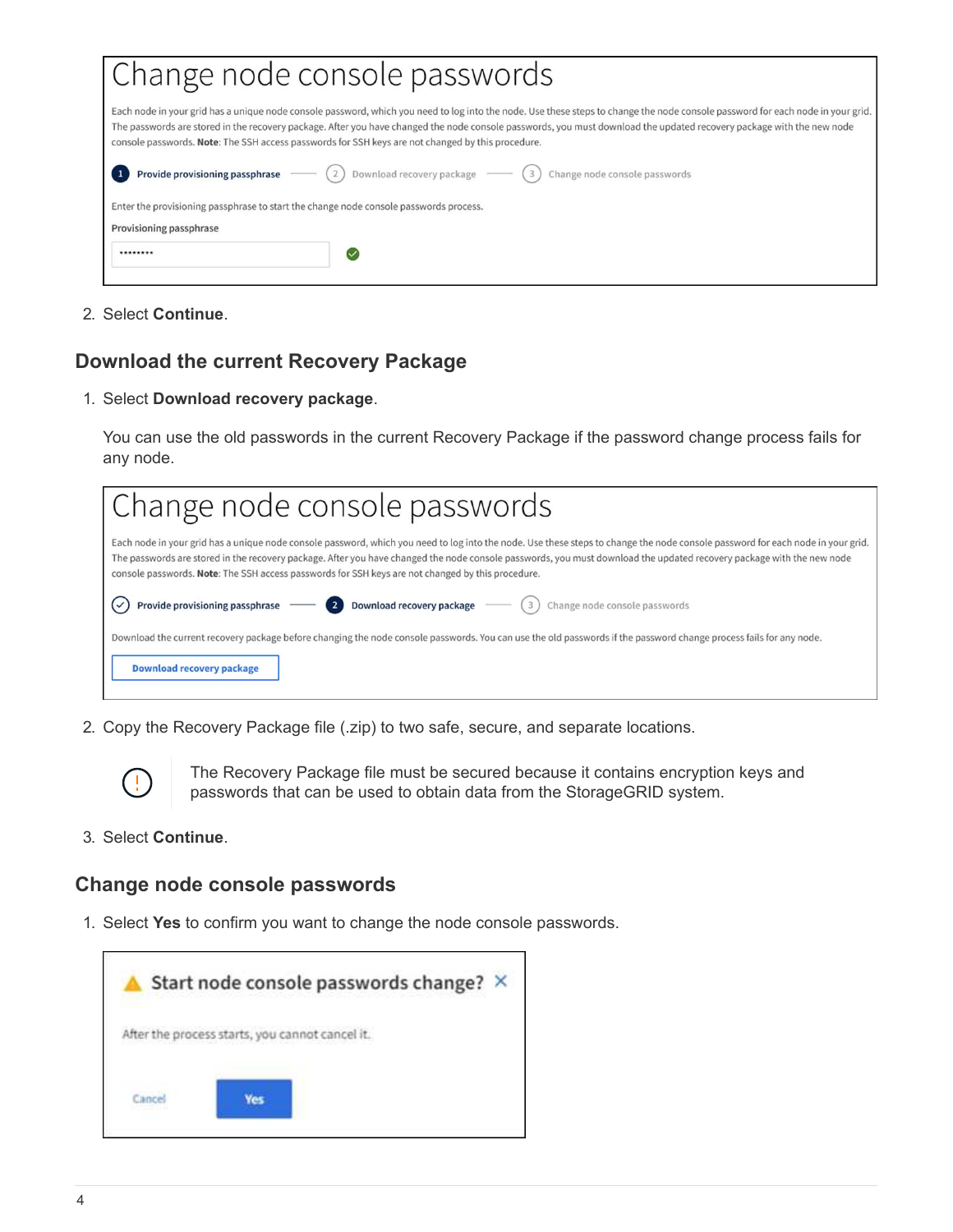When you select **Yes**, a new Recovery Package is generated with the new passwords. It might take a few minutes to generate the new Recovery Package with the new passwords.

When you select **Cancel** you are returned to the previous page.

#### 2. Select **Download new recovery package**.

| Change node console passwords                                                                                                                                                                                                                                                                                                                                                                                                                                 |  |  |  |  |
|---------------------------------------------------------------------------------------------------------------------------------------------------------------------------------------------------------------------------------------------------------------------------------------------------------------------------------------------------------------------------------------------------------------------------------------------------------------|--|--|--|--|
| Each node in your grid has a unique node console password, which you need to log into the node. Use these steps to change the node console password for each node in your grid.<br>The passwords are stored in the recovery package. After you have changed the node console passwords, you must download the updated recovery package with the new node<br>console passwords. Note: The SSH access passwords for SSH keys are not changed by this procedure. |  |  |  |  |
| Provide provisioning passphrase $\sim$ $\heartsuit$ Download recovery package $\sim$ 3 Change node console passwords                                                                                                                                                                                                                                                                                                                                          |  |  |  |  |
| Download the new recovery package, which contains the new node console passwords. Save this file with a new name. Do not overwrite the old recovery package.<br>Download new recovery package                                                                                                                                                                                                                                                                 |  |  |  |  |
| Have you downloaded the new recovery package successfully and verified the content?                                                                                                                                                                                                                                                                                                                                                                           |  |  |  |  |
| Yes, I have downloaded the new recovery package successfully and verified the content.                                                                                                                                                                                                                                                                                                                                                                        |  |  |  |  |
| Select Change node console passwords to change node console passwords on all nodes.                                                                                                                                                                                                                                                                                                                                                                           |  |  |  |  |
| Change node console passwords                                                                                                                                                                                                                                                                                                                                                                                                                                 |  |  |  |  |

- 3. When the download completes:
	- a. Open the .zip file.
	- b. Extract the contents of the .zip file.
	- c. Confirm you can open the  $Passwords.txt$  file and that the contents are readable.
- 4. Copy the new Recovery Package file (.zip) to two safe, secure, and separate locations.



Do not overwrite the old Recovery Package.

You should either just view the Passwords.txt file, or if that is not possible, delete the extracted Passwords.txt file before copying the Recovery Package to the two separate secure locations. The Recovery Package file must be secured because it contains encryption keys and passwords that can be used to obtain data from the StorageGRID system.

- 5. Select the check box to indicate you have downloaded the new Recovery Package and verified the content.
- 6. Select **Change node console passwords** and wait for all node passwords to be updated. This might take a few minutes.

If passwords are changed for all nodes, a green success banner appears. Go to the next step.

If there is an error during the update process, a banner message lists the number of nodes that failed to have their passwords changed. The system will automatically retry the process on any node that failed to have its password changed. If the process ends with some nodes still not having a changed password, the **Retry** button appears.

If the password update failed for one or more nodes: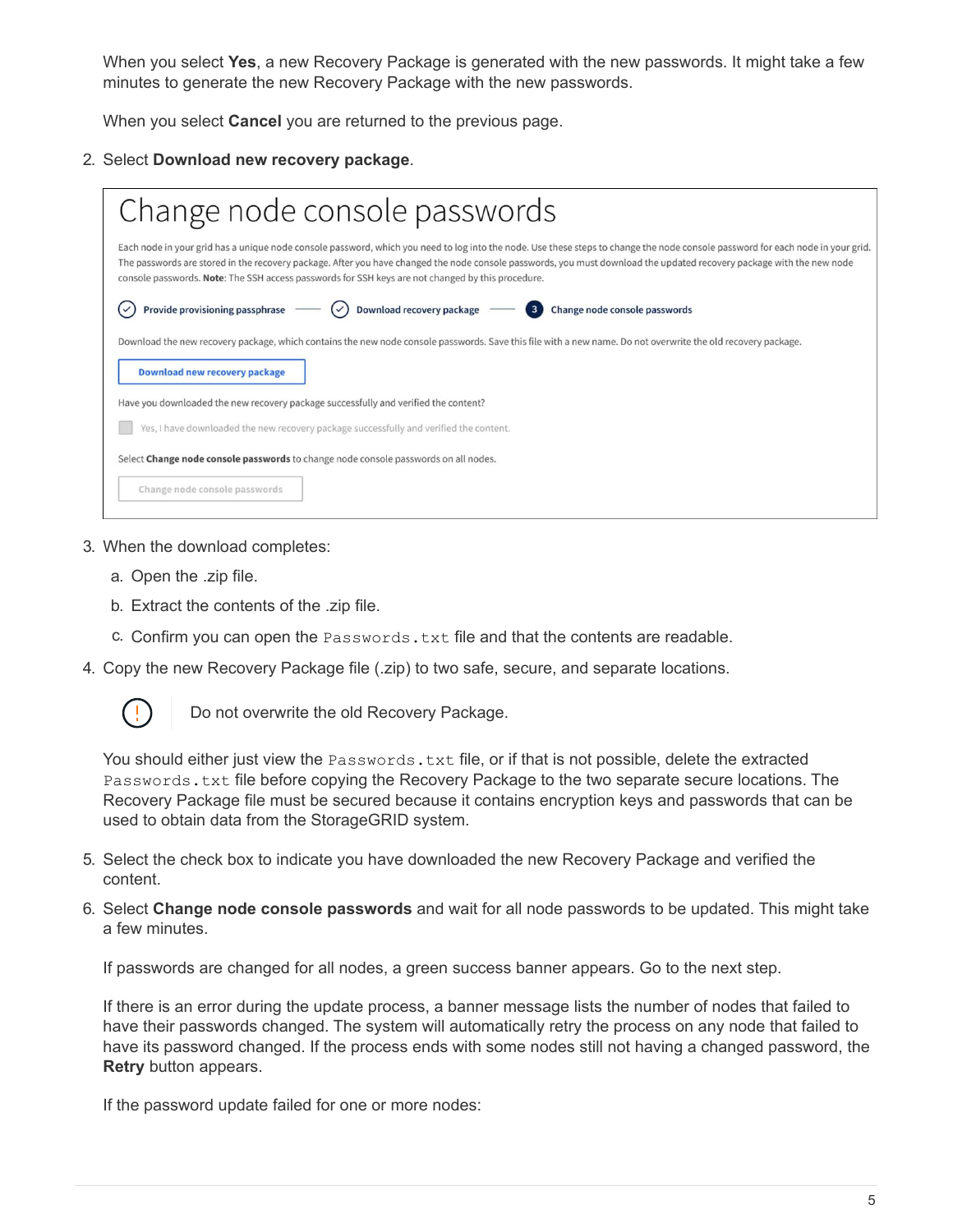- a. Review the error messages listed in the table.
- b. Resolve the issues.
- c. Select **Retry**.



Retrying only changes the node console passwords on the nodes that failed during previous password change attempts.

- 7. After node console passwords have been changed for all nodes, delete the old Recovery Package.
- 8. Optionally, use the **Recovery package** link to download an additional copy of the new Recovery Package.

## <span id="page-7-0"></span>**Control access through firewalls**

When you want to control access through firewalls, you open or close specific ports at the external firewall.

## **Control access at the external firewall**

You can control access to the user interfaces and APIs on StorageGRID Admin Nodes by opening or closing specific ports at the external firewall. For example, you might want to prevent tenants from being able to connect to the Grid Manager at the firewall, in addition to using other methods to control system access.

| <b>Port</b> | <b>Description</b>                                                | If port is open                                                                                                                                                                                                                                                                             |
|-------------|-------------------------------------------------------------------|---------------------------------------------------------------------------------------------------------------------------------------------------------------------------------------------------------------------------------------------------------------------------------------------|
| 443         | Default HTTPS port for<br><b>Admin Nodes</b>                      | Web browsers and management API clients can<br>access the Grid Manager, the Grid Management API,<br>the Tenant Manager, and the Tenant Management<br>API.<br><b>Note:</b> Port 443 is also used for some internal traffic.                                                                  |
| 8443        | <b>Restricted Grid Manager</b><br>port on Admin Nodes             | • Web browsers and management API clients can<br>access the Grid Manager and the Grid<br>Management API using HTTPS.<br>• Web browsers and management API clients<br>cannot access the Tenant Manager or the Tenant<br>Management API.<br>• Requests for internal content will be rejected. |
| 9443        | <b>Restricted Tenant</b><br>Manager port on Admin<br><b>Nodes</b> | • Web browsers and management API clients can<br>access the Tenant Manager and the Tenant<br>Management API using HTTPS.<br>• Web browsers and management API clients<br>cannot access the Grid Manager or the Grid<br>Management API.<br>• Requests for internal content will be rejected. |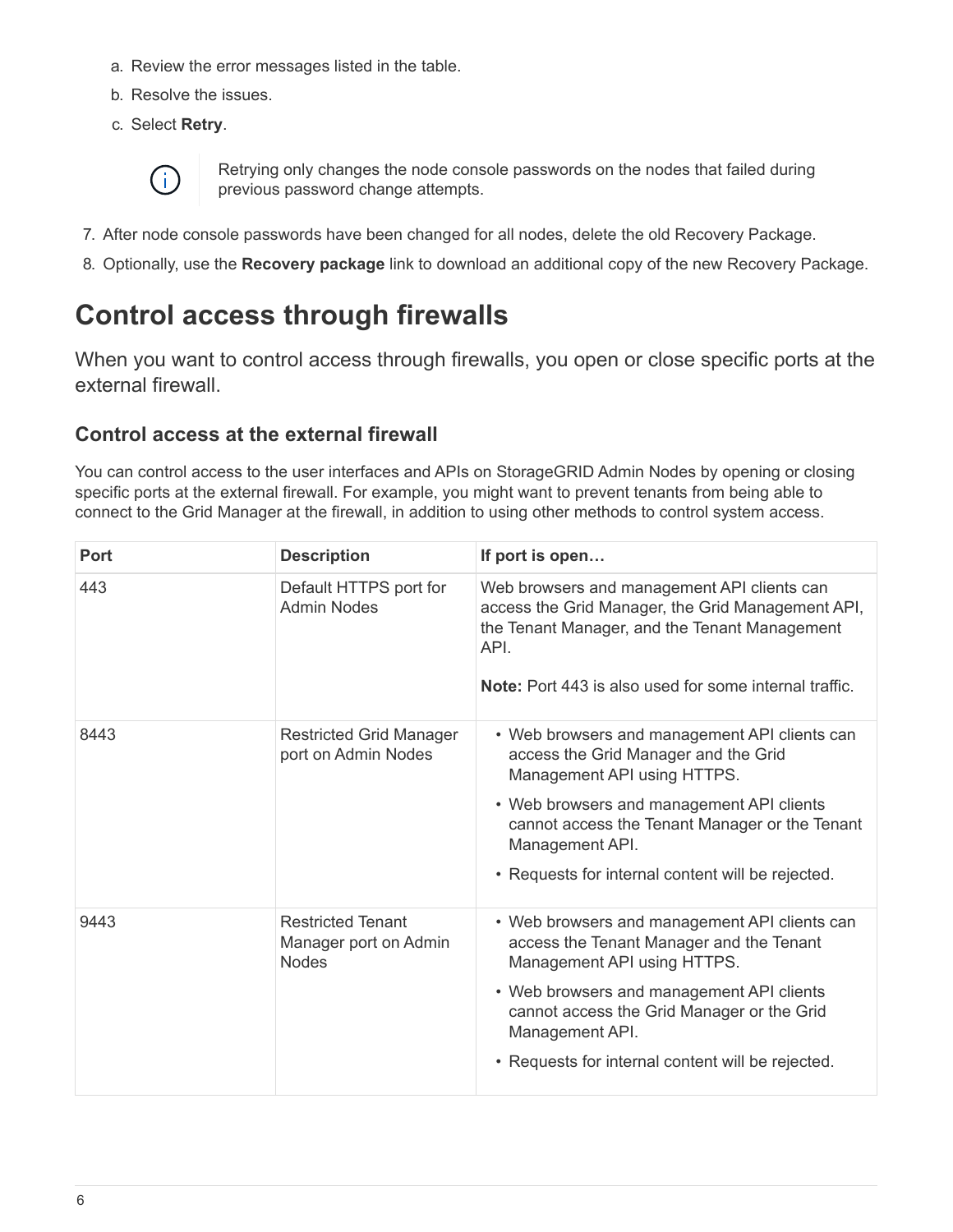

Single sign-on (SSO) is not available on the restricted Grid Manager or Tenant Manager ports. You must use the default HTTPS port (443) if you want users to authenticate with single sign-on.

#### **Related information**

- [Sign in to the Grid Manager](https://docs.netapp.com/us-en/storagegrid-116/admin/signing-in-to-grid-manager.html)
- [Create tenant account](https://docs.netapp.com/us-en/storagegrid-116/admin/creating-tenant-account.html)
- [External communications](https://docs.netapp.com/us-en/storagegrid-116/network/external-communications.html)

## <span id="page-8-0"></span>**Use identity federation**

Using identity federation makes setting up groups and users faster, and it allows users to sign in to StorageGRID using familiar credentials.

## **Configure identity federation for Grid Manager**

You can configure identity federation in the Grid Manager if you want admin groups and users to be managed in another system such as Active Directory, Azure Active Directory (Azure AD), OpenLDAP, or Oracle Directory **Server** 

#### **What you'll need**

- You are signed in to the Grid Manager using a [supported web browser.](https://docs.netapp.com/us-en/storagegrid-116/admin/web-browser-requirements.html)
- You have specific access permissions.
- You are using Active Directory, Azure AD, OpenLDAP, or Oracle Directory Server as the identity provider.



If you want to use an LDAP v3 service that is not listed, contact technical support.

- If you plan to use OpenLDAP, you must configure the OpenLDAP server. See [Guidelines for configuring an](#page-12-0) [OpenLDAP server](#page-12-0).
- If you plan to enable single sign-on (SSO), you have reviewed the [requirements for using single sign-on](#page-25-0).
- If you plan to use Transport Layer Security (TLS) for communications with the LDAP server, the identity provider is using TLS 1.2 or 1.3. See [Supported ciphers for outgoing TLS connections.](https://docs.netapp.com/us-en/storagegrid-116/admin/supported-ciphers-for-outgoing-tls-connections.html)

#### **About this task**

You can configure an identity source for the Grid Manager if you want to import groups from another system such as Active Directory, Azure AD, OpenLDAP, or Oracle Directory Server. You can import the following types of groups:

- Admin groups. The users in admin groups can sign in to the Grid Manager and perform tasks, based on the management permissions assigned to the group.
- Tenant user groups for tenants that do not use their own identity source. Users in tenant groups can sign in to the Tenant Manager and perform tasks, based on the permissions assigned to the group in the Tenant Manager. See [Create tenant account](https://docs.netapp.com/us-en/storagegrid-116/admin/creating-tenant-account.html) and [Use a tenant account](https://docs.netapp.com/us-en/storagegrid-116/tenant/index.html) for details.

#### **Enter the configuration**

- 1. Select **CONFIGURATION** > **Access control** > **Identity federation**.
- 2. Select **Enable identity federation**.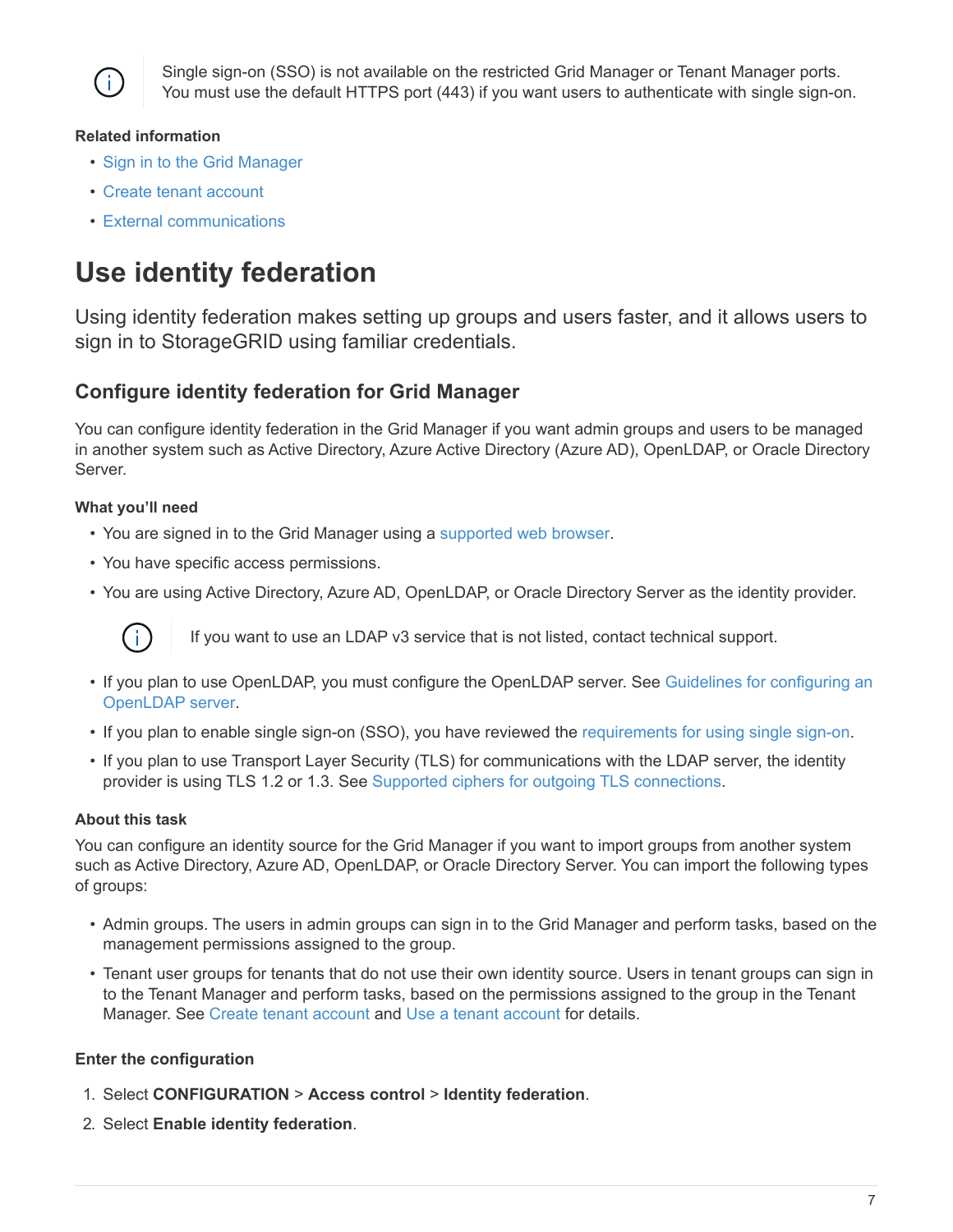3. In the LDAP service type section, select the type of LDAP service you want to configure.

| LDAP service type                                      |  |  |
|--------------------------------------------------------|--|--|
| Select the type of LDAP service you want to configure. |  |  |
|                                                        |  |  |
|                                                        |  |  |
| <b>Active Directory</b>                                |  |  |

Select **Other** to configure values for an LDAP server that uses Oracle Directory Server.

- 4. If you selected **Other**, complete the fields in the LDAP Attributes section. Otherwise, go to the next step.
	- **User Unique Name**: The name of the attribute that contains the unique identifier of an LDAP user. This attribute is equivalent to sAMAccountName for Active Directory and uid for OpenLDAP. If you are configuring Oracle Directory Server, enter uid.
	- **User UUID**: The name of the attribute that contains the permanent unique identifier of an LDAP user. This attribute is equivalent to objectGUID for Active Directory and entryUUID for OpenLDAP. If you are configuring Oracle Directory Server, enter nsuniqueid. Each user's value for the specified attribute must be a 32-digit hexadecimal number in either 16-byte or string format, where hyphens are ignored.
	- **Group Unique Name**: The name of the attribute that contains the unique identifier of an LDAP group. This attribute is equivalent to sAMAccountName for Active Directory and cn for OpenLDAP. If you are configuring Oracle Directory Server, enter cn.
	- **Group UUID**: The name of the attribute that contains the permanent unique identifier of an LDAP group. This attribute is equivalent to objectGUID for Active Directory and entryUUID for OpenLDAP. If you are configuring Oracle Directory Server, enter nsuniqueid. Each group's value for the specified attribute must be a 32-digit hexadecimal number in either 16-byte or string format, where hyphens are ignored.
- 5. For all LDAP service types, enter the required LDAP server and network connection information in the Configure LDAP server section.
	- **Hostname**: The fully qualified domain name (FQDN) or IP address of the LDAP server.
	- **Port**: The port used to connect to the LDAP server.



The default port for STARTTLS is 389, and the default port for LDAPS is 636. However, you can use any port as long as your firewall is configured correctly.

◦ **Username**: The full path of the distinguished name (DN) for the user that will connect to the LDAP server.

For Active Directory, you can also specify the Down-Level Logon Name or the User Principal Name.

The specified user must have permission to list groups and users and to access the following attributes:

- sAMAccountName or uid
- objectGUID, entryUUID, or nsuniqueid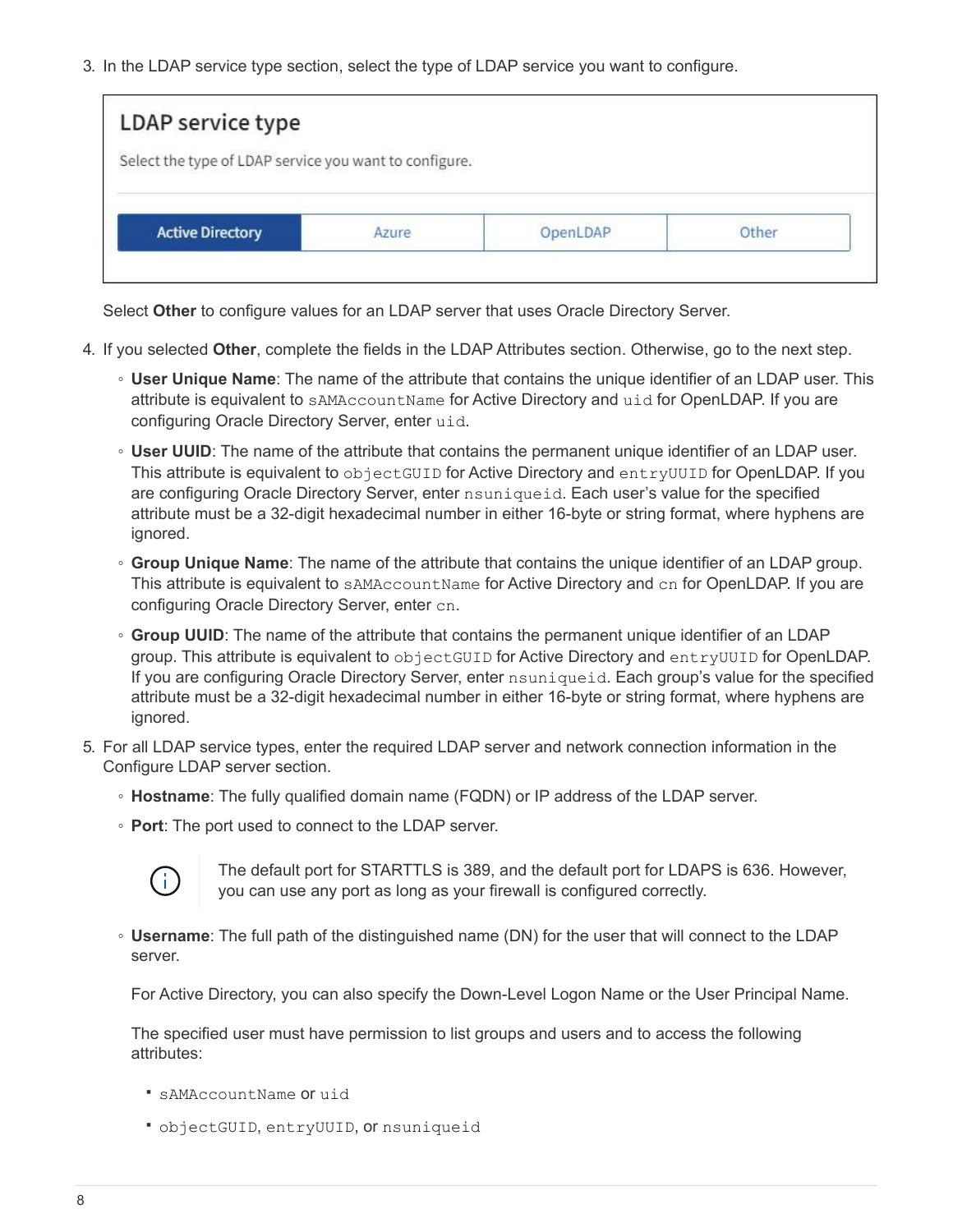- cn
- memberOf or isMemberOf
- **Active Directory**: objectSid, primaryGroupID, userAccountControl, and userPrincipalName
- **Azure**: accountEnabled and userPrincipalName
- **Password**: The password associated with the username.
- **Group Base DN**: The full path of the distinguished name (DN) for an LDAP subtree you want to search for groups. In the Active Directory example (below), all groups whose Distinguished Name is relative to the base DN (DC=storagegrid,DC=example,DC=com) can be used as federated groups.



The **Group unique name** values must be unique within the **Group Base DN** they belong to.

◦ **User Base DN**: The full path of the distinguished name (DN) of an LDAP subtree you want to search for users.



The **User unique name** values must be unique within the **User Base DN** they belong to.

◦ **Bind username format** (optional): The default username pattern StorageGRID should use if the pattern cannot be determined automatically.

Providing **Bind username format** is recommended because it can allow users to sign in if StorageGRID is unable to bind with the service account.

Enter one of these patterns:

- **UserPrincipalName pattern (Active Directory and Azure)**: [USERNAME]@*example*.com
- **Down-level logon name pattern (Active Directory and Azure)**: *example*\[USERNAME]
- **Distinguished name pattern**: CN=[USERNAME],CN=Users,DC=*example*,DC=com

Include **[USERNAME]** exactly as written.

- 6. In the Transport Layer Security (TLS) section, select a security setting.
	- **Use STARTTLS**: Use STARTTLS to secure communications with the LDAP server. This is the recommended option for Active Directory, OpenLDAP, or Other, but this option is not supported for Azure.
	- **Use LDAPS**: The LDAPS (LDAP over SSL) option uses TLS to establish a connection to the LDAP server. You must select this option for Azure.
	- **Do not use TLS**: The network traffic between the StorageGRID system and the LDAP server will not be secured. This option is not supported for Azure.



Using the **Do not use TLS** option is not supported if your Active Directory server enforces LDAP signing. You must use STARTTLS or LDAPS.

- 7. If you selected STARTTLS or LDAPS, choose the certificate used to secure the connection.
	- **Use operating system CA certificate**: Use the default Grid CA certificate installed on the operating system to secure connections.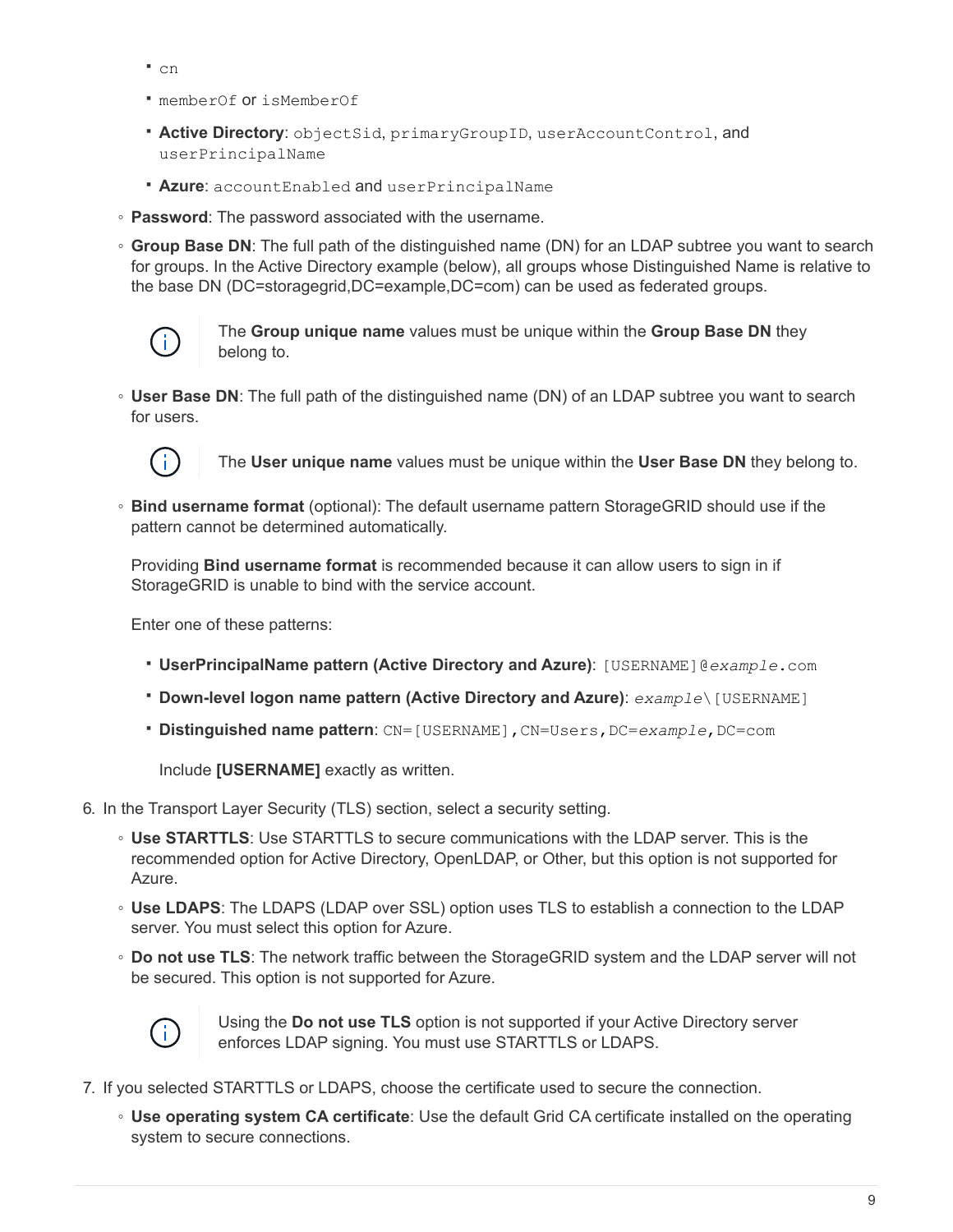◦ **Use custom CA certificate**: Use a custom security certificate.

If you select this setting, copy and paste the custom security certificate into the CA certificate text box.

#### **Test the connection and save the configuration**

After entering all values, you must test the connection before you can save the configuration. StorageGRID verifies the connection settings for the LDAP server and the bind username format, if you provided one.

#### 1. Select **Test connection**.

- 2. If you did not provide a bind username format:
	- A "Test connection successful" message appears if the connection settings are valid. Select **Save** to save the configuration.
	- A "test connection could not be established" message appears if the connection settings are invalid. Select **Close**. Then, resolve any issues and test the connection again.
- 3. If you provided a bind username format, enter the username and password of a valid federated user.

For example, enter your own username and password. Do not include any special characters in the username, such as @ or /.

| <b>Test Connection</b>                                                                                                                                                                                   | ×                      |
|----------------------------------------------------------------------------------------------------------------------------------------------------------------------------------------------------------|------------------------|
| To test the connection and the bind username format, enter the username and password of a federated user. For example, enter your own<br>federated username and password. The test values are not saved. |                        |
| Test username                                                                                                                                                                                            |                        |
| myusername                                                                                                                                                                                               |                        |
| The username of a federated user.                                                                                                                                                                        |                        |
| Test password                                                                                                                                                                                            |                        |
| ***********                                                                                                                                                                                              | О                      |
| Cancel                                                                                                                                                                                                   | <b>Test Connection</b> |

- A "Test connection successful" message appears if the connection settings are valid. Select **Save** to save the configuration.
- An error message appears if the connection settings, bind username format, or test username and password are invalid. Resolve any issues and test the connection again.

## **Force synchronization with the identity source**

The StorageGRID system periodically synchronizes federated groups and users from the identity source. You can force synchronization to start if you want to enable or restrict user permissions as quickly as possible.

#### **Steps**

- 1. Go to the Identity federation page.
- 2. Select **Sync server** at the top of the page.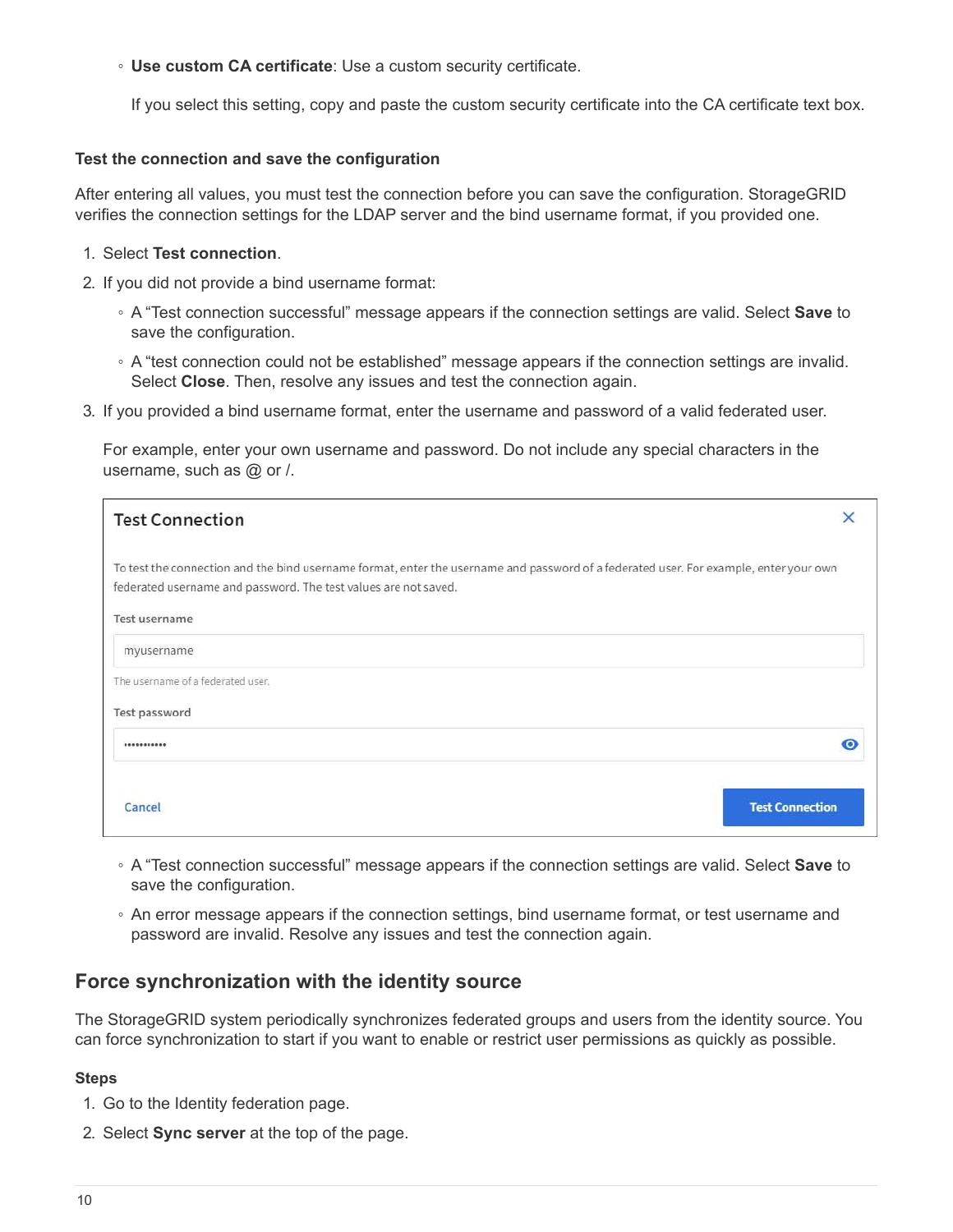The synchronization process might take some time depending on your environment.



The **Identity federation synchronization failure** alert is triggered if there is an issue synchronizing federated groups and users from the identity source.

## **Disable identity federation**

You can temporarily or permanently disable identity federation for groups and users. When identity federation is disabled, there is no communication between StorageGRID and the identity source. However, any settings you have configured are retained, allowing you to easily reenable identity federation in the future.

#### **About this task**

Before you disable identity federation, you should be aware of the following:

- Federated users will be unable to sign in.
- Federated users who are currently signed in will retain access to the StorageGRID system until their session expires, but they will be unable to sign in after their session expires.
- Synchronization between the StorageGRID system and the identity source will not occur, and alerts or alarms will not be raised for accounts that have not been synchronized.
- The **Enable identity federation** check box is disabled if single sign-on (SSO) is set to **Enabled** or **Sandbox Mode**. The SSO Status on the Single Sign-on page must be **Disabled** before you can disable identity federation. See [Disable single sign-on](#page-47-0).

#### **Steps**

- 1. Go to the Identity federation page.
- 2. Uncheck the **Enable identity federation** check box.

## <span id="page-12-0"></span>**Guidelines for configuring an OpenLDAP server**

If you want to use an OpenLDAP server for identity federation, you must configure specific settings on the OpenLDAP server.



For identity sources that are not ActiveDirectory or Azure, StorageGRID will not automatically block S3 access to users who are disabled externally. To block S3 access, delete any S3 keys for the user and remove the user from all groups.

#### **Memberof and refint overlays**

The memberof and refint overlays should be enabled. For more information, see the instructions for reverse group membership maintenance in the [OpenLDAP documentation: Version 2.4 Administrator's Guide](http://www.openldap.org/doc/admin24/index.html).

#### **Indexing**

You must configure the following OpenLDAP attributes with the specified index keywords:

- olcDbIndex: objectClass eq
- olcDbIndex: uid eq,pres,sub
- olcDbIndex: cn eq,pres,sub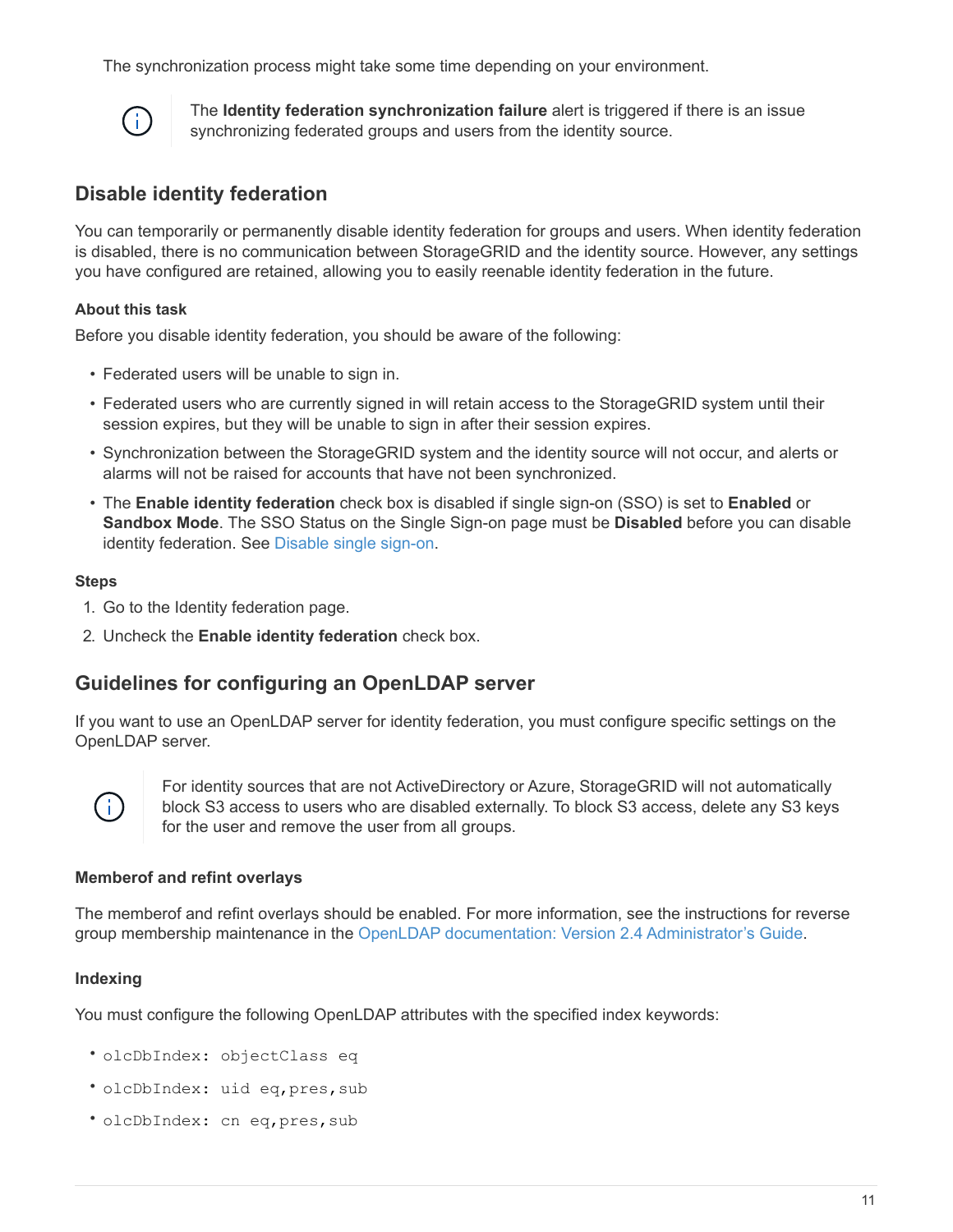• olcDbIndex: entryUUID eq

In addition, ensure the fields mentioned in the help for Username are indexed for optimal performance.

See the information about reverse group membership maintenance in the [OpenLDAP documentation: Version](http://www.openldap.org/doc/admin24/index.html) [2.4 Administrator's Guide.](http://www.openldap.org/doc/admin24/index.html)

## <span id="page-13-0"></span>**Manage admin groups**

You can create admin groups to manage the security permissions for one or more admin users. Users must belong to a group to be granted access to the StorageGRID system.

#### **What you'll need**

- You are signed in to the Grid Manager using a [supported web browser.](https://docs.netapp.com/us-en/storagegrid-116/admin/web-browser-requirements.html)
- You have specific access permissions.
- If you plan to import a federated group, you have configured identity federation and the federated group already exists in the configured identity source.

## **Create an admin group**

Admin groups allow you to determine which users can access which features and operations in the Grid Manager and the Grid Management API.

#### **Access the wizard**

- 1. Select **CONFIGURATION** > **Access control** > **Admin groups**.
- 2. Select **Create group**.

#### **Choose a group type**

You can create a local group or import a federated group.

- Create a local group if you want to assign permissions to local users.
- Create a federated group to import users from the identity source.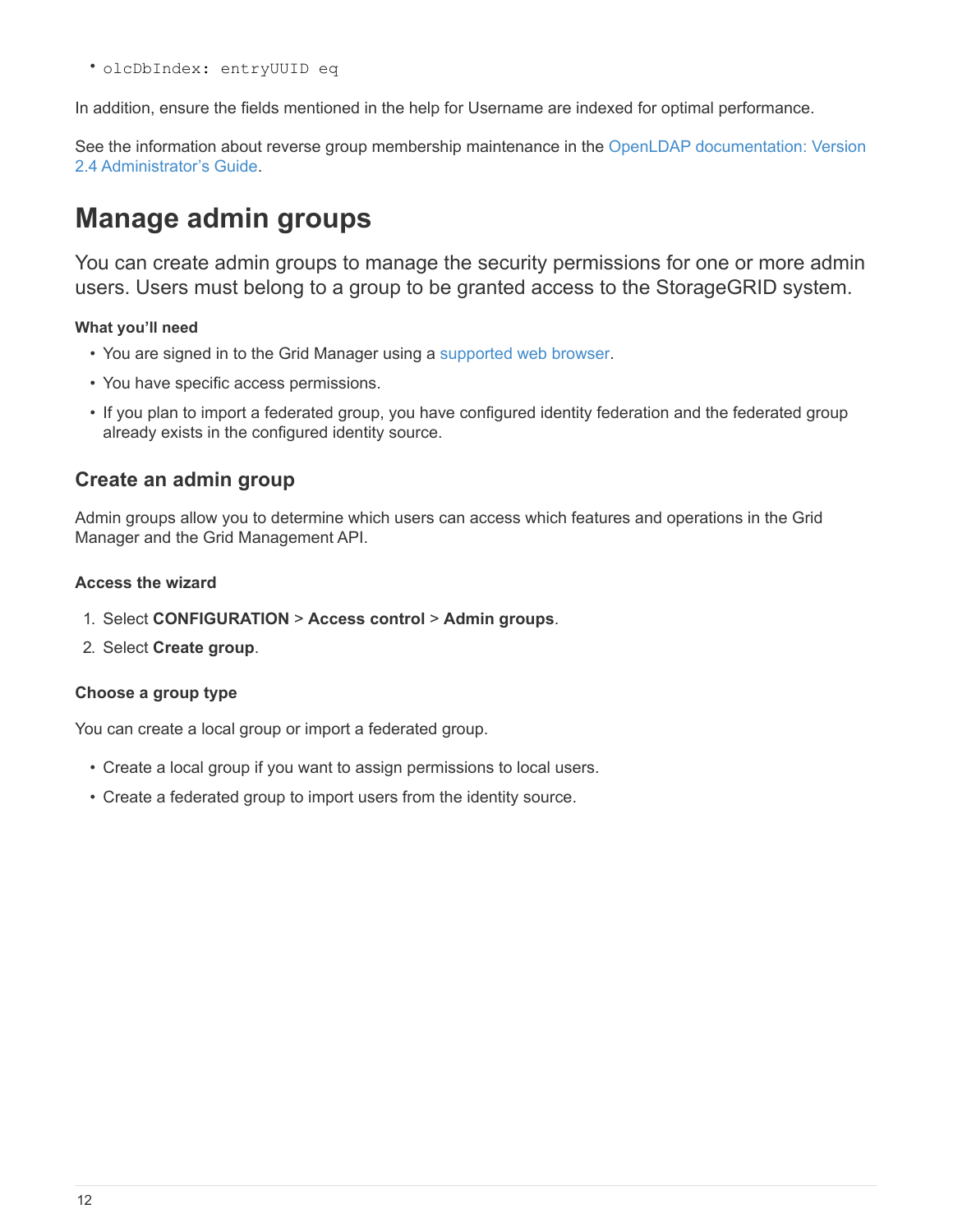#### **Local group**

- 1. Select **Local group**.
- 2. Enter a display name for the group, which you can update later as required. For example, "Maintenance Users" or "ILM Administrators."
- 3. Enter a unique name for the group, which you cannot update later.
- 4. Select **Continue**.

#### **Federated group**

- 1. Select **Federated group**.
- 2. Enter the name of the group you want to import, exactly as it appears in the configured identity source.
	- For Active Directory and Azure, use the sAMAccountName.
	- For OpenLDAP, use the CN (Common Name).
	- For another LDAP, use the appropriate unique name for the LDAP server.
- 3. Select **Continue**.

#### **Manage group permissions**

- 1. For **Access mode**, select whether users in the group can change settings and perform operations in the Grid Manager and the Grid Management API or whether they can only view settings and features.
	- **Read-write** (default): Users can change settings and perform the operations allowed by their management permissions.
	- **Read-only**: Users can only view settings and features. They cannot make any changes or perform any operations in the Grid Manager or Grid Management API. Local read-only users can change their own passwords.



If a user belongs to multiple groups and any group is set to **Read-only**, the user will have read-only access to all selected settings and features.

2. Select one or more [Group permissions.](#page-16-0)

You must assign at least one permission to each group; otherwise, users belonging to the group will not be able to sign in to StorageGRID.

3. If you are creating a local group, select **Continue**. If you are creating a federated group, select **Create group** and **Finish**.

#### **Add users (local groups only)**

1. Optionally, select one or more local users for this group.

If you have not yet created local users, you can save the group without adding users. You can add this group to the user on the Users page. See [Manage users](#page-20-0) for details.

2. Select **Create group** and **Finish**.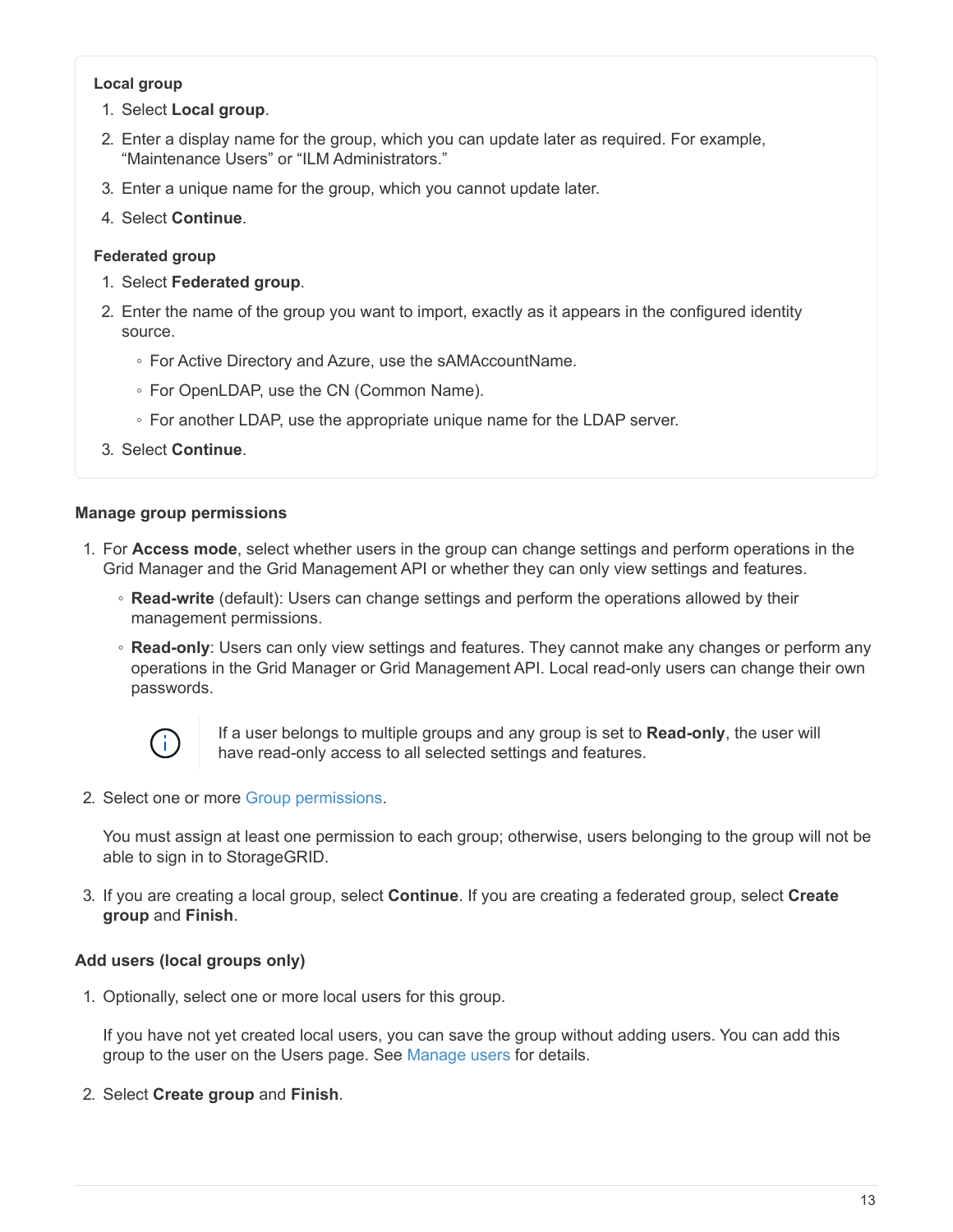## **View and edit admin groups**

You can view details for existing groups, modify a group, or duplicate a group.

- To view basic information for all groups, review the table on the Groups page.
- To view all details for a specific group or to edit a group, use the **Actions** menu or the details page.

| Task                                     | <b>Actions menu</b>                                                                                                                                                                                                             | <b>Details page</b>                                                                                                                                                                            |
|------------------------------------------|---------------------------------------------------------------------------------------------------------------------------------------------------------------------------------------------------------------------------------|------------------------------------------------------------------------------------------------------------------------------------------------------------------------------------------------|
| View group details                       | a. Select the check box for the group.<br>b. Select Actions > View group<br>details.                                                                                                                                            | Select the group name in the table.                                                                                                                                                            |
| Edit display name<br>(local groups only) | a. Select the check box for the group.<br>b. Select Actions > Edit group name.<br>c. Enter the new name.<br>d. Select Save changes.                                                                                             | a. Select the group name to display the<br>details.<br>b. Select the edit icon $\blacktriangleright$ .<br>c. Enter the new name.<br>d. Select Save changes.                                    |
| Edit access mode<br>or permissions       | a. Select the check box for the group.<br>b. Select Actions > View group<br>details.<br>c. Optionally, change the group's<br>Access mode.<br>d. Optionally, select or unselect Group<br>permissions.<br>e. Select Save changes. | a. Select the group name to display the<br>details.<br>b. Optionally, change the group's<br>Access mode.<br>c. Optionally, select or unselect Group<br>permissions.<br>d. Select Save changes. |

## **Duplicate a group**

- 1. Select the check box for the group.
- 2. Select **Actions** > **Duplicate group**.
- 3. Complete the Duplicate group wizard.

## **Delete a group**

You can delete an admin group when you want to remove the group from the system, and remove all permissions associated with the group. Deleting an admin group removes any users from the group, but does not delete the users.

- 1. From the Groups page, select the check box for each group you want to remove.
- 2. Select **Actions** > **Delete group**.
- 3. Select **Delete groups**.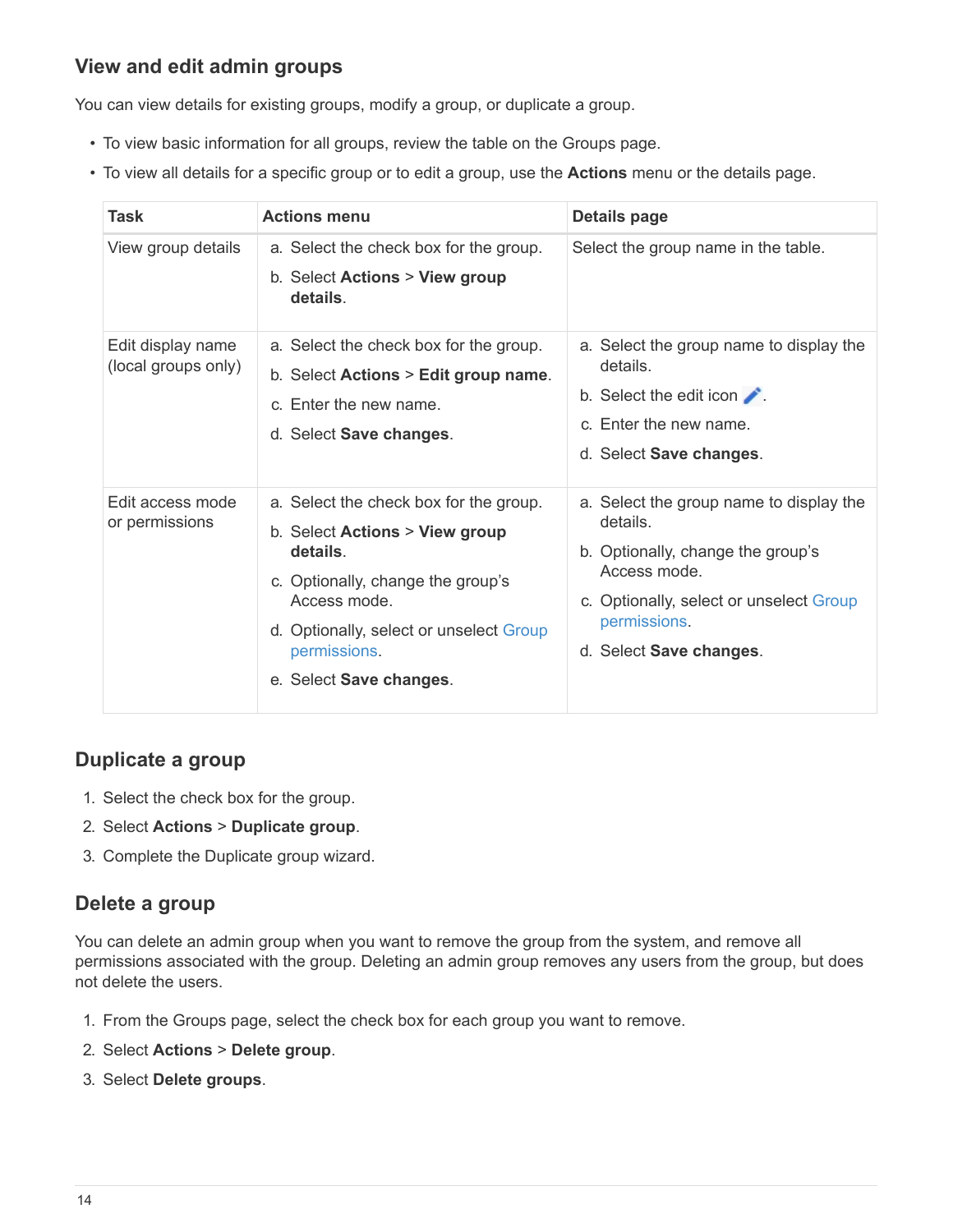## <span id="page-16-0"></span>**Group permissions**

When creating admin user groups, you select one or more permissions to control access to specific features of the Grid Manager. You can then assign each user to one or more of these admin groups to determine which tasks that user can perform.

You must assign at least one permission to each group; otherwise, users belonging to that group will not be able to sign in to the Grid Manager or the Grid Management API.

By default, any user who belongs to a group that has at least one permission can perform the following tasks:

- Sign in to the Grid Manager
- View the Dashboard
- View the Nodes pages
- Monitor grid topology
- View current and resolved alerts
- View current and historical alarms (legacy system)
- Change their own password (local users only)
- View certain information on the Configuration and Maintenance pages

#### **Interaction between permissions and Access mode**

For all permissions, the group's **Access mode** setting determines whether users can change settings and perform operations or whether they can only view the related settings and features. If a user belongs to multiple groups and any group is set to **Read-only**, the user will have read-only access to all selected settings and features.

The following sections describe the permissions you can assign when creating or editing an admin group. Any functionality not explicitly mentioned requires the **Root access** permission.

#### **Root access**

This permission provides access to all grid administration features.

#### **Acknowledge alarms (legacy)**

This permission provides access to acknowledge and respond to alarms (legacy system). All signed-in users can view current and historical alarms.

If you want a user to monitor grid topology and acknowledge alarms only, you should assign this permission.

#### **Change tenant root password**

This permission provides access to the **Change root password** option on the Tenants page, allowing you to control who can change the password for the tenant's local root user. This permission is also used for migrating S3 keys when the S3 key import feature is enabled. Users who do not have this permission cannot see the **Change root password** option.



To grant access to the Tenants page, which contains the **Change root password** option, also assign the **Tenant accounts** permission.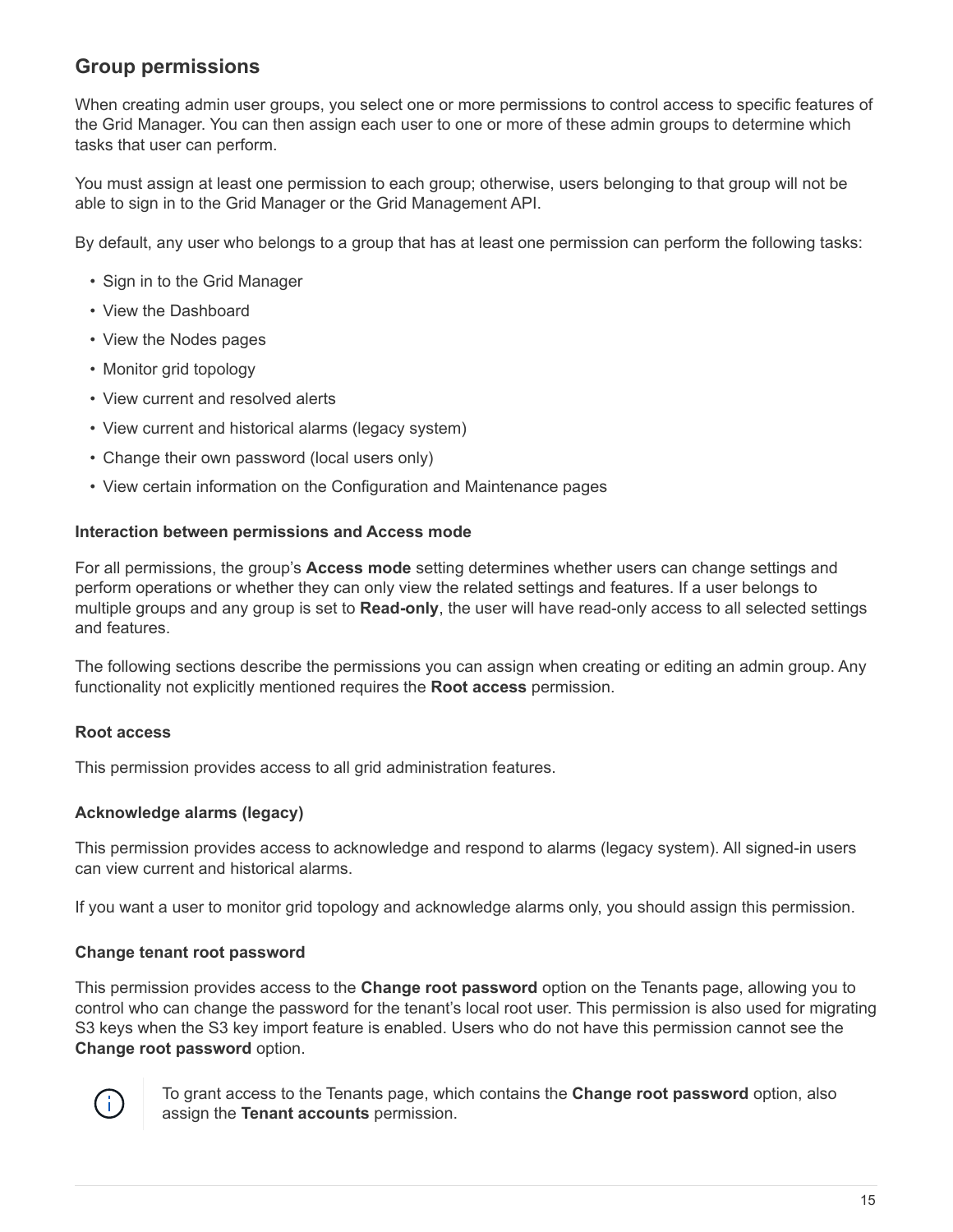#### **Grid topology page configuration**

This permission provides access to the Configuration tabs on the **SUPPORT** > **Tools** > **Grid topology** page.

#### **ILM**

This permission provides access to the following **ILM** menu options:

- Rules
- Policies
- Erasure coding
- Regions
- Storage pools



Users must have the **Other grid configuration** and **Grid topology page configuration** permissions to manage storage grades.

#### **Maintenance**

Users must have the Maintenance permission to use these options:

#### • **CONFIGURATION** > **Access control**:

- Grid passwords
- **MAINTENANCE** > **Tasks**:
	- Decommission
	- Expansion
	- Object existence check
	- Recovery
- **MAINTENANCE** > **System**:
	- Recovery package
	- Software update
- **SUPPORT** > **Tools**:
	- Logs

Users who do not have the Maintenance permission can view, but not edit, these pages:

#### • **MAINTENANCE** > **Network**:

- DNS servers
- Grid Network
- NTP servers
- **MAINTENANCE** > **System**:
	- License
- **CONFIGURATION** > **Security**:
	- Certificates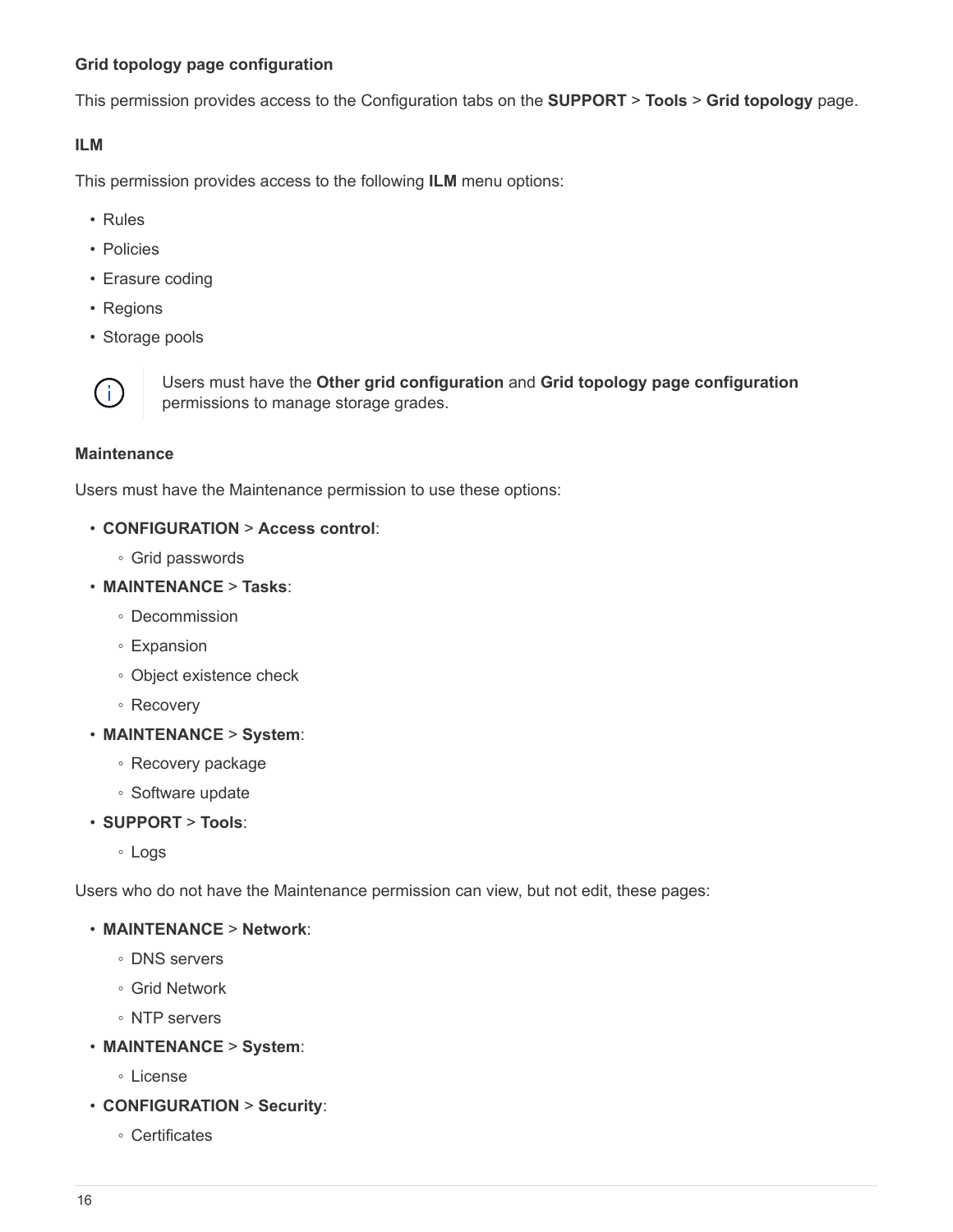- Domain names
- **CONFIGURATION** > **Monitoring**:
	- Audit and syslog server

## **Manage alerts**

This permission provides access to options for managing alerts. Users must have this permission to manage silences, alert notifications, and alert rules.

## **Metrics query**

This permission provides access to the **SUPPORT** > **Tools** > **Metrics** page. This permission also provides access to custom Prometheus metrics queries using the **Metrics** section of the Grid Management API.

## **Object metadata lookup**

This permission provides access to the **ILM** > **Object metadata lookup** page.

## **Other grid configuration**

This permission provides access to additional grid configuration options.



To see these additional options, users must also have the **Grid topology page configuration** permission.

- **ILM**:
	- Storage grades
- **CONFIGURATION** > **Network**:
	- Link cost
- **CONFIGURATION** > **System**:
	- Display options
	- Grid options
	- Storage options
- **SUPPORT** > **Alarms (legacy)**:
	- Custom events
	- Global alarms
	- Legacy email setup

#### **Storage appliance administrator**

This permission provides access to the E-Series SANtricity System Manager on storage appliances through the Grid Manager.

#### **Tenant accounts**

This permission provides access to the Tenants page, where you can create, edit, and remove tenant accounts. This permission also allows users to view existing traffic classification policies.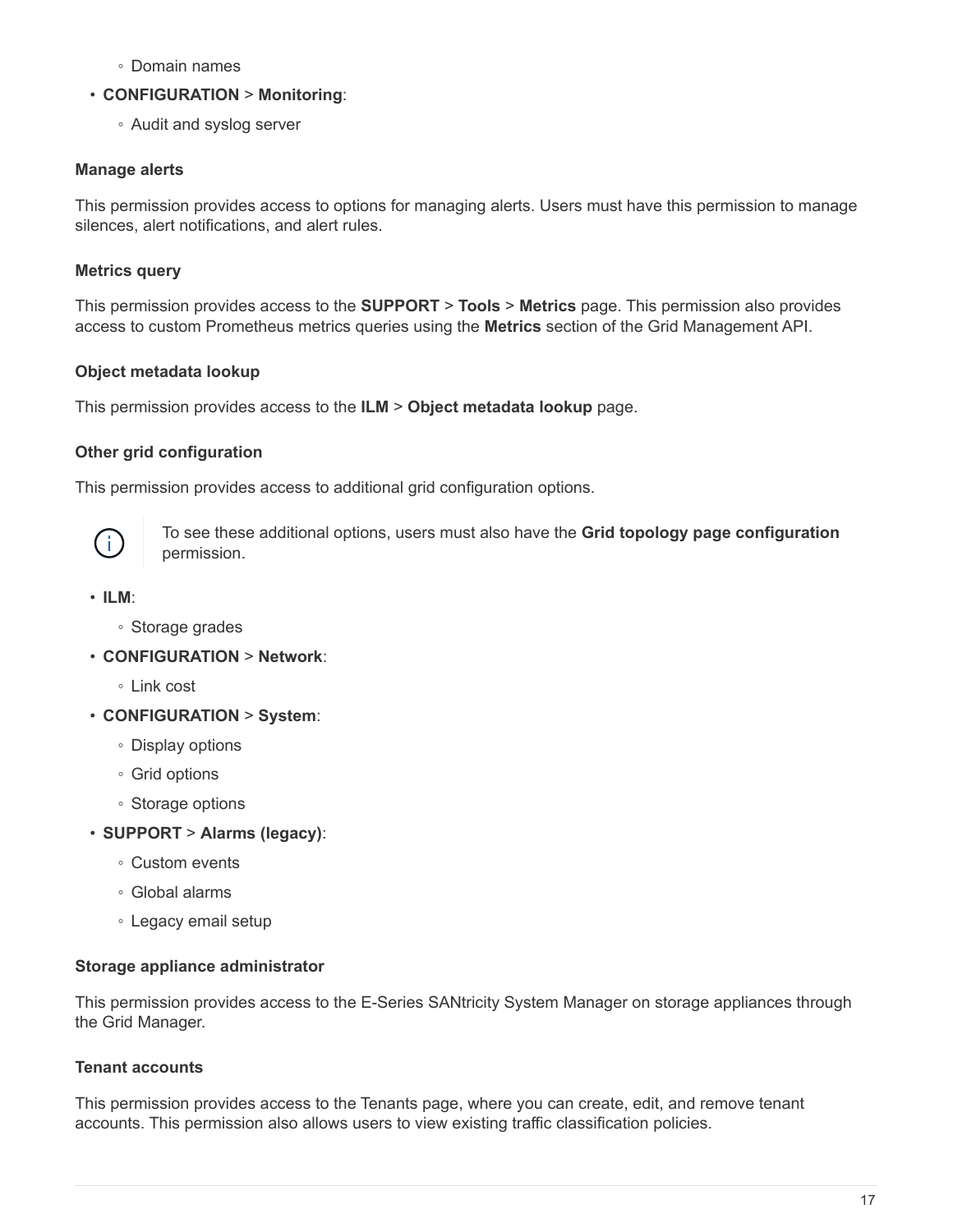## <span id="page-19-0"></span>**Deactivate features with the API**

You can use the Grid Management API to completely deactivate certain features in the StorageGRID system. When a feature is deactivated, no one can be assigned permissions to perform the tasks related to that feature.

#### **About this task**

The Deactivated Features system allows you to prevent access to certain features in the StorageGRID system. Deactivating a feature is the only way to prevent the root user or users who belong to admin groups with **Root access** permission from being able to use that feature.

To understand how this functionality might be useful, consider the following scenario:

*Company A is a service provider who leases the storage capacity of their StorageGRID system by creating tenant accounts. To protect the security of their leaseholders' objects, Company A wants to ensure that its own employees can never access any tenant account after the account has been deployed.*

*Company A can accomplish this goal by using the Deactivate Features system in the Grid Management API. By completely deactivating the Change tenant root password feature in the Grid Manager (both the UI and the API), Company A can ensure that no Admin user—including the root user and users belonging to groups with the Root access permission—can change the password for any tenant account's root user.*

#### **Steps**

- 1. Access the Swagger documentation for the Grid Management API. See [Use the Grid Management API](https://docs.netapp.com/us-en/storagegrid-116/admin/using-grid-management-api.html).
- 2. Locate the Deactivate Features endpoint.
- 3. To deactivate a feature, such as Change tenant root password, send a body to the API like this:
	- { "grid": {"changeTenantRootPassword": true} }

When the request is complete, the Change tenant root password feature is disabled. The **Change tenant root password** management permission no longer appears in the user interface, and any API request that attempts to change the root password for a tenant will fail with "403 Forbidden."

## **Reactivate deactivated features**

By default, you can use the Grid Management API to reactivate a feature that has been deactivated. However, if you want to prevent deactivated features from ever being reactivated, you can deactivate the **activateFeatures** feature itself.



The **activateFeatures** feature cannot be reactivated. If you decide to deactivate this feature, be aware that you will permanently lose the ability to reactivate any other deactivated features. You must contact technical support to restore any lost functionality.

#### **Steps**

- 1. Access the Swagger documentation for the Grid Management API.
- 2. Locate the Deactivate Features endpoint.
- 3. To reactivate all features, send a body to the API like this:

```
{ "grid": null }
```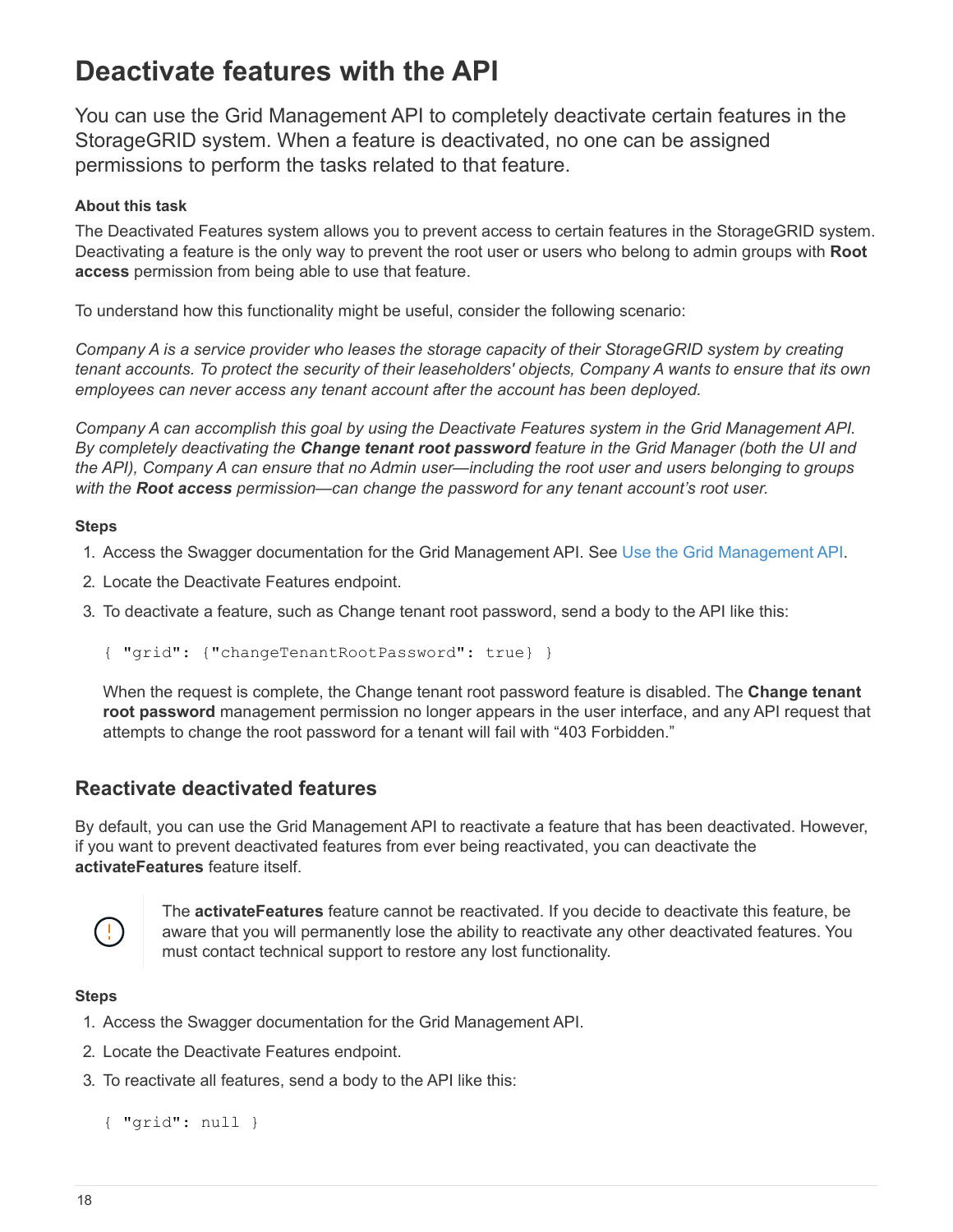When this request is complete, all features, including the Change tenant root password feature, are reactivated. The **Change tenant root password** management permission now appears in the user interface, and any API request that attempts to change the root password for a tenant will succeed, assuming the user has the **Root access** or **Change tenant root password** management permission.



The previous example causes *all* deactivated features to be reactivated. If other features have been deactivated that should remain deactivated, you must explicitly specify them in the PUT request. For example, to reactivate the Change tenant root password feature and continue to deactivate the Alarm acknowledgment feature, send this PUT request:

{ "grid": { "alarmAcknowledgment": true } }

## <span id="page-20-0"></span>**Manage users**

You can view local and federated users. You can also create local users and assign them to local admin groups to determine which Grid Manager features these users can access.

#### **What you'll need**

- You are signed in to the Grid Manager using a [supported web browser.](https://docs.netapp.com/us-en/storagegrid-116/admin/web-browser-requirements.html)
- You have specific access permissions.

## **Create a local user**

You can create one or more local users and assign each user to one or more local groups. The group's permissions control which Grid Manager and Grid Management API features the user can access.

You can create local users only. Use the external identity source to manage federated users and groups.

The Grid Manager includes one predefined local user, named "root." You cannot remove the root user.



If single sign-on (SSO) is enabled, local users cannot sign in to StorageGRID.

#### **Access the wizard**

- 1. Select **CONFIGURATION** > **Access control** > **Admin users**.
- 2. Select **Create user**.

#### **Enter user credentials**

- 1. Enter the user's full name, a unique username, and a password.
- 2. Optionally, select **Yes** if this user should not have access to the Grid Manager or Grid Management API.
- 3. Select **Continue**.

#### **Assign to groups**

1. Optionally, assign the user to one or more groups to determine the user's permissions.

If you have not yet created groups, you can save the user without selecting groups. You can add this user to a group on the Groups page.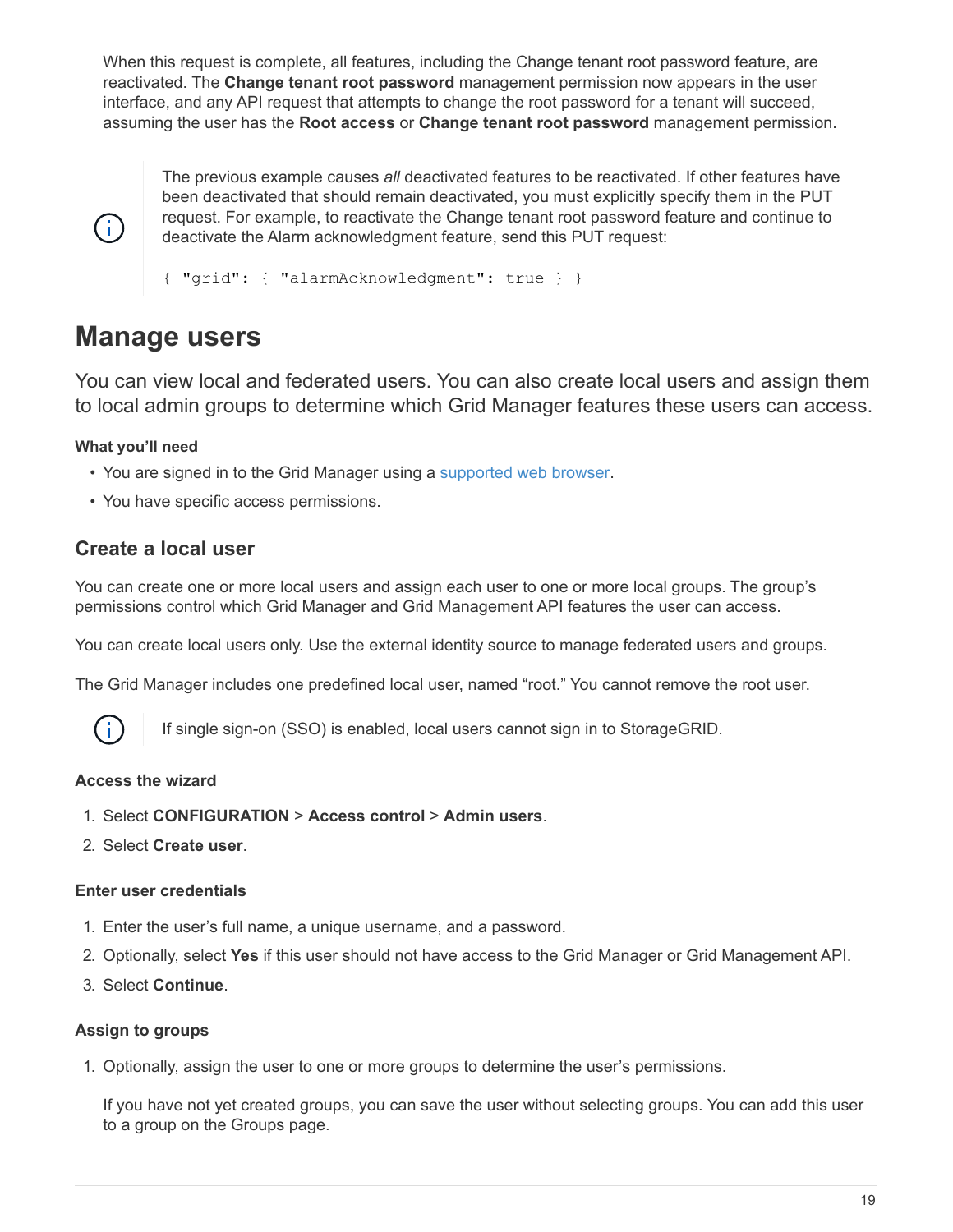If a user belongs to multiple groups, the permissions are cumulative. See [Manage admin groups](#page-13-0) for details.

2. Select **Create user** and select **Finish**.

## **View and edit local users**

You can view details for existing local and federated users. You can modify a local user to change the user's full name, password, or group membership. You can also temporarily prevent a user from accessing the Grid Manager and the Grid Management API.

You can edit local users only. Use the external identity source to manage federated users.

- To view basic information for all local and federated users, review the table on the Users page.
- To view all details for a specific user, edit a local user, or change a local user's password, use the **Actions** menu or the details page.

Any edits are applied the next time the user signs out and then signs back in to the Grid Manager.



Local users can change their own passwords using the **Change Password** option in the Grid Manager banner.

| <b>Task</b>                                   | <b>Actions menu</b>                                                                                                                                                                                                                                                                                        | <b>Details page</b>                                                                                                                                                                                                                                                   |
|-----------------------------------------------|------------------------------------------------------------------------------------------------------------------------------------------------------------------------------------------------------------------------------------------------------------------------------------------------------------|-----------------------------------------------------------------------------------------------------------------------------------------------------------------------------------------------------------------------------------------------------------------------|
| View user details                             | a. Select the check box for the user.<br>b. Select Actions > View user details.                                                                                                                                                                                                                            | Select the user's name in the table.                                                                                                                                                                                                                                  |
| Edit full name (local<br>users only)          | a. Select the check box for the user.<br>b. Select <b>Actions</b> > Edit full name.<br>c. Enter the new name.<br>d. Select Save changes.                                                                                                                                                                   | a. Select the user's name to display the<br>details.<br>b. Select the edit icon $\blacktriangleright$ .<br>c. Enter the new name.<br>d. Select Save changes.                                                                                                          |
| Deny or allow<br><b>StorageGRID</b><br>access | a. Select the check box for the user.<br>b. Select <b>Actions &gt; View user details.</b><br>c. Select the Access tab.<br>d. Select Yes to prevent the user from<br>signing in to the Grid Manager or the<br>Grid Management API, or select No<br>to allow the user to sign in.<br>e. Select Save changes. | a. Select the user's name to display the<br>details.<br>b. Select the Access tab.<br>c. Select Yes to prevent the user from<br>signing in to the Grid Manager or the<br>Grid Management API, or select No<br>to allow the user to sign in.<br>d. Select Save changes. |
| Change password<br>(local users only)         | a. Select the check box for the user.<br>b. Select Actions > View user details.<br>c. Select the Password tab.<br>d. Enter a new password.<br>e. Select Change Password.                                                                                                                                   | a. Select the user's name to display the<br>details.<br>b. Select the Password tab.<br>c. Enter a new password.<br>d. Select Change Password.                                                                                                                         |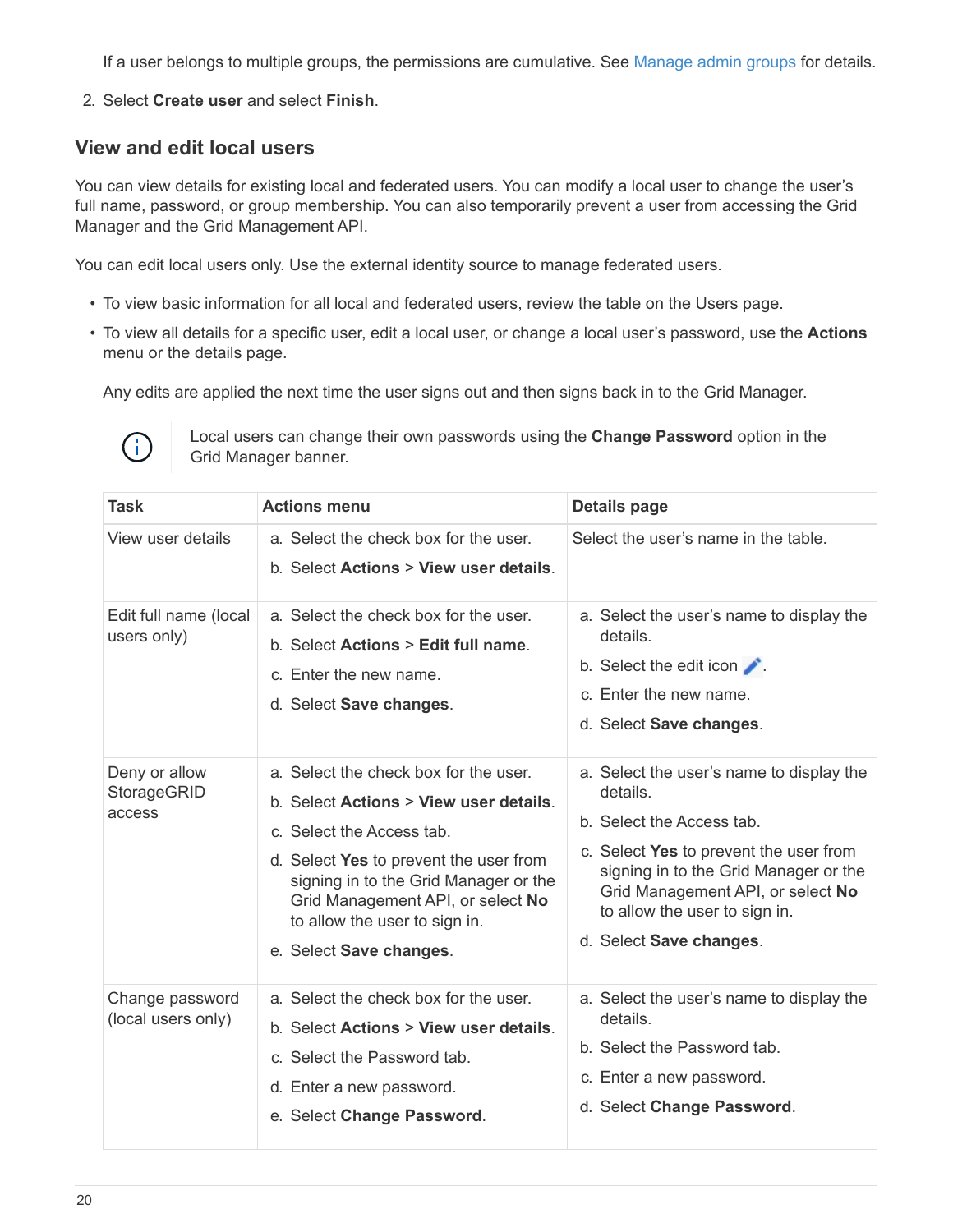| <b>Task</b>                         | <b>Actions menu</b>                                                                                                                                                                                                                                                                                          | Details page                                                                                                                                                                                                                                                                             |
|-------------------------------------|--------------------------------------------------------------------------------------------------------------------------------------------------------------------------------------------------------------------------------------------------------------------------------------------------------------|------------------------------------------------------------------------------------------------------------------------------------------------------------------------------------------------------------------------------------------------------------------------------------------|
| Change groups<br>(local users only) | a. Select the check box for the user.<br>b. Select Actions > View user details.<br>c. Select the Groups tab.<br>d. Optionally, select the link after a<br>group name to view the group's<br>details in a new browser tab.<br>e. Select Edit groups to select different<br>groups.<br>f. Select Save changes. | a. Select the user's name to display the<br>details.<br>b. Select the Groups tab.<br>c. Optionally, select the link after a<br>group name to view the group's<br>details in a new browser tab.<br>d. Select <b>Edit groups</b> to select different<br>groups.<br>e. Select Save changes. |

## **Duplicate a user**

You can duplicate an existing user to create a new user with the same permissions.

- 1. Select the check box for the user.
- 2. Select **Actions** > **Duplicate user**.
- 3. Complete the Duplicate user wizard.

## **Delete a user**

You can delete a local user to permanently remove that user from the system.



You cannot delete the root user.

- 1. From the Users page, select the check box for each user you want to remove.
- 2. Select **Actions** > **Delete user**.
- 3. Select **Delete user**.

## <span id="page-22-0"></span>**Use single sign-on (SSO)**

## **Configure single sign-on**

When single sign-on (SSO) is enabled, users can only access the Grid Manager, the Tenant Manager, the Grid Management API, or the Tenant Management API if their credentials are authorized using the SSO sign-in process implemented by your organization. Local users cannot sign in to StorageGRID.

#### **How single sign-on works**

The StorageGRID system supports single sign-on (SSO) using the Security Assertion Markup Language 2.0 (SAML 2.0) standard.

Before enabling single sign-on (SSO), review how the StorageGRID sign-in and sign-out processes are affected when SSO is enabled.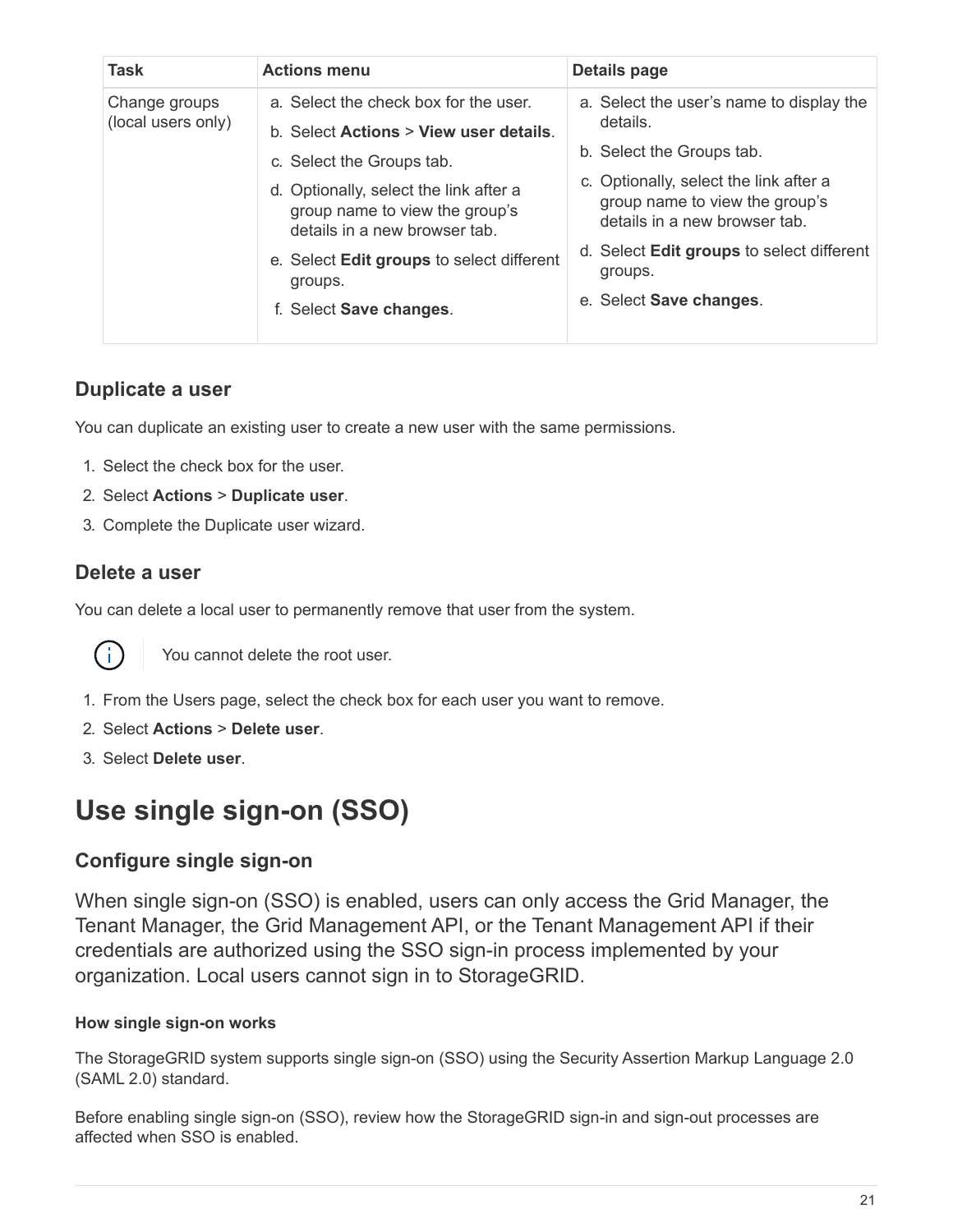#### **Sign in when SSO is enabled**

When SSO is enabled and you sign in to StorageGRID, you are redirected to your organization's SSO page to validate your credentials.

#### **Steps**

1. Enter the fully qualified domain name or IP address of any StorageGRID Admin Node in a web browser.

The StorageGRID Sign in page appears.

◦ If this is the first time you have accessed the URL on this browser, you are prompted for an account ID:

|               |            | StorageGRID® Sign in                      |
|---------------|------------|-------------------------------------------|
|               | Account ID | 00000000000000000000                      |
| <b>NetApp</b> |            | For Grid Manager, leave this field blank. |
|               |            | Sign in                                   |

◦ If you have previously accessed either the Grid Manager or the Tenant Manager, you are prompted to select a recent account or to enter an account ID:

|               |            | StorageGRID® Sign in |                                           |
|---------------|------------|----------------------|-------------------------------------------|
|               | Recent     | S3 tenant            |                                           |
| <b>NetApp</b> | Account ID | 27469746059057031822 |                                           |
|               |            |                      | For Grid Manager, leave this field blank. |
|               |            |                      | Sign in                                   |

Ť.

The StorageGRID Sign in page is not shown when you enter the complete URL for a tenant account (that is, a fully qualified domain name or IP address followed by /?accountId=*20-digit-account-id*). Instead, you are immediately redirected to your organization's SSO sign-in page, where you can [sign in with your SSO credentials.](#page-24-0)

- 2. Indicate whether you want to access the Grid Manager or the Tenant Manager:
	- To access the Grid Manager, leave the **Account ID** field blank, enter **0** as the account ID, or select **Grid Manager** if it appears in the list of recent accounts.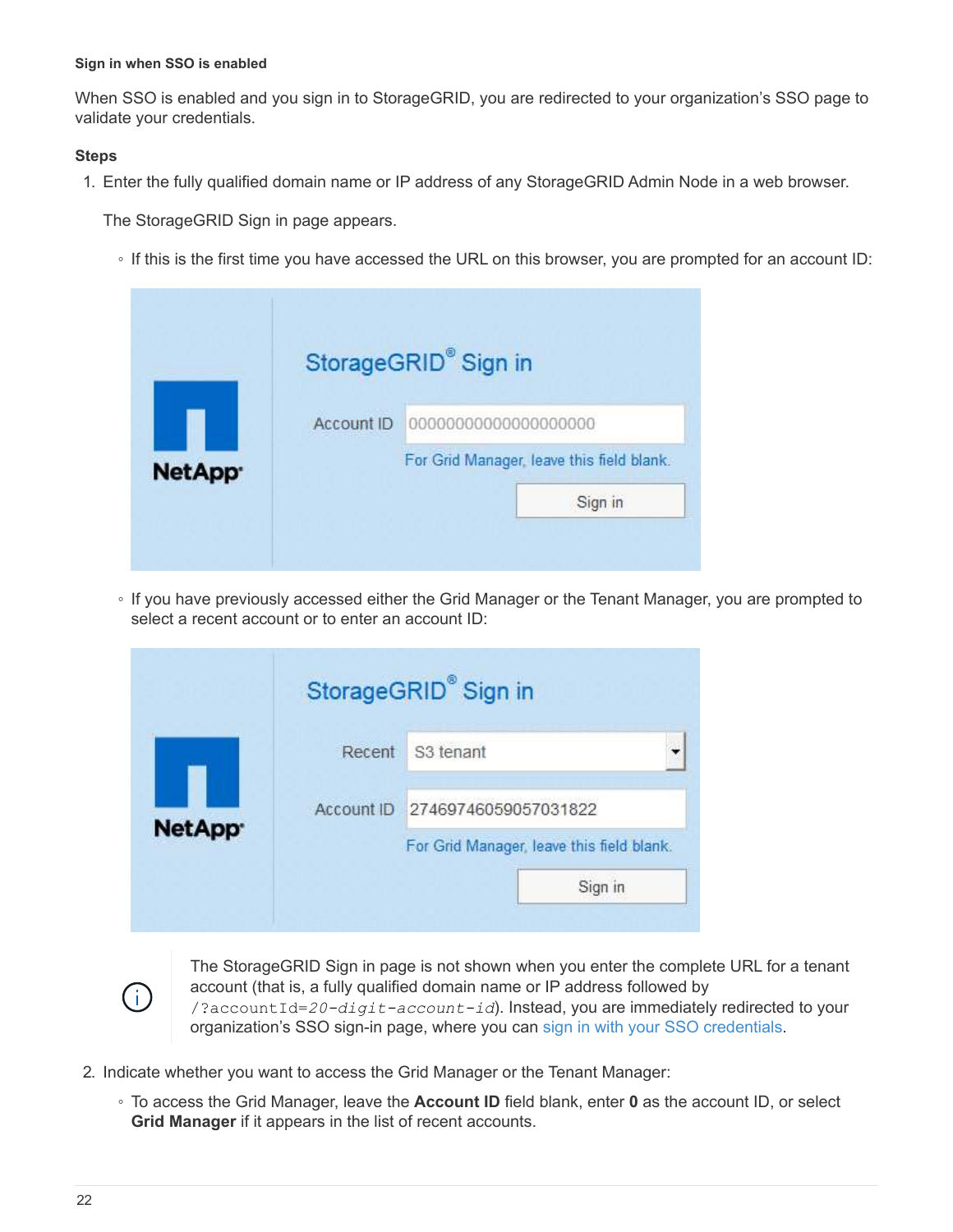- To access the Tenant Manager, enter the 20-digit tenant account ID or select a tenant by name if it appears in the list of recent accounts.
- 3. Select **Sign in**

StorageGRID redirects you to your organization's SSO sign-in page. For example:

|          | someone@example.com |  |
|----------|---------------------|--|
| Password |                     |  |

<span id="page-24-0"></span>4. Sign in with your SSO credentials.

If your SSO credentials are correct:

- a. The identity provider (IdP) provides an authentication response to StorageGRID.
- b. StorageGRID validates the authentication response.
- c. If the response is valid and you belong to a federated group with StorageGRID access permissions, you are signed in to the Grid Manager or the Tenant Manager, depending on which account you selected.



If the service account is inaccessible, you can still sign in, as long as you are an existing user that belongs to a federated group with StorageGRID access permissions.

5. Optionally, access other Admin Nodes, or access the Grid Manager or the Tenant Manager, if you have adequate permissions.

You do not need to reenter your SSO credentials.

#### **Sign out when SSO is enabled**

When SSO is enabled for StorageGRID, what happens when you sign out depends on what you are signed in to and where you are signing out from.

#### **Steps**

- 1. Locate the **Sign Out** link in the top-right corner of the user interface.
- 2. Select **Sign Out**.

The StorageGRID Sign in page appears. The **Recent Accounts** drop-down is updated to include **Grid Manager** or the name of the tenant, so you can access these user interfaces more quickly in the future.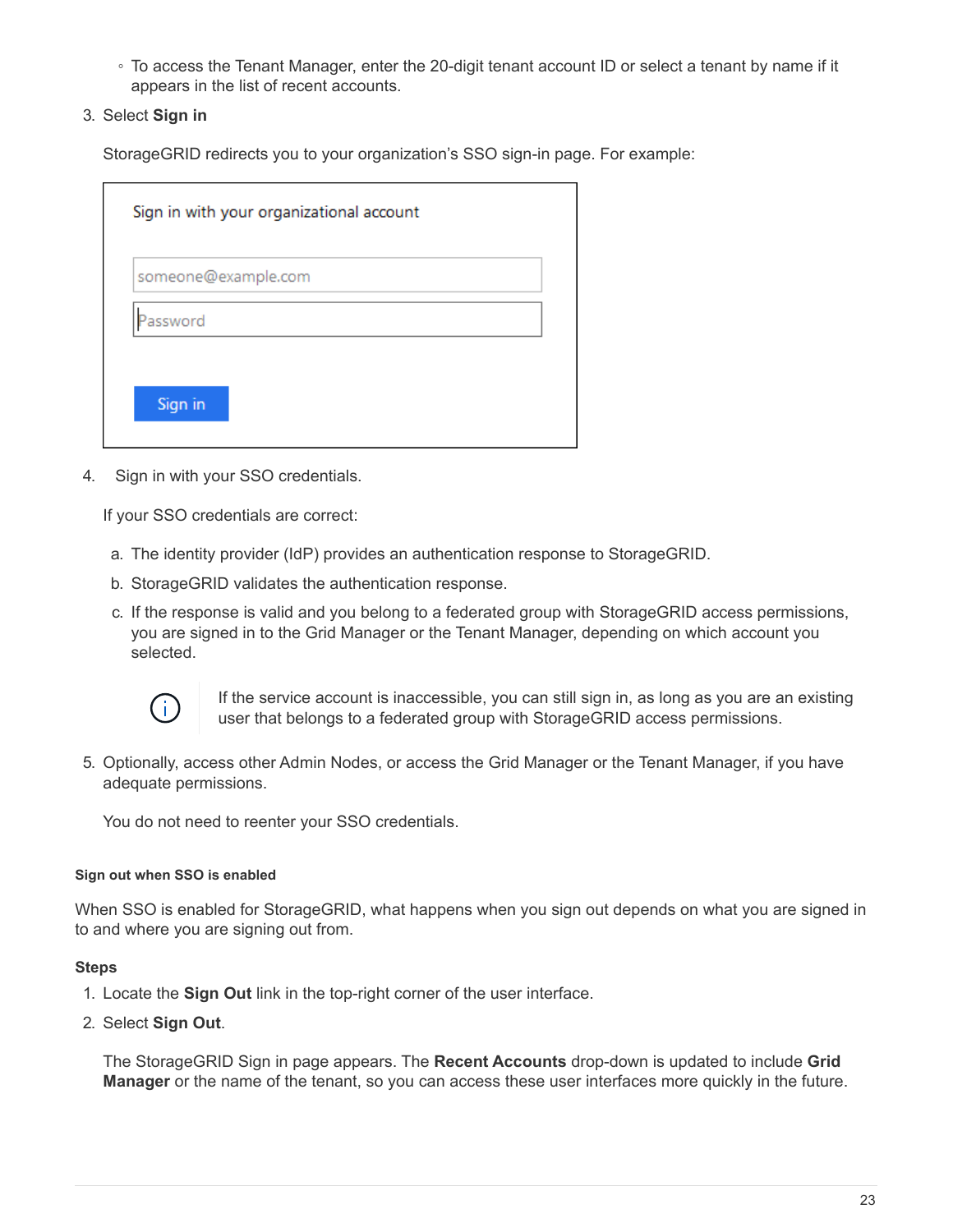| If you are signed in to                             | And you sign out from                      | You are signed out of                                                                                                                     |
|-----------------------------------------------------|--------------------------------------------|-------------------------------------------------------------------------------------------------------------------------------------------|
| Grid Manager on one or more<br>Admin Nodes          | Grid Manager on any Admin Node             | Grid Manager on all Admin Nodes<br>Note: If you use Azure for SSO, it<br>might take a few minutes to be<br>signed out of all Admin Nodes. |
| Tenant Manager on one or more<br><b>Admin Nodes</b> | Tenant Manager on any Admin<br><b>Node</b> | Tenant Manager on all Admin<br><b>Nodes</b>                                                                                               |
| Both Grid Manager and Tenant<br>Manager             | Grid Manager                               | The Grid Manager only. You must<br>also sign out of the Tenant<br>Manager to sign out of SSO.                                             |
|                                                     | <b>Tenant Manager</b>                      | The Tenant Manager only. You<br>must also sign out of the Grid<br>Manager to sign out of SSO.                                             |



The table summarizes what happens when you sign out if you are using a single browser session. If you are signed in to StorageGRID across multiple browser sessions, you must sign out of all browser sessions separately.

## <span id="page-25-0"></span>**Requirements for using single sign-on**

Before enabling single sign-on (SSO) for a StorageGRID system, review the requirements in this section.

#### **Identity provider requirements**

StorageGRID supports the following SSO identity providers (IdP):

- Active Directory Federation Service (AD FS)
- Azure Active Directory (Azure AD)
- PingFederate

You must configure identity federation for your StorageGRID system before you can configure an SSO identity provider. The type of LDAP service you use for identity federation controls which type of SSO you can implement.

| <b>Configured LDAP service type</b> | <b>Options for SSO identity provider</b> |
|-------------------------------------|------------------------------------------|
| <b>Active Directory</b>             | • Active Directory                       |
|                                     | • Azure                                  |
|                                     | • PingFederate                           |
| Azure                               | Azure                                    |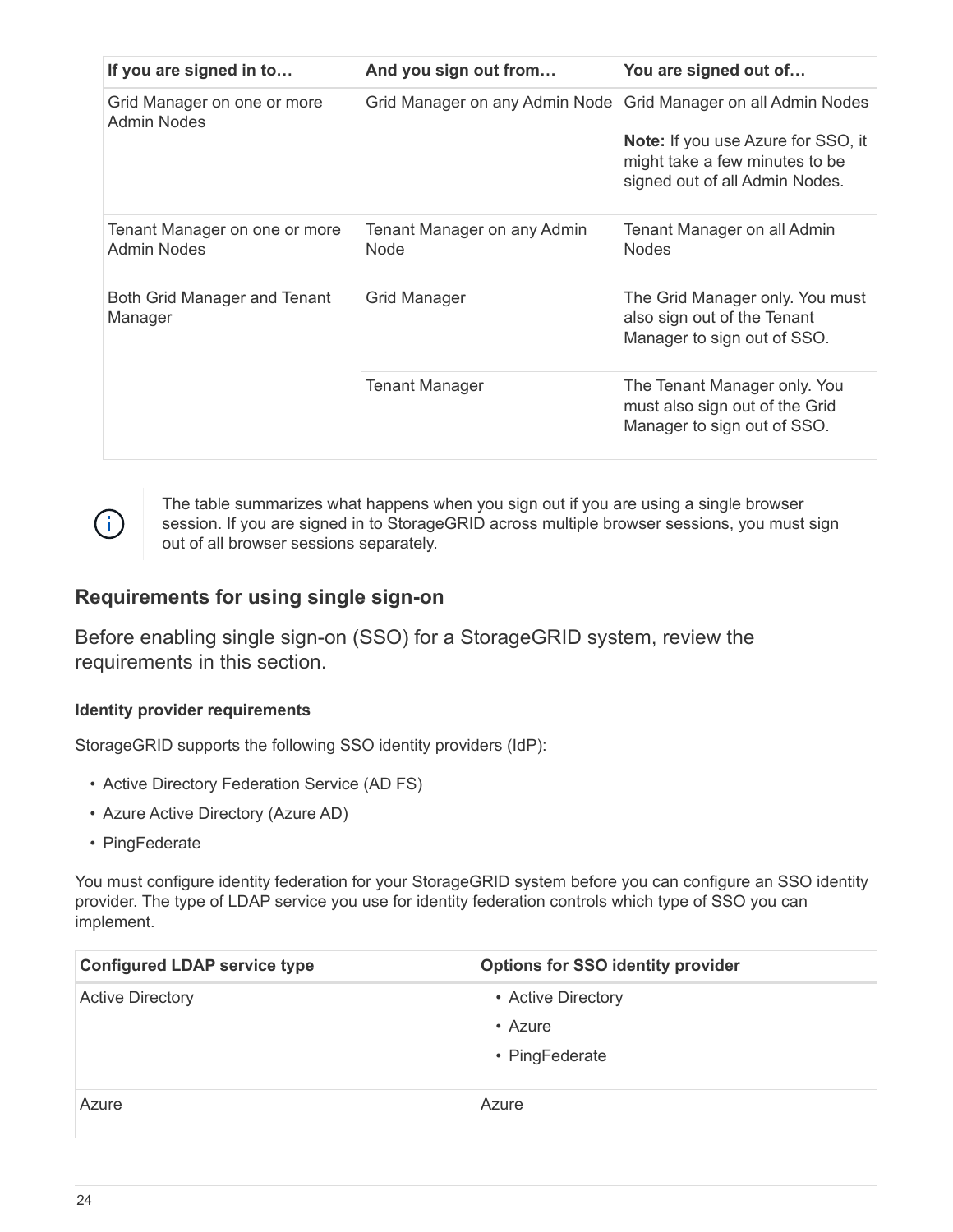#### **AD FS requirements**

You can use any of the following versions of AD FS:

- Windows Server 2022 AD FS
- Windows Server 2019 AD FS
- Windows Server 2016 AD FS



Windows Server 2016 should be using the [KB3201845 update,](https://support.microsoft.com/en-us/help/3201845/cumulative-update-for-windows-10-version-1607-and-windows-server-2016) or higher.

• AD FS 3.0, included with Windows Server 2012 R2 update, or higher.

#### **Additional requirements**

- Transport Layer Security (TLS) 1.2 or 1.3
- Microsoft .NET Framework, version 3.5.1 or higher

#### **Server certificate requirements**

By default, StorageGRID uses a management interface certificate on each Admin Node to secure access to the Grid Manager, the Tenant Manager, the Grid Management API, and the Tenant Management API. When you configure relying party trusts (AD FS), enterprise applications (Azure), or service provider connections (PingFederate) for StorageGRID, you use the server certificate as the signature certificate for StorageGRID requests.

If you have not already [configured a custom certificate for the management interface,](https://docs.netapp.com/us-en/storagegrid-116/admin/configuring-custom-server-certificate-for-grid-manager-tenant-manager.html) you should do so now. When you install a custom server certificate, it is used for all Admin Nodes, and you can use it in all StorageGRID relying party trusts, enterprise applications, or SP connections.



Using an Admin Node's default server certificate in a relying party trust, enterprise application, or SP connection is not recommended. If the node fails and you recover it, a new default server certificate is generated. Before you can sign in to the recovered node, you must update the relying party trust, enterprise application, or SP connection with the new certificate.

You can access an Admin Node's server certificate by logging in to the command shell of the node and going to the /var/local/mgmt-api directory. A custom server certificate is named custom-server.crt. The node's default server certificate is named server.crt.

#### **Port requirements**

Single sign-on (SSO) is not available on the restricted Grid Manager or Tenant Manager ports. You must use the default HTTPS port (443) if you want users to authenticate with single sign-on. See [Control access through](#page-7-0) [firewalls](#page-7-0).

## **Confirm federated users can sign in**

Before you enable single sign-on (SSO), you must confirm that at least one federated user can sign in to the Grid Manager and in to the Tenant Manager for any existing tenant accounts.

#### **What you'll need**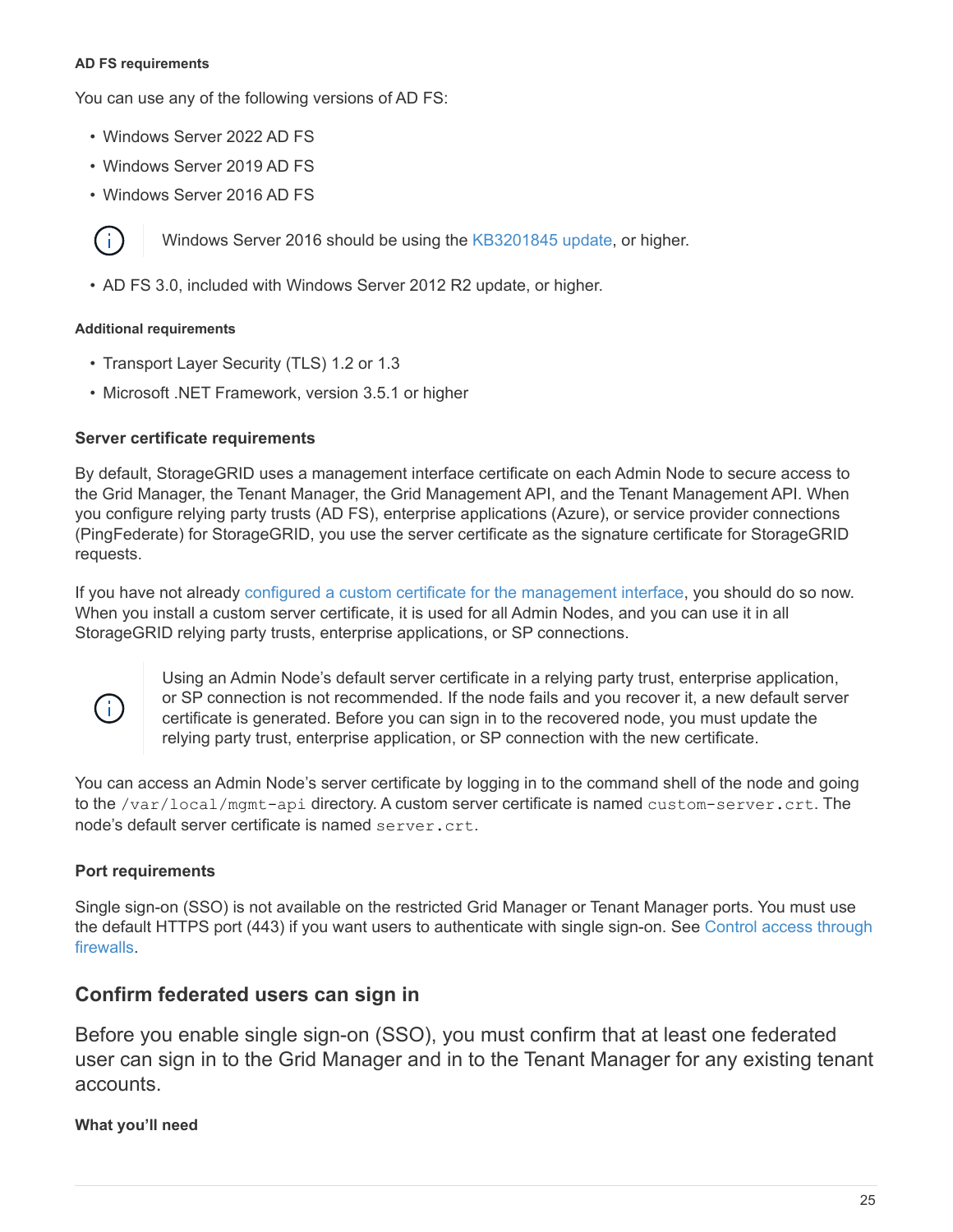- You are signed in to the Grid Manager using a [supported web browser.](https://docs.netapp.com/us-en/storagegrid-116/admin/web-browser-requirements.html)
- You have specific access permissions.
- You have already configured identity federation.

#### **Steps**

1. If there are existing tenant accounts, confirm that none of the tenants is using its own identity source.



When you enable SSO, an identity source configured in the Tenant Manager is overridden by the identity source configured in the Grid Manager. Users belonging to the tenant's identity source will no longer be able to sign in unless they have an account with the Grid Manager identity source.

- a. Sign in to the Tenant Manager for each tenant account.
- b. Select **ACCESS MANAGEMENT** > **Identity federation**.
- c. Confirm that the **Enable identity federation** check box is not selected.
- d. If it is, confirm that any federated groups that might be in use for this tenant account are no longer required, unselect the check box, and select **Save**.
- 2. Confirm that a federated user can access the Grid Manager:
	- a. From Grid Manager, select **CONFIGURATION** > **Access control** > **Admin groups**.
	- b. Ensure that at least one federated group has been imported from the Active Directory identity source and that it has been assigned the Root access permission.
	- c. Sign out.
	- d. Confirm you can sign back in to the Grid Manager as a user in the federated group.
- 3. If there are existing tenant accounts, confirm that a federated user who has Root access permission can sign in:
	- a. From the Grid Manager, select **TENANTS**.
	- b. Select the tenant account, and select **Actions** > **Edit**.
	- c. On the Enter details tab, select **Continue**.
	- d. If the **Use own identity source** check box is selected, uncheck the box and select **Save**.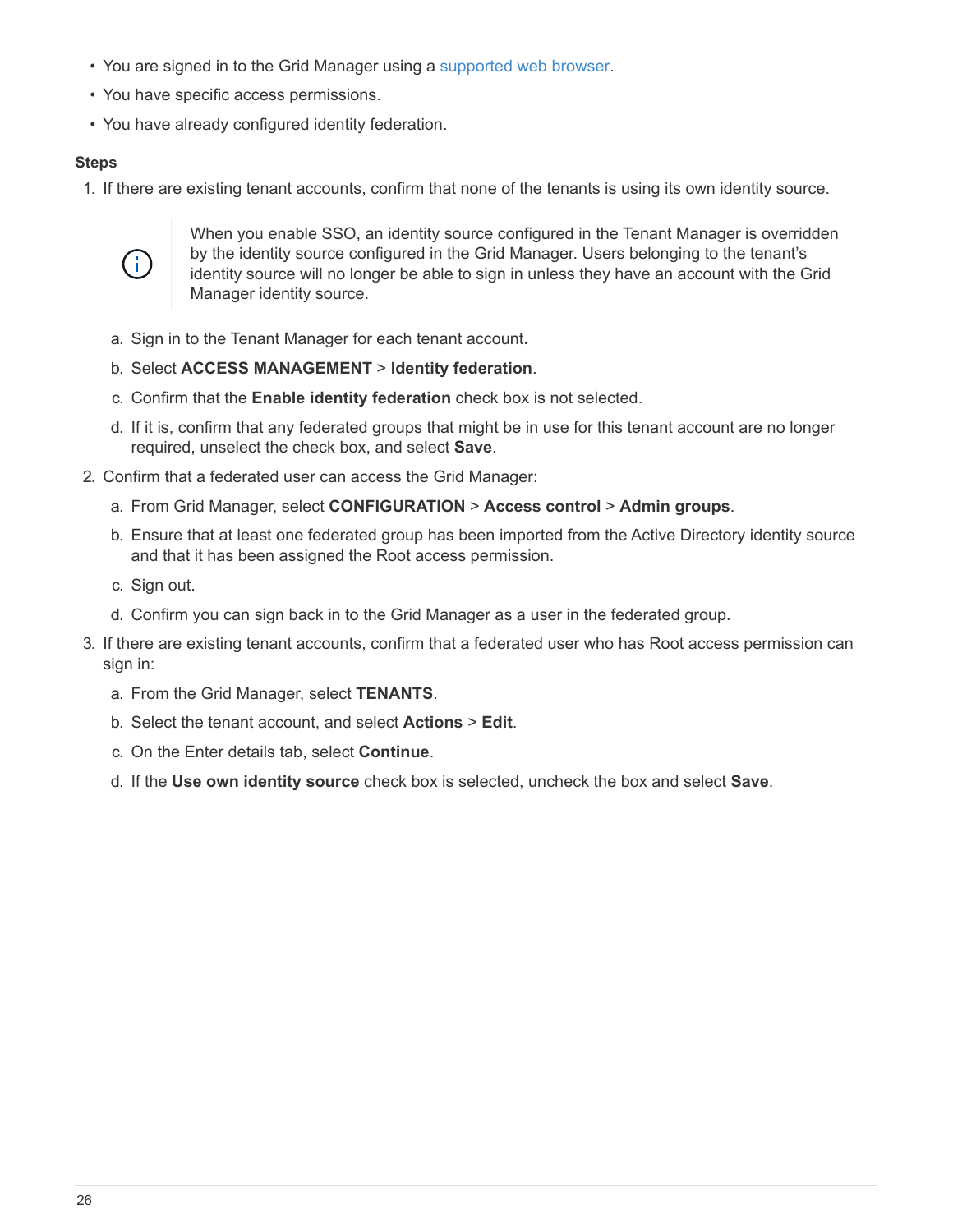| <b>Edit the tenant</b><br><b>Enter details</b>                                                                                             | <b>Select permissions</b> |
|--------------------------------------------------------------------------------------------------------------------------------------------|---------------------------|
| Select permissions<br>Select the permissions for this tenant account.<br>Allow platform services <sup>@</sup><br>Use own identity source @ |                           |

The Tenant page appears.

- e. Select the tenant account, select **Sign in**, and sign in to the tenant account as the local root user.
- f. From the Tenant Manager, select **ACCESS MANAGEMENT** > **Groups**.
- g. Ensure that at least one federated group from the Grid Manager has been assigned the Root access permission for this tenant.
- h. Sign out.
- i. Confirm you can sign back in to the tenant as a user in the federated group.

#### **Related information**

- [Requirements for using single sign-on](#page-25-0)
- [Manage admin groups](#page-13-0)
- [Use a tenant account](https://docs.netapp.com/us-en/storagegrid-116/tenant/index.html)

## <span id="page-28-0"></span>**Use sandbox mode**

You can use sandbox mode to configure and test single sign-on (SSO) before enabling it for all StorageGRID users. After SSO has been enabled, you can return to sandbox mode whenever you need to change or retest the configuration.

#### **What you'll need**

- You are signed in to the Grid Manager using a [supported web browser.](https://docs.netapp.com/us-en/storagegrid-116/admin/web-browser-requirements.html)
- You have the Root access permission.
- You have configured identity federation for your StorageGRID system.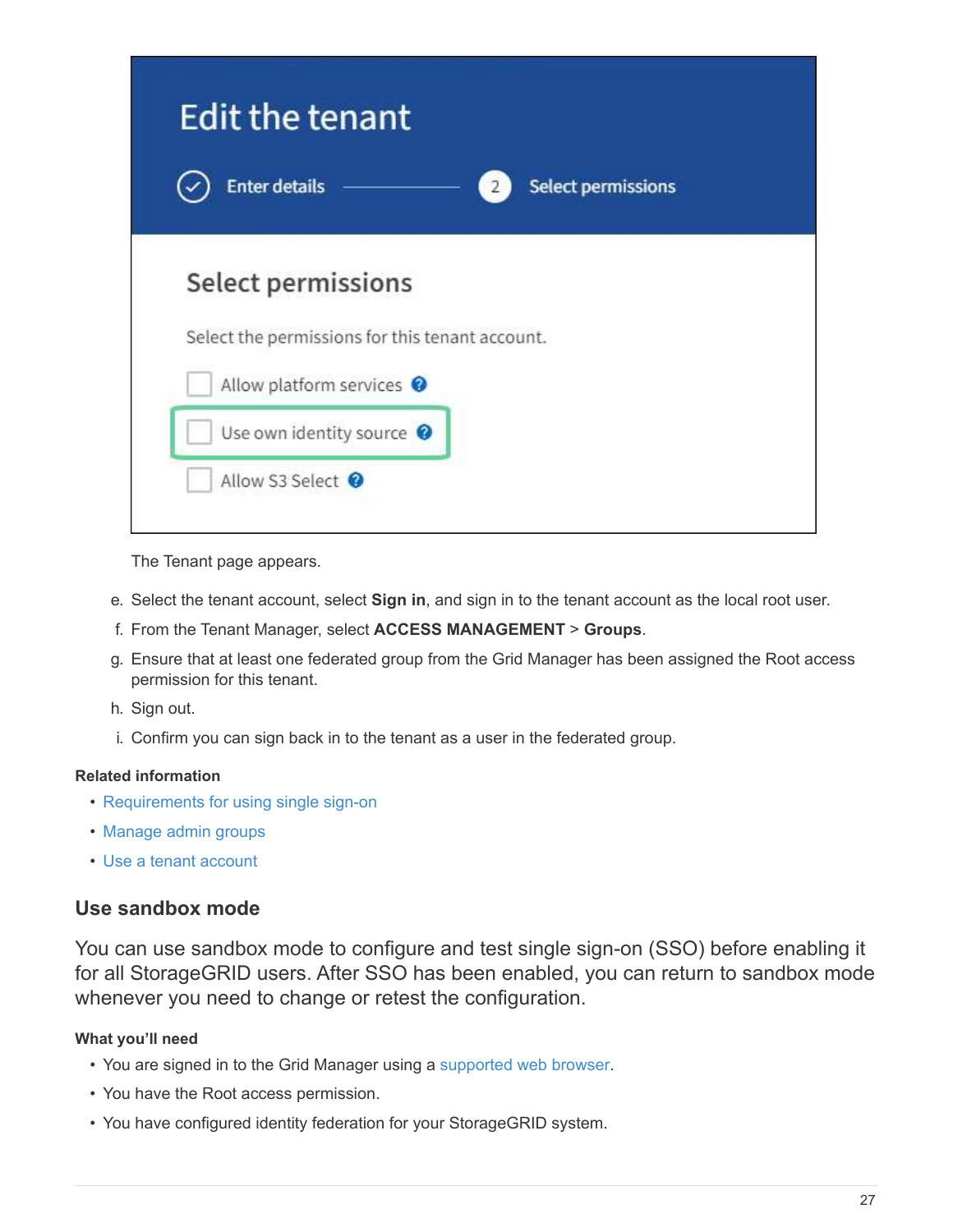• For the identity federation **LDAP service type**, you selected either Active Directory or Azure, based on the SSO identity provider you plan to use.

| <b>Configured LDAP service type</b> | <b>Options for SSO identity provider</b> |
|-------------------------------------|------------------------------------------|
| <b>Active Directory</b>             | • Active Directory<br>• Azure            |
|                                     | • PingFederate                           |
| Azure                               | Azure                                    |

#### **About this task**

When SSO is enabled and a user attempts to sign in to an Admin Node, StorageGRID sends an authentication request to the SSO identity provider. In turn, the SSO identity provider sends an authentication response back to StorageGRID, indicating whether the authentication request was successful. For successful requests:

- The response from Active Directory or PingFederate includes a universally unique identifier (UUID) for the user.
- The response from Azure includes a User Principal Name (UPN).

To allow StorageGRID (the service provider) and the SSO identity provider to communicate securely about user authentication requests, you must configure certain settings in StorageGRID. Next, you must use the SSO identity provider's software to create a relying party trust (AD FS), Enterprise Application (Azure) or Service Provider (PingFederate) for each Admin Node. Finally, you must return to StorageGRID to enable SSO.

Sandbox mode makes it easy to perform this back-and-forth configuration and to test all of your settings before you enable SSO. When you are using sandbox mode, users cannot sign in using SSO.

#### **Access sandbox mode**

#### 1. Select **CONFIGURATION** > **Access control** > **Single sign-on**.

The Single Sign-on page appears, with the **Disabled** option selected.

| Single Sign-on                                                                                                                                                                                                                                                                                                                                                                                                                                                                                           |
|----------------------------------------------------------------------------------------------------------------------------------------------------------------------------------------------------------------------------------------------------------------------------------------------------------------------------------------------------------------------------------------------------------------------------------------------------------------------------------------------------------|
| You can enable single sign-on (SSO) if you want an external identity provider (IdP) to authorize all user access to StorageGRID. To start,<br>enable identity federation and confirm that at least one federated user has Root Access permission to the Grid Manager and to the Tenant<br>Manager for any existing tenant accounts. Next, select Sandbox Mode to configure, save, and then test your SSO settings. After verifying<br>the connections, select Enabled and click Save to start using SSO. |
| SSO status <sup>9</sup><br>Sandbox Mode<br>Disabled<br>Enabled                                                                                                                                                                                                                                                                                                                                                                                                                                           |
| Save                                                                                                                                                                                                                                                                                                                                                                                                                                                                                                     |



If the SSO Status options do not appear, confirm you have configured the identity provider as the federated identity source. See [Requirements for using single sign-on](#page-25-0).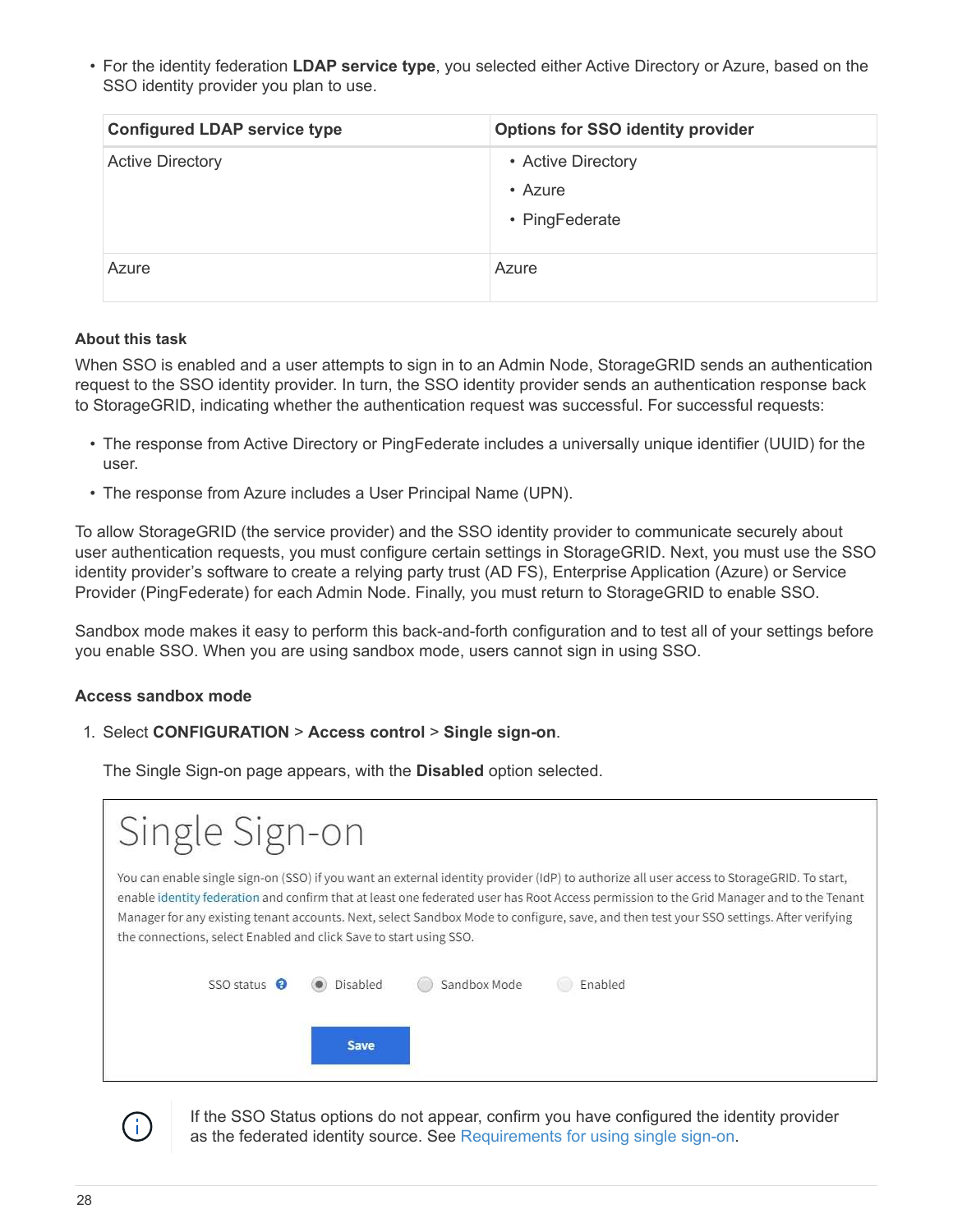#### 2. Select **Sandbox Mode**.

The Identity Provider section appears.

#### **Enter identity provider details**

- 1. Select the **SSO type** from the drop-down list.
- 2. Complete the fields in the Identity Provider section based on the SSO type you selected.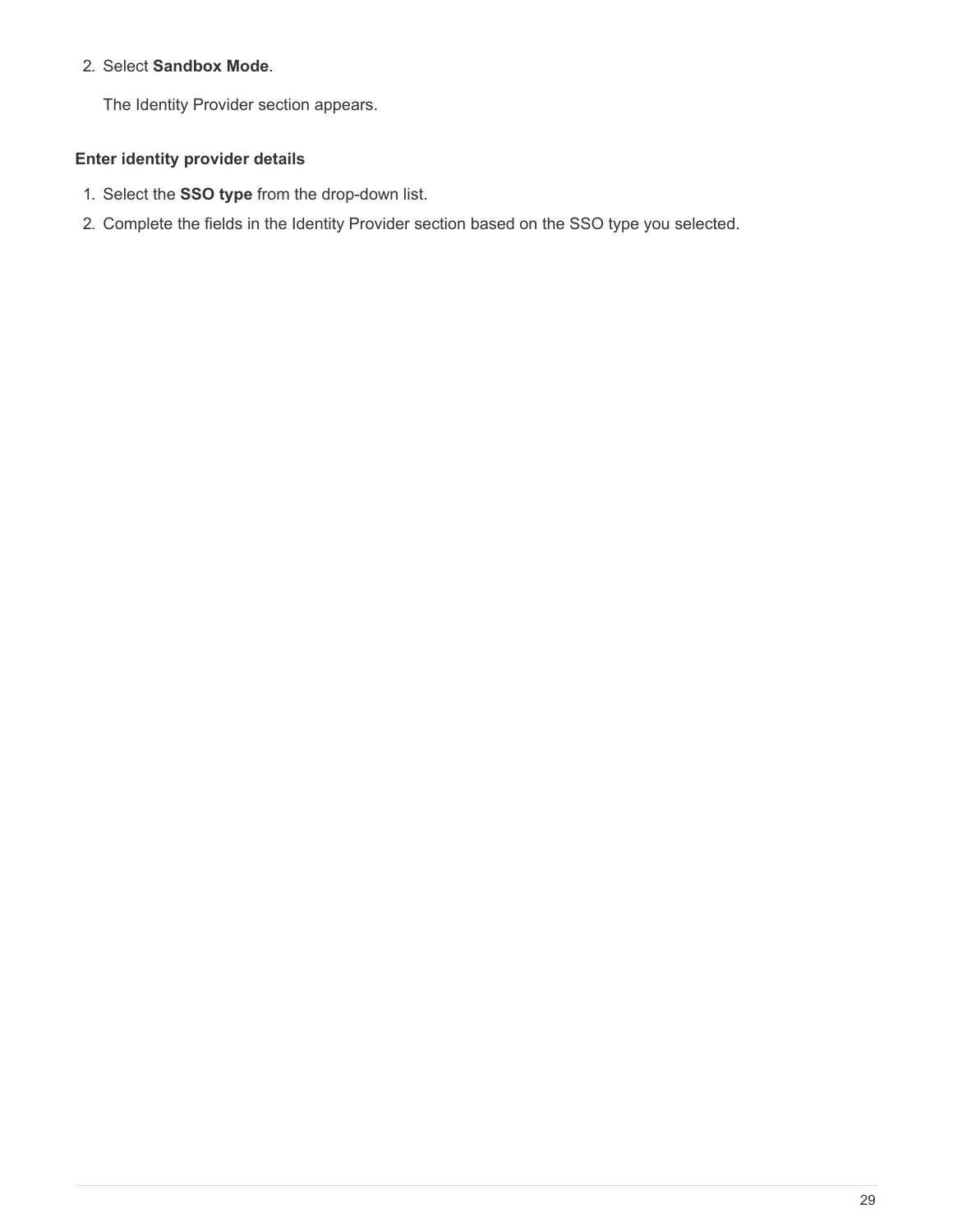#### **Active Directory**

a. Enter the **Federation service name** for the identity provider, exactly as it appears in Active Directory Federation Service (AD FS).



To locate the federation service name, go to Windows Server Manager. Select **Tools** > **AD FS Management**. From the Action menu, select **Edit Federation Service Properties**. The Federation Service Name is shown in the second field.

- b. Specify which TLS certificate will be used to secure the connection when the identity provider sends SSO configuration information in response to StorageGRID requests.
	- **Use operating system CA certificate**: Use the default CA certificate installed on the operating system to secure the connection.
	- **Use custom CA certificate**: Use a custom CA certificate to secure the connection.

If you select this setting, copy the text of the custom certificate and and paste it in the **CA Certificate** text box.

- **Do not use TLS**: Do not use a TLS certificate to secure the connection.
- c. In the Relying Party section, specify the **Relying party identifier** for StorageGRID. This value controls the name you use for each relying party trust in AD FS.
	- For example, if your grid has only one Admin Node and you do not anticipate adding more Admin Nodes in the future, enter SG or StorageGRID.
	- If your grid includes more than one Admin Node, include the string [HOSTNAME] in the identifier. For example, SG-[HOSTNAME]. This generates a table that shows the relying party identifier for each Admin Node in your system, based on the node's hostname.



You must create a relying party trust for each Admin Node in your StorageGRID system. Having a relying party trust for each Admin Node ensures that users can securely sign in to and out of any Admin Node.

#### d. Select **Save**.

A green check mark appears on the **Save** button for a few seconds.



#### **Azure**

- a. Specify which TLS certificate will be used to secure the connection when the identity provider sends SSO configuration information in response to StorageGRID requests.
	- **Use operating system CA certificate**: Use the default CA certificate installed on the operating system to secure the connection.
	- **Use custom CA certificate**: Use a custom CA certificate to secure the connection.

If you select this setting, copy the text of the custom certificate and and paste it in the **CA Certificate** text box.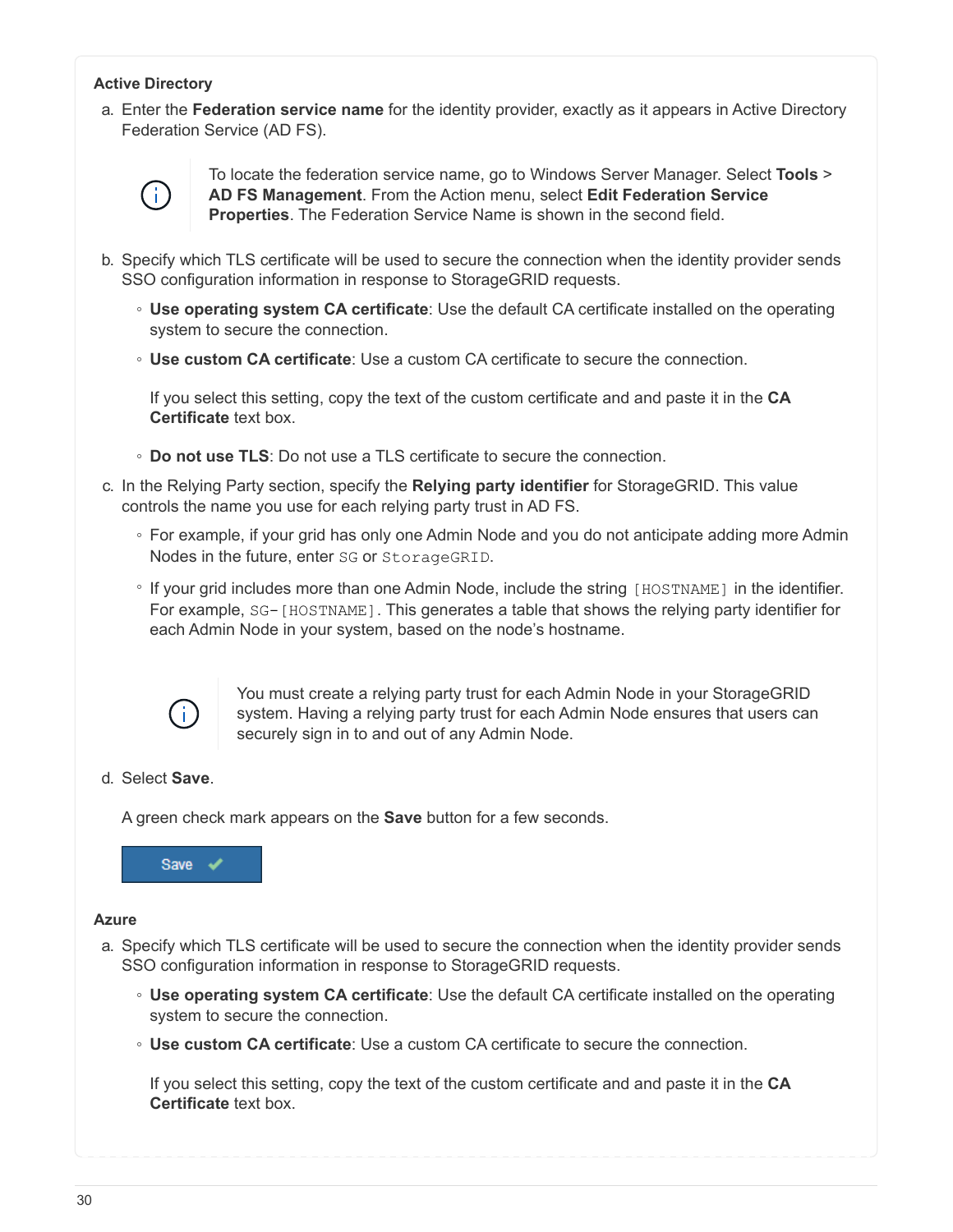- **Do not use TLS**: Do not use a TLS certificate to secure the connection.
- b. In the Enterprise Application section, specify the **Enterprise application name** for StorageGRID. This value controls the name you use for each enterprise application in Azure AD.
	- For example, if your grid has only one Admin Node and you do not anticipate adding more Admin Nodes in the future, enter SG or StorageGRID.
	- If your grid includes more than one Admin Node, include the string [HOSTNAME] in the identifier. For example, SG-[HOSTNAME]. This generates a table that shows an enterprise application name for each Admin Node in your system, based on the node's hostname.



You must create an enterprise application for each Admin Node in your StorageGRID system. Having an enterprise application for each Admin Node ensures that users can securely sign in to and out of any Admin Node.

- c. Follow the steps in [Create enterprise applications in Azure AD](#page-41-0) to create an enterprise application for each Admin Node listed in the table.
- d. From Azure AD, copy the federation metadata URL for each enterprise application. Then, paste this URL into the corresponding **Federation metadata URL** field in StorageGRID.
- e. After you have copied and pasted a federation metadata URL for all Admin Nodes, select **Save**.

A green check mark appears on the **Save** button for a few seconds.



#### **PingFederate**

- a. Specify which TLS certificate will be used to secure the connection when the identity provider sends SSO configuration information in response to StorageGRID requests.
	- **Use operating system CA certificate**: Use the default CA certificate installed on the operating system to secure the connection.
	- **Use custom CA certificate**: Use a custom CA certificate to secure the connection.

If you select this setting, copy the text of the custom certificate and and paste it in the **CA Certificate** text box.

- **Do not use TLS**: Do not use a TLS certificate to secure the connection.
- b. In the Service Provider (SP) section, specify the **SP connection ID** for StorageGRID. This value controls the name you use for each SP connection in PingFederate.
	- For example, if your grid has only one Admin Node and you do not anticipate adding more Admin Nodes in the future, enter SG or StorageGRID.
	- If your grid includes more than one Admin Node, include the string [HOSTNAME] in the identifier. For example, SG-[HOSTNAME]. This generates a table that shows the SP connection ID for each Admin Node in your system, based on the node's hostname.



You must create an SP connection for each Admin Node in your StorageGRID system. Having an SP connection for each Admin Node ensures that users can securely sign in to and out of any Admin Node.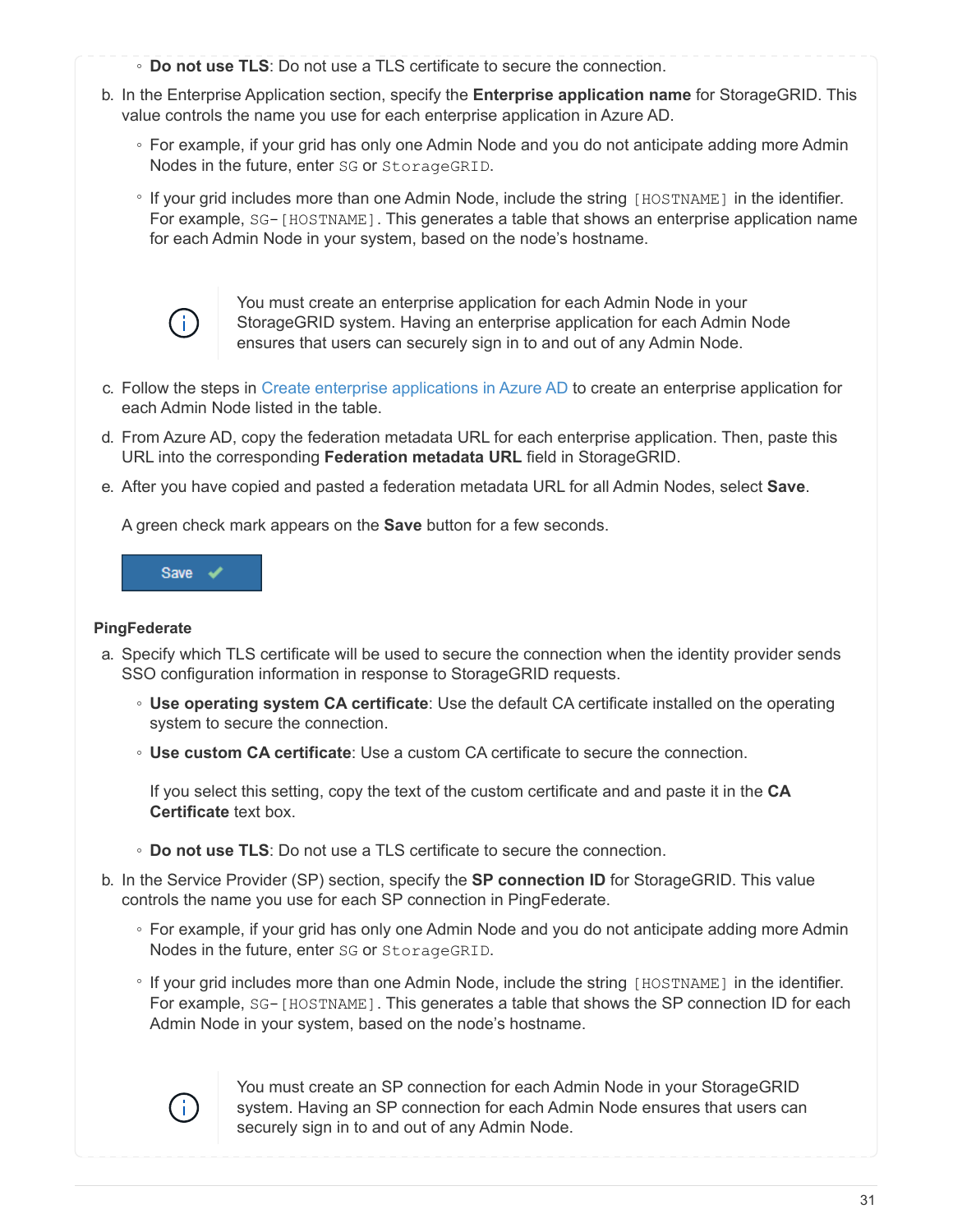c. Specify the federation metadata URL for each Admin Node in the **Federation metadata URL** field.

Use the following format:

```
https://<Federation Service
Name>:<port>/pf/federation metadata.ping?PartnerSpId=<SP Connection
ID>
```
#### d. Select **Save**.

A green check mark appears on the **Save** button for a few seconds.



#### **Configure relying party trusts, enterprise applications, or SP connections**

When the configuration is saved, the Sandbox mode confirmation notice appears. This notice confirms that sandbox mode is now enabled and provides overview instructions.

StorageGRID can remain in sandbox mode as long as required. However, when **Sandbox Mode** is selected on the Single Sign-on page, SSO is disabled for all StorageGRID users. Only local users can sign in.

Follow these steps to configure relying party trusts (Active Directory), complete enterprise applications (Azure), or configure SP connections (PingFederate).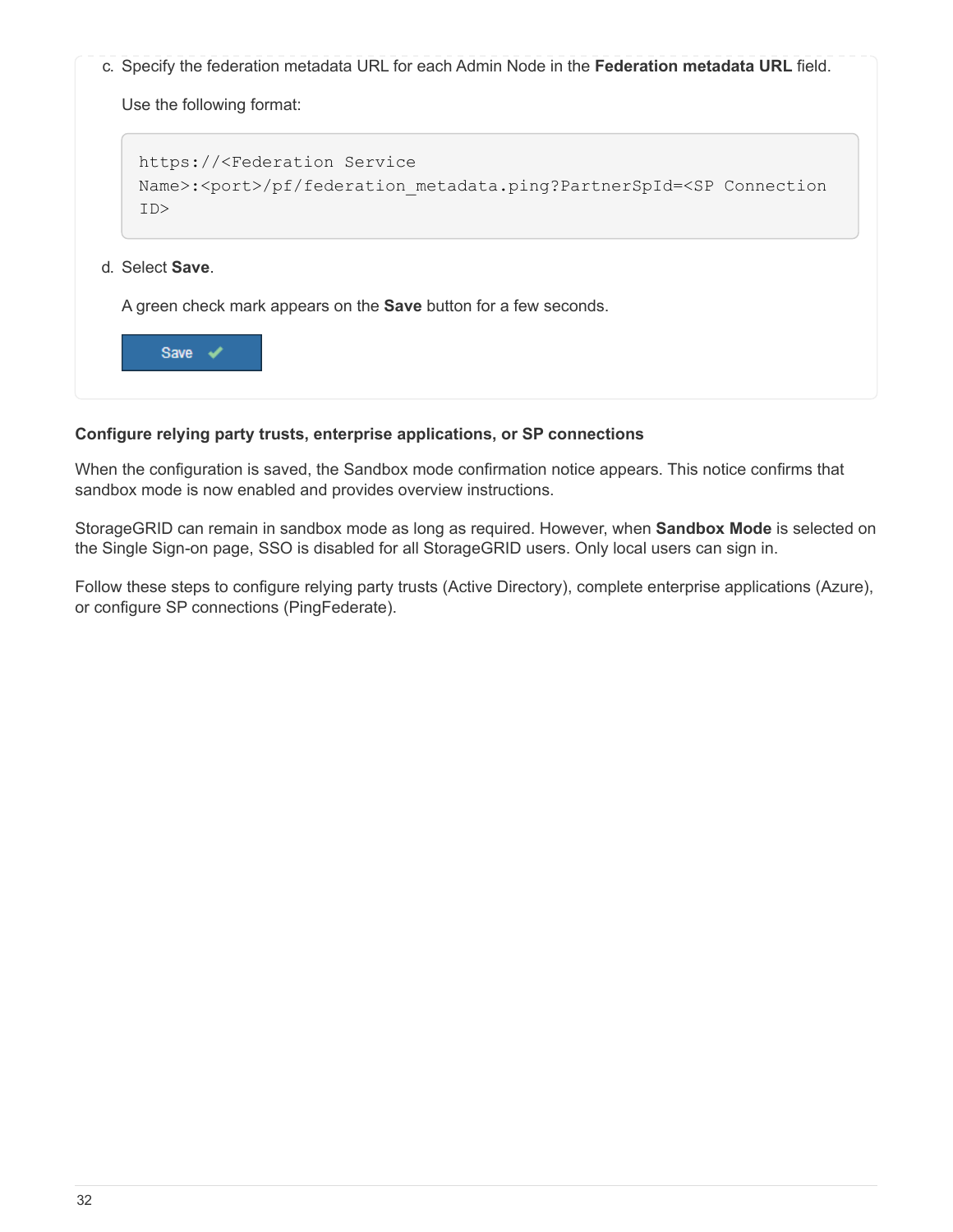#### **Active Directory**

- 1. Go to Active Directory Federation Services (AD FS).
- 2. Create one or more relying party trusts for StorageGRID, using each relying party identifier shown in the table on the StorageGRID Single Sign-on page.

You must create one trust for each Admin Node shown in the table.

For instructions, go to [Create relying party trusts in AD FS](#page-37-0).

#### **Azure**

- 1. From the Single sign-on page for the Admin Node you are currently signed in to, select the button to download and save the SAML metadata.
- 2. Then, for any other Admin Nodes in your grid, repeat these steps:
	- a. Sign in to the node.
	- b. Select **CONFIGURATION** > **Access control** > **Single sign-on**.
	- c. Download and save the SAML metadata for that node.
- 3. Go to the Azure Portal.
- 4. Follow the steps in [Create enterprise applications in Azure AD](#page-41-0) to upload the SAML metadata file for each Admin Node into its corresponding Azure enterprise application.

#### **PingFederate**

- 1. From the Single sign-on page for the Admin Node you are currently signed in to, select the button to download and save the SAML metadata.
- 2. Then, for any other Admin Nodes in your grid, repeat these steps:
	- a. Sign in to the node.
	- b. Select **CONFIGURATION** > **Access control** > **Single sign-on**.
	- c. Download and save the SAML metadata for that node.
- 3. Go to PingFederate.
- 4. [Create one or more service provider \(SP\) connections for StorageGRID](#page-43-0). Use the SP connection ID for each Admin Node (shown in the table on the StorageGRID Single Sign-on page) and the SAML metadata you downloaded for that Admin Node.

You must create one SP connection for each Admin Node shown in the table.

#### **Test SSO connections**

Before you enforce the use of single sign-on for your entire StorageGRID system, you should confirm that single sign-on and single logout are correctly configured for each Admin Node.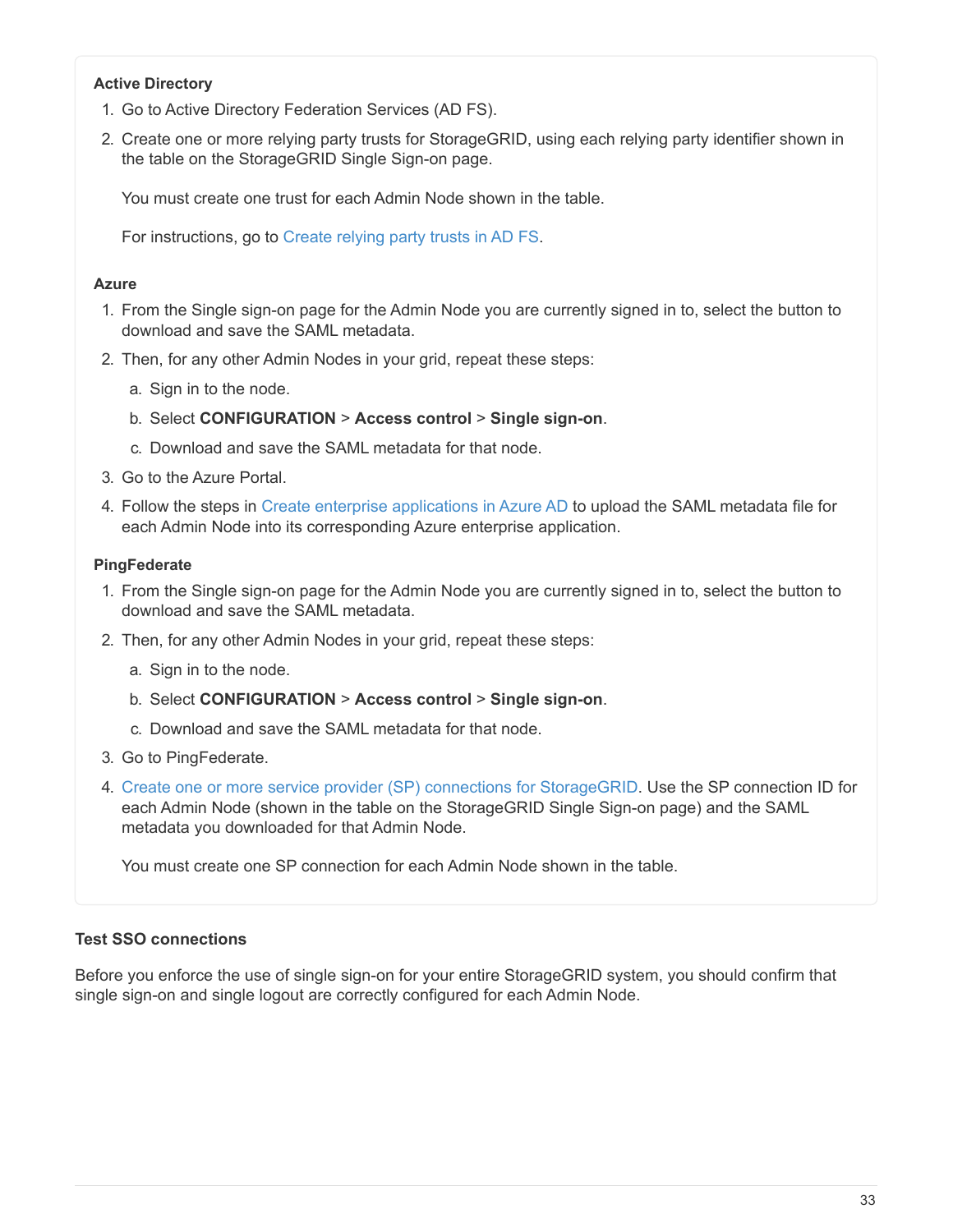#### **Active Directory**

1. From the StorageGRID Single Sign-on page, locate the link in the Sandbox mode message.

The URL is derived from the value you entered in the **Federation service name** field.

| <b>Sandbox mode</b> |                                                                                                                                                                                                             |
|---------------------|-------------------------------------------------------------------------------------------------------------------------------------------------------------------------------------------------------------|
|                     | Sandbox mode is currently enabled. Use this mode to configure relying party trusts and to confirm that single sign-on (SSO) and<br>single logout (SLO) are correctly configured for the StorageGRID system. |
|                     | 1. Use Active Directory Federation Services (AD FS) to create relying party trusts for StorageGRID. Create one trust for each<br>Admin Node, using the relying party identifier(s) shown below.             |
|                     | 2. Go to your identity provider's sign-on page: https://ad2016.saml.sgws/adfs/ls/idpinitiatedsignon.htm                                                                                                     |
|                     | 3. From this page, sign in to each StorageGRID relying party trust. If the SSO operation is successful, StorageGRID displays<br>a page with a success message. Otherwise, an error message is displayed.    |
|                     | When you have confirmed SSO for each of the relying party trusts and you are ready to enforce the use of SSO for StorageGRID,<br>change the SSO Status to Enabled, and click Save.                          |

- 2. Select the link, or copy and paste the URL into a browser, to access your identity provider's sign-on page.
- 3. To confirm you can use SSO to sign in to StorageGRID, select **Sign in to one of the following sites**, select the relying party identifier for your primary Admin Node, and select **Sign in**.

| You are not signed in.                                            |  |
|-------------------------------------------------------------------|--|
| ○ Sign in to this site.<br>Sign in to one of the following sites: |  |
| SG-DC1-ADM1                                                       |  |
| Sign in                                                           |  |

- 4. Enter your federated username and password.
	- If the SSO sign-in and logout operations are successful, a success message appears.

Single sign-on authentication and logout test completed successfully.

- If the SSO operation is unsuccessful, an error message appears. Fix the issue, clear the browser's cookies, and try again.
- 5. Repeat these steps to verify the SSO connection for each Admin Node in your grid.

#### **Azure**

1. Go to the Single sign-on page in the Azure portal.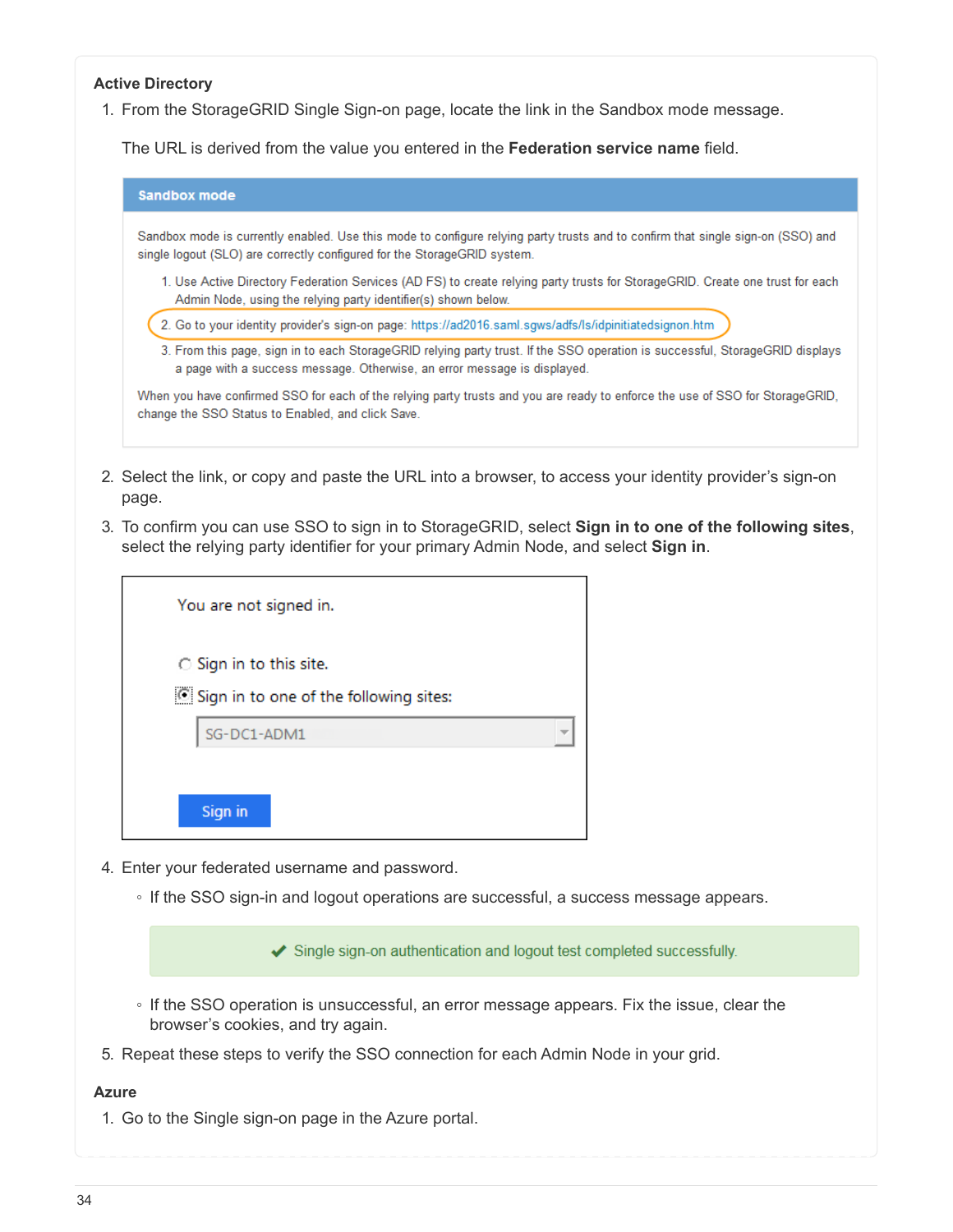- 2. Select **Test this application**.
- 3. Enter the credentials of a federated user.
	- If the SSO sign-in and logout operations are successful, a success message appears.

Single sign-on authentication and logout test completed successfully.

- If the SSO operation is unsuccessful, an error message appears. Fix the issue, clear the browser's cookies, and try again.
- 4. Repeat these steps to verify the SSO connection for each Admin Node in your grid.

#### **PingFederate**

1. From the StorageGRID Single Sign-on page, select the first link in the Sandbox mode message.

Select and test one link at a time.

- 2. Enter the credentials of a federated user.
	- If the SSO sign-in and logout operations are successful, a success message appears.

Single sign-on authentication and logout test completed successfully.

- If the SSO operation is unsuccessful, an error message appears. Fix the issue, clear the browser's cookies, and try again.
- 3. Select the next link to verify the SSO connection for each Admin Node in your grid.

If you see a Page Expired message, select the **Back** button in your browser and resubmit your credentials.

#### **Enable single sign-on**

When you have confirmed you can use SSO to sign in to each Admin Node, you can enable SSO for your entire StorageGRID system.



When SSO is enabled, all users must use SSO to access the Grid Manager, the Tenant Manager, the Grid Management API, and the Tenant Management API. Local users can no longer access StorageGRID.

- 1. Select **CONFIGURATION** > **Access control** > **Single sign-on**.
- 2. Change the SSO Status to **Enabled**.
- 3. Select **Save**.
- 4. Review the warning message, and select **OK**.

Single sign-on is now enabled.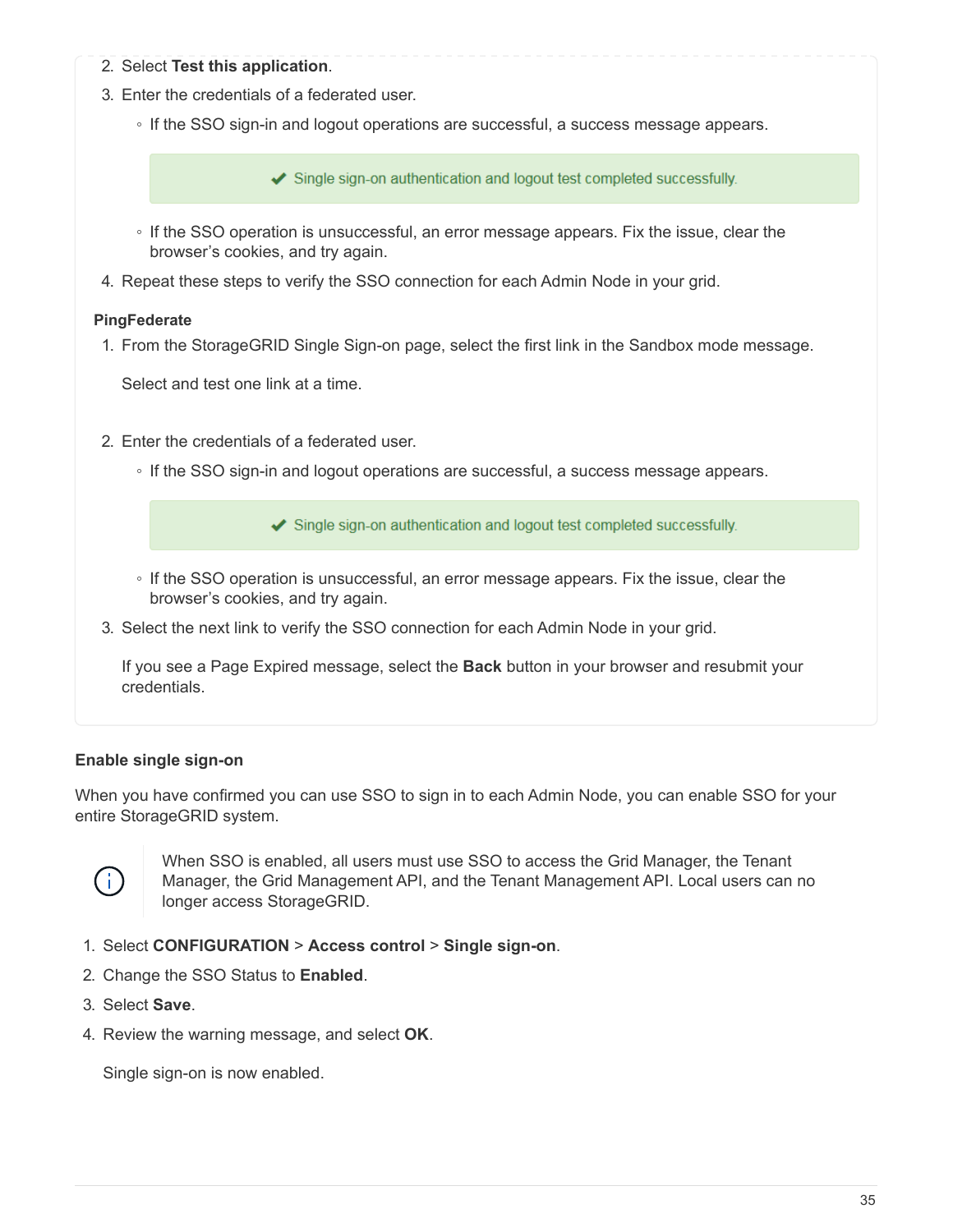$\mathbf{d}$ 

If you are using the Azure Portal and you access StorageGRID from the same computer you use to access Azure, ensure that the Azure Portal user is also an authorized StorageGRID user (a user in a federated group that has been imported into StorageGRID) or log out of the Azure Portal before attempting to sign in to StorageGRID.

## <span id="page-37-0"></span>**Create relying party trusts in AD FS**

You must use Active Directory Federation Services (AD FS) to create a relying party trust for each Admin Node in your system. You can create relying party trusts using PowerShell commands, by importing SAML metadata from StorageGRID, or by entering the data manually.

#### **What you'll need**

- You have configured single sign-on for StorageGRID and you selected **AD FS** as the SSO type.
- **Sandbox mode** is selected on the Single sign-on page in Grid Manager. See [Use sandbox mode](#page-28-0).
- You know the fully qualified domain name (or the IP address) and the relying party identifier for each Admin Node in your system. You can find these values in the Admin Nodes detail table on the StorageGRID Single Sign-on page.



You must create a relying party trust for each Admin Node in your StorageGRID system. Having a relying party trust for each Admin Node ensures that users can securely sign in to and out of any Admin Node.

- You have experience creating relying party trusts in AD FS, or you have access to the Microsoft AD FS documentation.
- You are using the AD FS Management snap-in, and you belong to the Administrators group.
- If you are creating the relying party trust manually, you have the custom certificate that was uploaded for the StorageGRID management interface, or you know how to log in to an Admin Node from the command shell.

#### **About this task**

These instructions apply to Windows Server 2016 AD FS. If you are using a different version of AD FS, you will notice slight differences in the procedure. See the Microsoft AD FS documentation if you have questions.

#### **Create a relying party trust using Windows PowerShell**

You can use Windows PowerShell to quickly create one or more relying party trusts.

#### **Steps**

- 1. From the Windows start menu, right-select the PowerShell icon, and select **Run as Administrator**.
- 2. At the PowerShell command prompt, enter the following command:

```
Add-AdfsRelyingPartyTrust -Name "Admin_Node_Identifer" -MetadataURL
"https://Admin_Node_FQDN/api/saml-metadata"
```
- For *Admin\_Node\_Identifier*, enter the Relying Party Identifier for the Admin Node, exactly as it appears on the Single Sign-on page. For example, SG-DC1-ADM1.
- For *Admin\_Node\_FQDN*, enter the fully qualified domain name for the same Admin Node. (If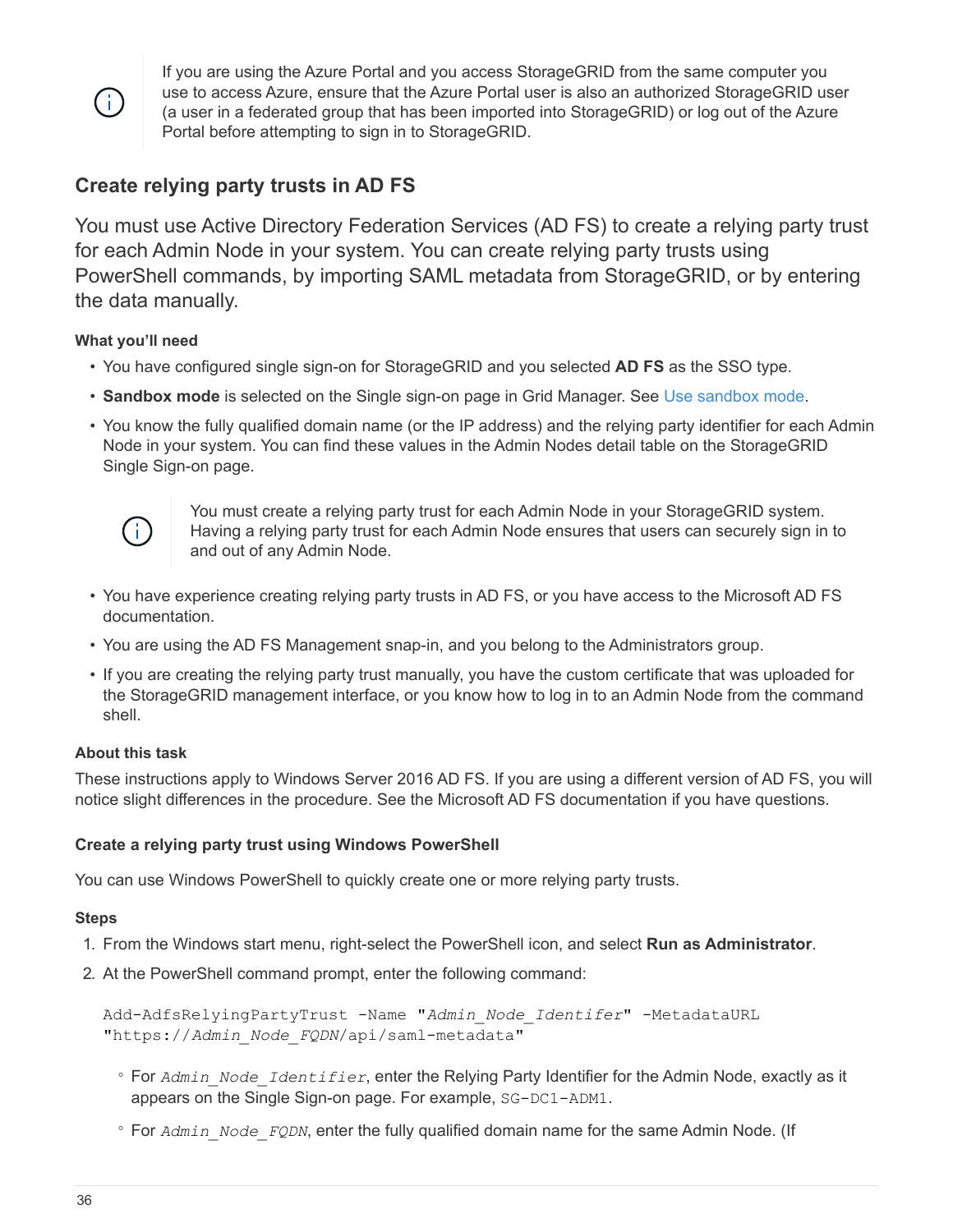necessary, you can use the node's IP address instead. However, if you enter an IP address here, be aware that you must update or recreate this relying party trust if that IP address ever changes.)

3. From Windows Server Manager, select **Tools** > **AD FS Management**.

The AD FS management tool appears.

4. Select **AD FS** > **Relying Party Trusts**.

The list of relying party trusts appears.

- 5. Add an Access Control Policy to the newly created relying party trust:
	- a. Locate the relying party trust you just created.
	- b. Right-click the trust, and select **Edit Access Control Policy**.
	- c. Select an Access Control Policy.
	- d. Select **Apply**, and select **OK**
- 6. Add a Claim Issuance Policy to the newly created Relying Party Trust:
	- a. Locate the relying party trust you just created.
	- b. Right-click the trust, and select **Edit claim issuance policy**.
	- c. Select **Add rule**.
	- d. On the Select Rule Template page, select **Send LDAP Attributes as Claims** from the list, and select **Next**.
	- e. On the Configure Rule page, enter a display name for this rule.

For example, **ObjectGUID to Name ID**.

- f. For the Attribute Store, select **Active Directory**.
- g. In the LDAP Attribute column of the Mapping table, type **objectGUID**.
- h. In the Outgoing Claim Type column of the Mapping table, select **Name ID** from the drop-down list.
- i. Select **Finish**, and select **OK**.
- 7. Confirm that the metadata was imported successfully.
	- a. Right-click the relying party trust to open its properties.
	- b. Confirm that the fields on the **Endpoints**, **Identifiers**, and **Signature** tabs are populated.

If the metadata is missing, confirm that the Federation metadata address is correct, or simply enter the values manually.

- 8. Repeat these steps to configure a relying party trust for all of the Admin Nodes in your StorageGRID system.
- 9. When you are done, return to StorageGRID and test all relying party trusts to confirm they are configured correctly. See [Use Sandbox mode](#page-28-0) for instructions.

#### **Create a relying party trust by importing federation metadata**

You can import the values for each relying party trust by accessing the SAML metadata for each Admin Node.

#### **Steps**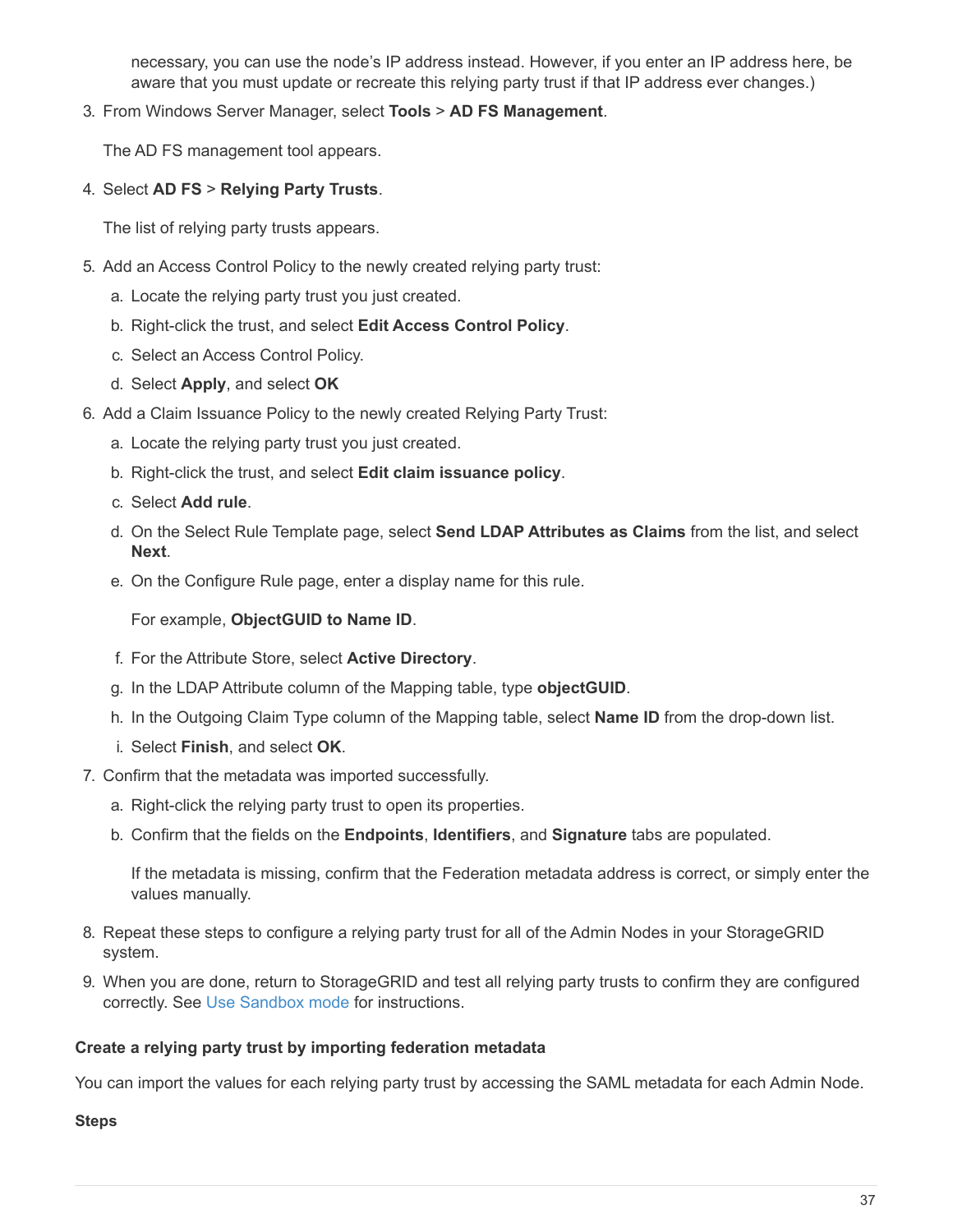- 1. In Windows Server Manager, select **Tools**, and then select **AD FS Management**.
- 2. Under Actions, select **Add Relying Party Trust**.
- 3. On the Welcome page, choose **Claims aware**, and select **Start**.
- 4. Select **Import data about the relying party published online or on a local network**.
- 5. In **Federation metadata address (host name or URL)**, type the location of the SAML metadata for this Admin Node:

https://*Admin\_Node\_FQDN*/api/saml-metadata

For *Admin* Node FQDN, enter the fully qualified domain name for the same Admin Node. (If necessary, you can use the node's IP address instead. However, if you enter an IP address here, be aware that you must update or recreate this relying party trust if that IP address ever changes.)

6. Complete the Relying Party Trust wizard, save the relying party trust, and close the wizard.



When entering the display name, use the Relying Party Identifier for the Admin Node, exactly as it appears on the Single Sign-on page in the Grid Manager. For example, SG-DC1-ADM1.

- 7. Add a claim rule:
	- a. Right-click the trust, and select **Edit claim issuance policy**.
	- b. Select **Add rule**:
	- c. On the Select Rule Template page, select **Send LDAP Attributes as Claims** from the list, and select **Next**.
	- d. On the Configure Rule page, enter a display name for this rule.

For example, **ObjectGUID to Name ID**.

- e. For the Attribute Store, select **Active Directory**.
- f. In the LDAP Attribute column of the Mapping table, type **objectGUID**.
- g. In the Outgoing Claim Type column of the Mapping table, select **Name ID** from the drop-down list.
- h. Select **Finish**, and select **OK**.
- 8. Confirm that the metadata was imported successfully.
	- a. Right-click the relying party trust to open its properties.
	- b. Confirm that the fields on the **Endpoints**, **Identifiers**, and **Signature** tabs are populated.

If the metadata is missing, confirm that the Federation metadata address is correct, or simply enter the values manually.

- 9. Repeat these steps to configure a relying party trust for all of the Admin Nodes in your StorageGRID system.
- 10. When you are done, return to StorageGRID and test all relying party trusts to confirm they are configured correctly. See [Use Sandbox mode](#page-28-0) for instructions.

#### **Create a relying party trust manually**

If you choose not to import the data for the relying part trusts, you can enter the values manually.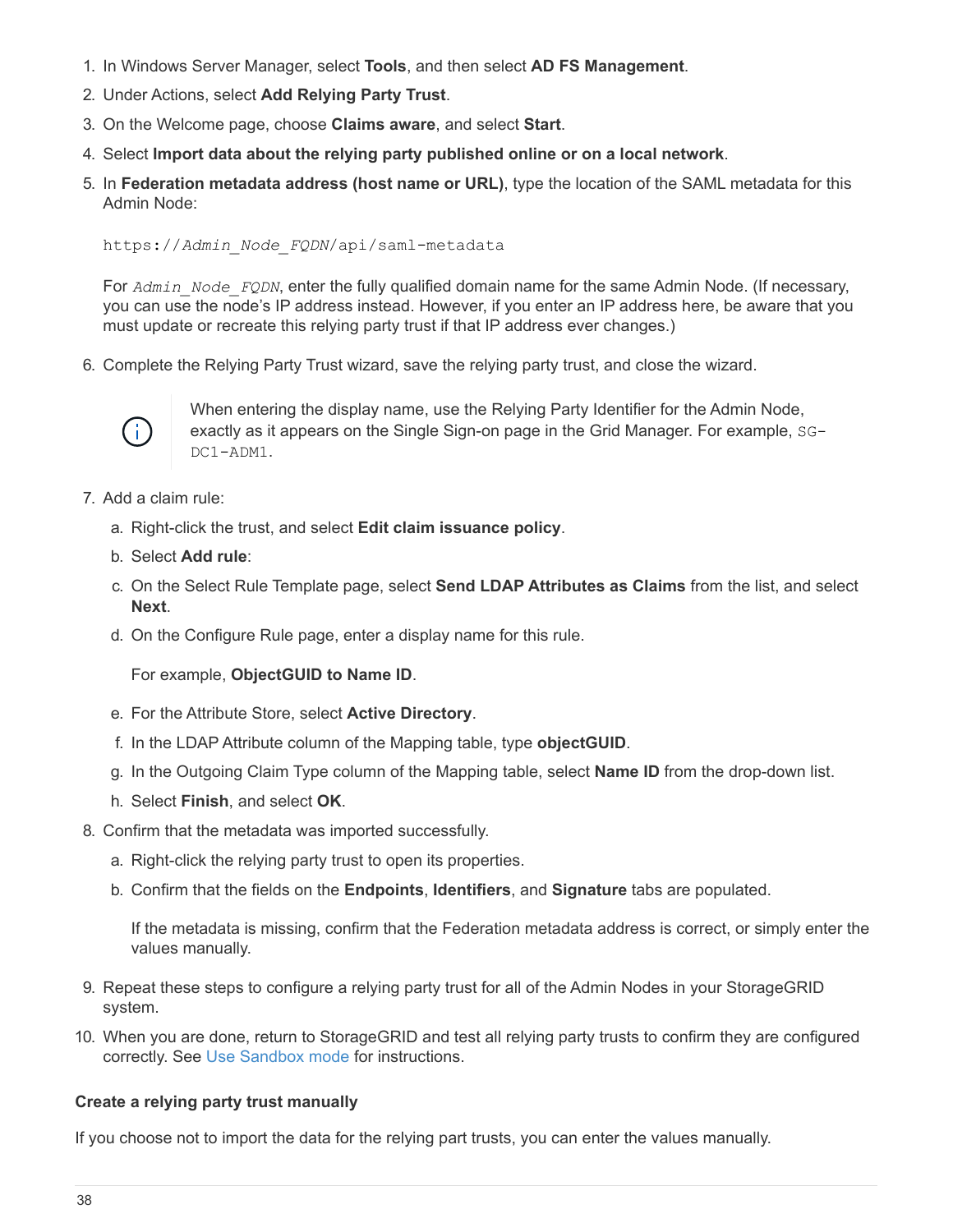#### **Steps**

- 1. In Windows Server Manager, select **Tools**, and then select **AD FS Management**.
- 2. Under Actions, select **Add Relying Party Trust**.
- 3. On the Welcome page, choose **Claims aware**, and select **Start**.
- 4. Select **Enter data about the relying party manually**, and select **Next**.
- 5. Complete the Relying Party Trust wizard:
	- a. Enter a display name for this Admin Node.

For consistency, use the Relying Party Identifier for the Admin Node, exactly as it appears on the Single Sign-on page in the Grid Manager. For example, SG-DC1-ADM1.

- b. Skip the step to configure an optional token encryption certificate.
- c. On the Configure URL page, select the **Enable support for the SAML 2.0 WebSSO protocol** check box.
- d. Type the SAML service endpoint URL for the Admin Node:

https://*Admin\_Node\_FQDN*/api/saml-response

For *Admin* Node FQDN, enter the fully qualified domain name for the Admin Node. (If necessary, you can use the node's IP address instead. However, if you enter an IP address here, be aware that you must update or recreate this relying party trust if that IP address ever changes.)

e. On the Configure Identifiers page, specify the Relying Party Identifier for the same Admin Node:

*Admin\_Node\_Identifier*

For *Admin\_Node\_Identifier*, enter the Relying Party Identifier for the Admin Node, exactly as it appears on the Single Sign-on page. For example, SG-DC1-ADM1.

f. Review the settings, save the relying party trust, and close the wizard.

The Edit Claim Issuance Policy dialog box appears.



If the dialog box does not appear, right-click the trust, and select **Edit claim issuance policy**.

- 6. To start the Claim Rule wizard, select **Add rule**:
	- a. On the Select Rule Template page, select **Send LDAP Attributes as Claims** from the list, and select **Next**.
	- b. On the Configure Rule page, enter a display name for this rule.

For example, **ObjectGUID to Name ID**.

- c. For the Attribute Store, select **Active Directory**.
- d. In the LDAP Attribute column of the Mapping table, type **objectGUID**.
- e. In the Outgoing Claim Type column of the Mapping table, select **Name ID** from the drop-down list.
- f. Select **Finish**, and select **OK**.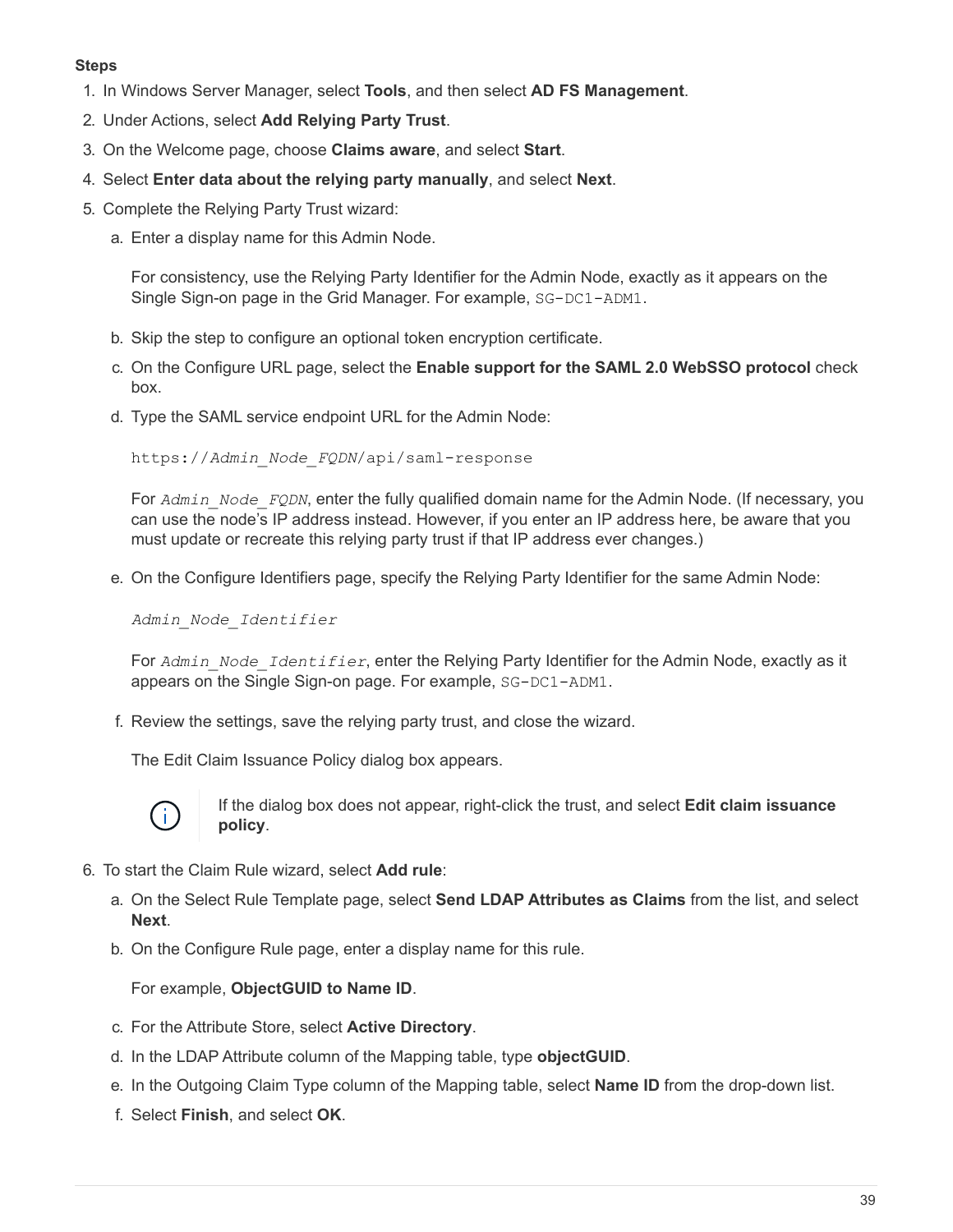- 7. Right-click the relying party trust to open its properties.
- 8. On the **Endpoints** tab, configure the endpoint for single logout (SLO):
	- a. Select **Add SAML**.
	- b. Select **Endpoint Type** > **SAML Logout**.
	- c. Select **Binding** > **Redirect**.
	- d. In the **Trusted URL** field, enter the URL used for single logout (SLO) from this Admin Node:

https://*Admin\_Node\_FQDN*/api/saml-logout

For *Admin* Node FQDN, enter the Admin Node's fully qualified domain name. (If necessary, you can use the node's IP address instead. However, if you enter an IP address here, be aware that you must update or recreate this relying party trust if that IP address ever changes.)

- e. Select **OK**.
- 9. On the **Signature** tab, specify the signature certificate for this relying party trust:
	- a. Add the custom certificate:
		- If you have the custom management certificate you uploaded to StorageGRID, select that certificate.
		- If you do not have the custom certificate, log in to the Admin Node, go the /var/local/mgmtapi directory of the Admin Node, and add the custom-server.crt certificate file.

**Note:** Using the Admin Node's default certificate (server.crt) is not recommended. If the Admin Node fails, the default certificate will be regenerated when you recover the node, and you will need to update the relying party trust.

b. Select **Apply**, and select **OK**.

The Relying Party properties are saved and closed.

- 10. Repeat these steps to configure a relying party trust for all of the Admin Nodes in your StorageGRID system.
- 11. When you are done, return to StorageGRID and test all relying party trusts to confirm they are configured correctly. See [Use sandbox mode](#page-28-0) for instructions.

## <span id="page-41-0"></span>**Create enterprise applications in Azure AD**

You use Azure AD to create an enterprise application for each Admin Node in your system.

#### **What you'll need**

- You have started configuring single sign-on for StorageGRID and you selected **Azure** as the SSO type.
- **Sandbox mode** is selected on the Single sign-on page in Grid Manager. See [Use sandbox mode](#page-28-0).
- You have the **Enterprise application name** for each Admin Node in your system. You can copy these values from the Admin Node details table on the StorageGRID Single Sign-on page.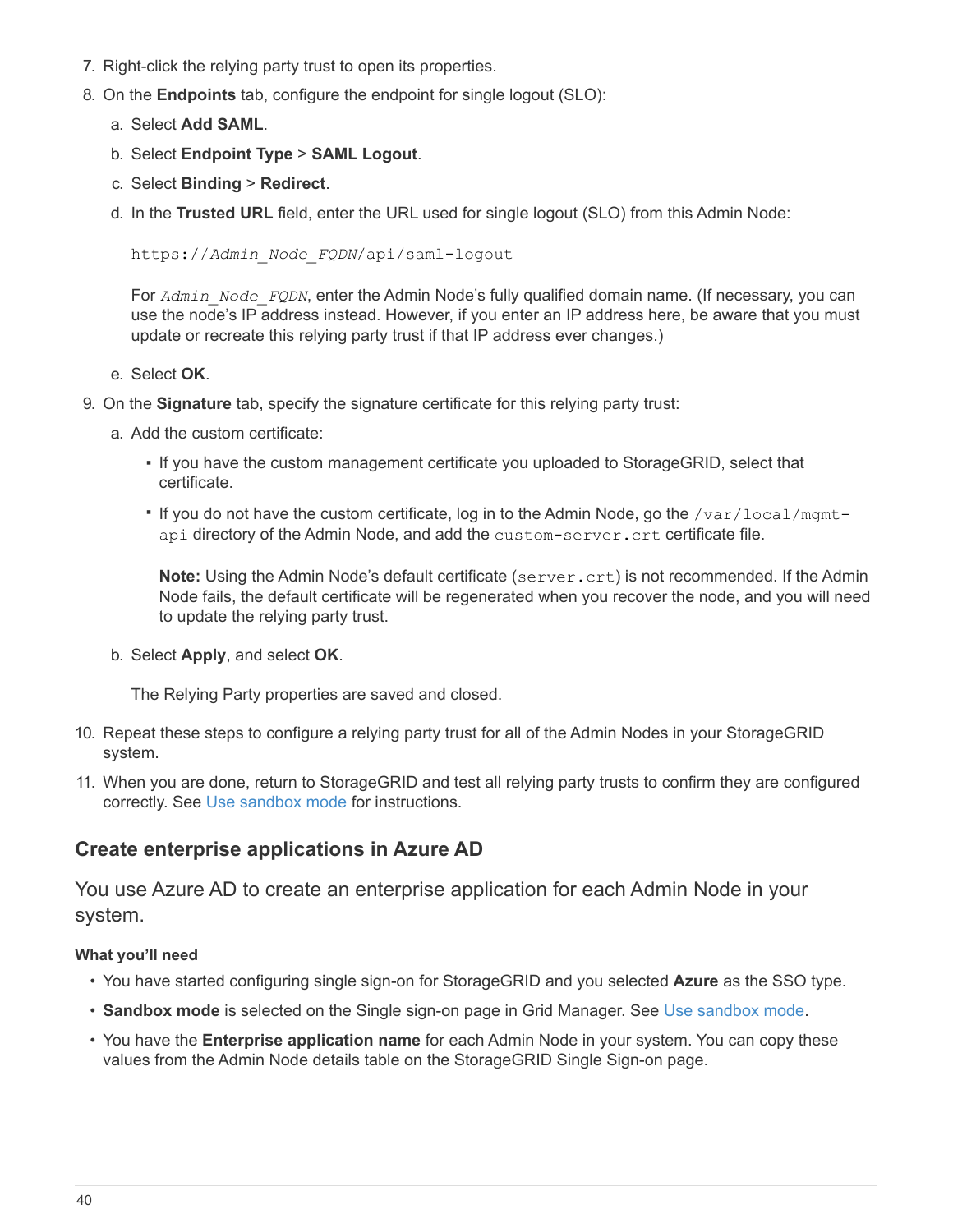

You must create an enterprise application for each Admin Node in your StorageGRID system. Having an enterprise application for each Admin Node ensures that users can securely sign in to and out of any Admin Node.

- You have experience creating enterprise applications in Azure Active Directory.
- You have an Azure account with an active subscription.
- You have one of the following roles in the Azure account: Global Administrator, Cloud Application Administrator, Application Administrator, or owner of the service principal.

#### **Access Azure AD**

- 1. Login to the [Azure Portal.](https://portal.azure.com)
- 2. Navigate to [Azure Active Directory](https://portal.azure.com/#blade/Microsoft_AAD_IAM/ActiveDirectoryMenuBlade).
- 3. Select [Enterprise applications](https://portal.azure.com/#blade/Microsoft_AAD_IAM/StartboardApplicationsMenuBlade/Overview/menuId/).

#### **Create enterprise applications and save StorageGRID SSO configuration**

In order to save the SSO configuration for Azure in StorageGRID, you must use Azure to create an enterprise application for each Admin Node. You will copy the federation metadata URLs from Azure and paste them into the corresponding **Federation metadata URL** fields on the StorageGRID Single Sign-on page.

- 1. Repeat the following steps for each Admin Node.
	- a. In the Azure Enterprise applications pane, select **New application**.
	- b. Select **Create your own application**.
	- c. For the name, enter the **Enterprise application name** you copied from the Admin Node details table on the StorageGRID Single Sign-on page.
	- d. Leave the **Integrate any other application you don't find in the gallery (Non-gallery)** radio button selected.
	- e. Select **Create**.
	- f. Select the **Get started** link in the **2. Set up single sign on** box, or select the **Single sign-on** link in the left margin.
	- g. Select the **SAML** box.
	- h. Copy the **App Federation Metadata Url**, which you can find under **Step 3 SAML Signing Certificate**.
	- i. Go to the StorageGRID Single Sign-on page, and paste the URL in the **Federation metadata URL** field that corresponds to the **Enterprise application name** you used.
- 2. After you have pasted a federation metadata URL for each Admin Node and made all other needed changes to the SSO configuration, select **Save** on the StorageGRID Single Sign-on page.

#### **Download SAML metadata for every Admin Node**

After the SSO configuration is saved, you can download a SAML metadata file for each Admin Node in your StorageGRID system.

Repeat these steps for each Admin Node:

- 1. Sign in to StorageGRID from the Admin Node.
- 2. Select **CONFIGURATION** > **Access control** > **Single sign-on**.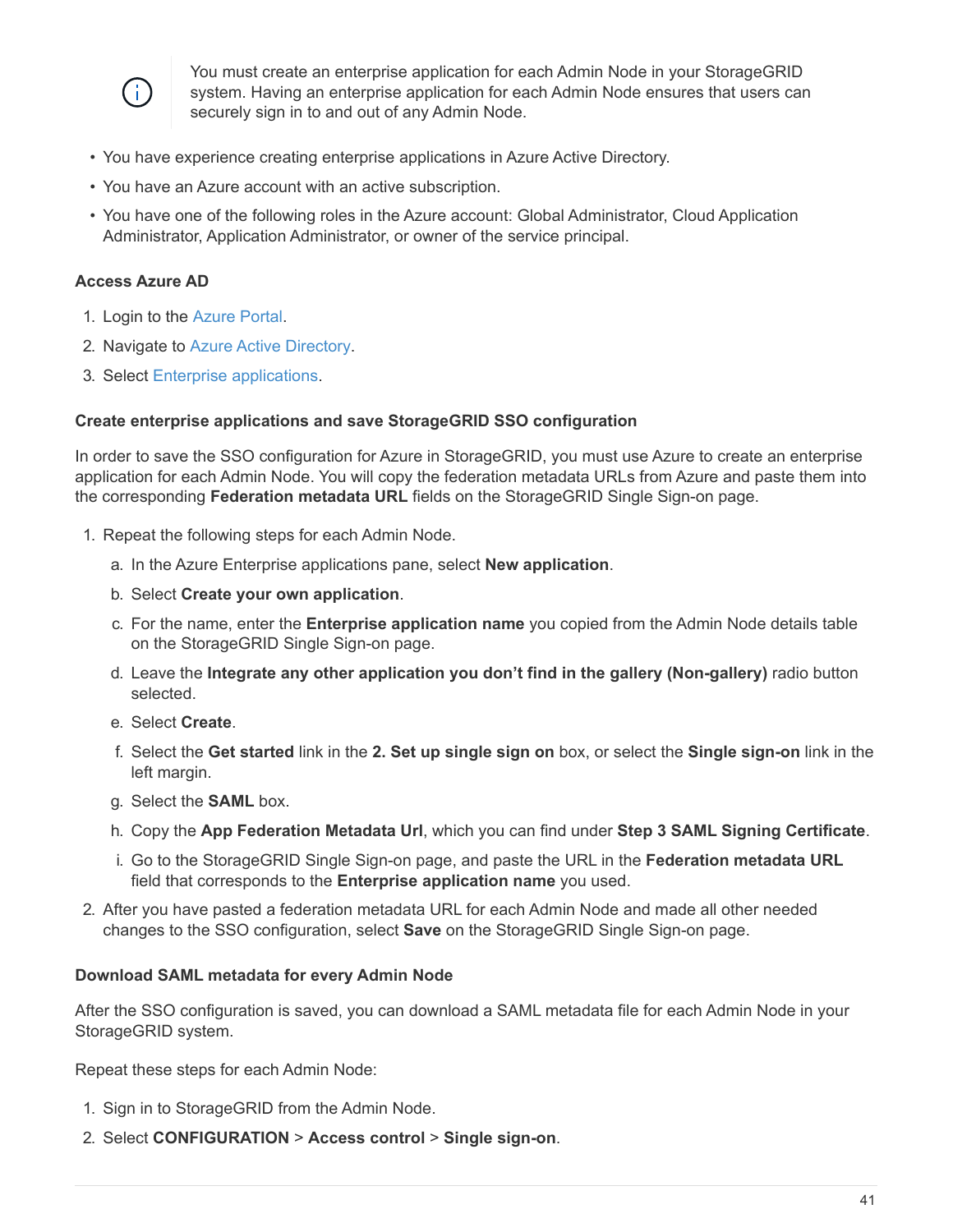- 3. Select the button to download the SAML metadata for that Admin Node.
- 4. Save the file, which you will upload into Azure AD.

#### **Upload SAML metadata to each enterprise application**

After downloading a SAML metadata file for each StorageGRID Admin Node, perform the following steps in Azure AD:

- 1. Return to the Azure Portal.
- 2. Repeat these steps for each enterprise application:



You might need to refresh the Enterprise applications page to see applications you previously added in the list.

- a. Go to the Properties page for the enterprise application.
- b. Set **Assignment required** to **No** (unless you want to separately configure assignments).
- c. Go to the Single sign-on page.
- d. Complete the SAML configuration.
- e. Select the **Upload metadata file** button and select the SAML metadata file you downloaded for the corresponding Admin Node.
- f. After the file loads, select **Save** and then select **X** to close the pane. You are returned to the Set up Single Sign-On with SAML page.
- 3. Follow the steps in [Use sandbox mode](#page-28-0) to test each application.

## <span id="page-43-0"></span>**Create service provider (SP) connections in PingFederate**

You use PingFederate to create a service provider (SP) connection for each Admin Node in your system. To speed up the process, you will import the SAML metadata from StorageGRID.

#### **What you'll need**

- You have configured single sign-on for StorageGRID and you selected **Ping Federate** as the SSO type.
- **Sandbox mode** is selected on the Single sign-on page in Grid Manager. See [Use sandbox mode](#page-28-0).
- You have the **SP connection ID** for each Admin Node in your system. You can find these values in the Admin Nodes detail table on the StorageGRID Single Sign-on page.
- You have downloaded the **SAML metadata** for each Admin Node in your system.
- You have experience creating SP connections in PingFederate Server.
- You have the [Administrator's Reference Guide](https://docs.pingidentity.com/bundle/pingfederate-103/page/kfj1564002962494.html) for PingFederate Server. The PingFederate documentation provides detailed step-by-step instructions and explanations.
- You have the Admin permission for PingFederate Server.

#### **About this task**

These instructions summarize how to configure PingFederate Server version 10.3 as an SSO provider for StorageGRID. If you are using another version of PingFederate, you might need to adapt these instructions. Refer to the PingFederate Server documentation for detailed instructions for your release.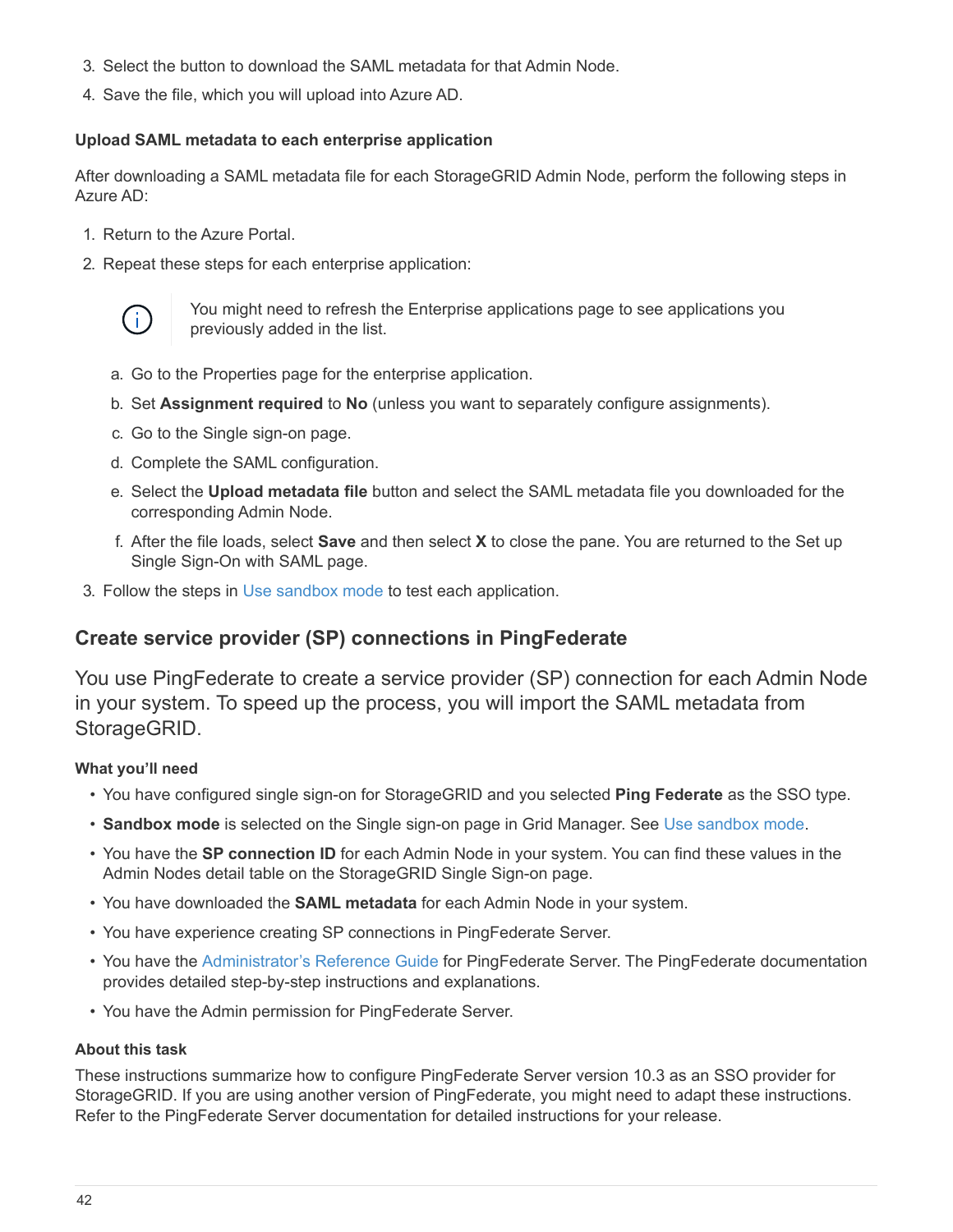#### **Complete prerequisites in PingFederate**

Before you can create the SP connections you will use for StorageGRID, you must complete prerequisite tasks in PingFederate. You will use information from these prerequisites when you configure the SP connections.

#### <span id="page-44-2"></span>**Create data store**

If you haven't already, create a data store to connect PingFederate to the AD FS LDAP server. Use the values you used when [configuring identity federation](#page-8-0) in StorageGRID.

- **Type**: Directory (LDAP)
- **LDAP Type**: Active Directory
- <span id="page-44-0"></span>• **Binary Attribute Name**: Enter **objectGUID** on the LDAP Binary Attributes tab exactly as shown.

#### **Create password credential validator**

If you haven't already, create a password credential validator.

- **Type**: LDAP Username Password Credential Validator
- **Data store**: Select the data store you created.
- **Search base**: Enter information from LDAP (for example, DC=saml,DC=sgws).
- **Search filter**: sAMAccountName=\${username}
- <span id="page-44-1"></span>• **Scope**: Subtree

#### **Create IdP adapter instance**

If you haven't already, create an IdP adapter instance.

- 1. Go to **Authentication** > **Integration** > **IdP Adapters**.
- 2. Select **Create New Instance**.
- 3. On the Type tab, select **HTML Form IdP Adapter**.
- 4. On the IdP Adapter tab, select **Add a new row to 'Credential Validators'**.
- 5. Select the [password credential validator](#page-44-0) you created.
- 6. On the Adapter Attributes tab, select the **username** attribute for **Pseudonym**.
- <span id="page-44-3"></span>7. Select **Save**.

#### **Create or import signing certificate**

If you haven't already, create or import the signing certificate.

- 1. Go to **Security** > **Signing & Decryption Keys & Certificates**.
- 2. Create or import the signing certificate.

#### **Create an SP connection in PingFederate**

When you create an SP connection in PingFederate, you import the SAML metadata you downloaded from StorageGRID for the Admin Node. The metadata file contains many of the specific values you need.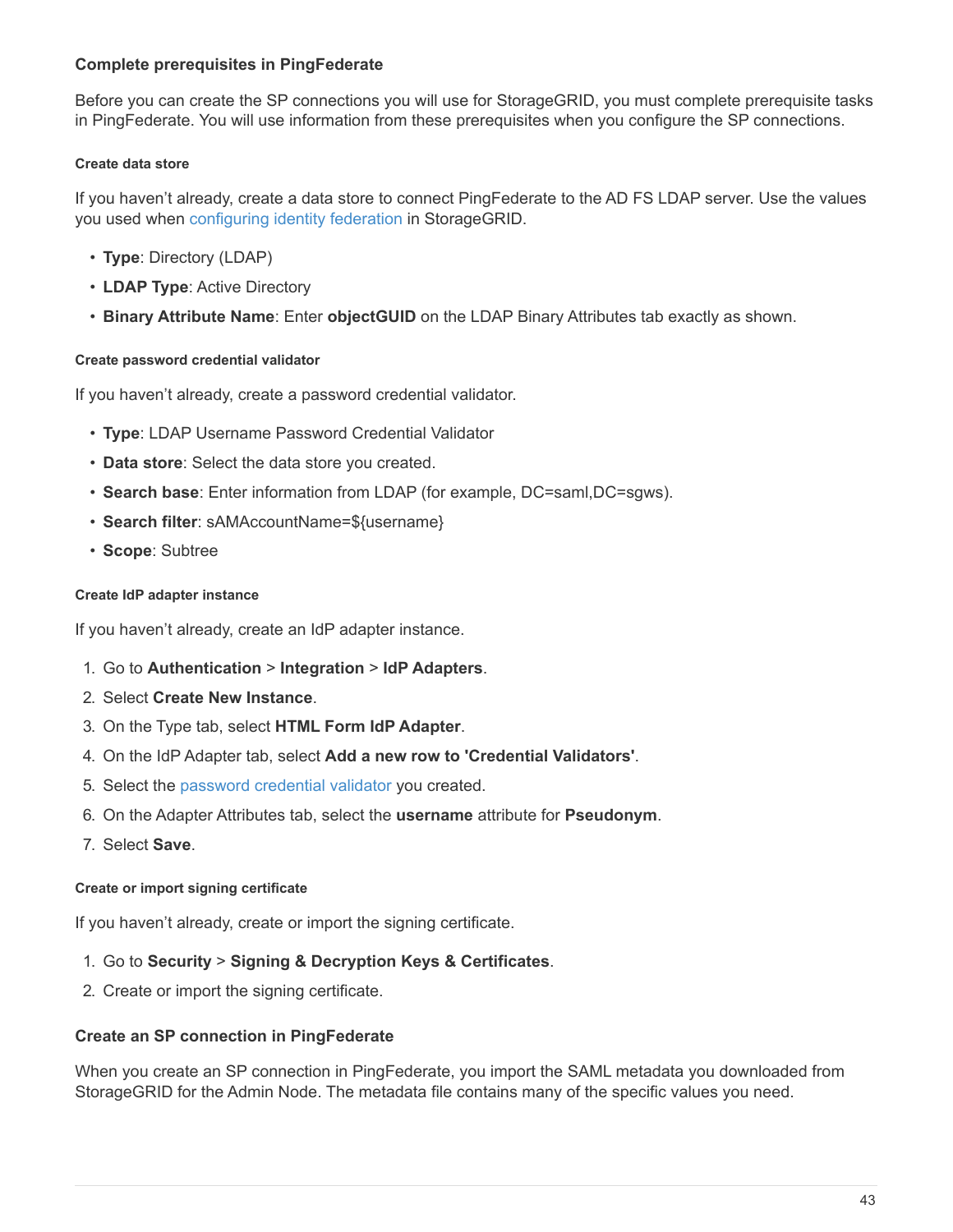

You must create an SP connection for each Admin Node in your StorageGRID system, so that users can securely sign in to and out of any node. Use these instructions to create the first SP connection. Then, go to [Create additional SP connections](#page-46-0) to create any additional connections you need.

#### **Choose SP connection type**

- 1. Go to **Applications** > **Integration** > **SP Connections**.
- 2. Select **Create Connection**.
- 3. Select **Do not use a template for this connection**.
- 4. Select **Browser SSO Profiles** and **SAML 2.0** as the protocol.

#### **Import SP metadata**

- 1. On the Import Metadata tab, select **File**.
- 2. Choose the SAML metadata file you downloaded from the StorageGRID Single sign-on page for the Admin Node.
- 3. Review the Metadata Summary and the information on the General Info tab.

The Partner's Entity ID and the Connection Name are set to the StorageGRID SP connection ID. (for example, 10.96.105.200-DC1-ADM1-105-200). The Base URL is the IP of the StorageGRID Admin Node.

4. Select **Next**.

#### **Configure IdP Browser SSO**

- 1. From the Browser SSO tab, select **Configure Browser SSO**.
- 2. On the SAML profiles tab, select the **SP-initiated SSO**, **SP-initial SLO**, **IdP-initiated SSO**, and **IdPinitiated SLO** options.
- 3. Select **Next**.
- 4. On the Assertion Lifetime tab, make no changes.
- 5. On the Assertion Creation tab, select **Configure Assertion Creation**.
	- a. On the Identity Mapping tab, select **Standard**.
	- b. On the Attribute Contract tab, use the **SAML\_SUBJECT** as the Attribute Contract and the unspecified name format that was imported.
- 6. For Extend the Contract, select **Delete** to remove the urn:oid, which is not used.

#### **Map adapter instance**

- 1. On the Authentication Source Mapping tab, select **Map New Adapter Instance**.
- 2. On the Adapter instance tab, select the [adapter instance](#page-44-1) you created.
- 3. On the Mapping Method tab, select **Retrieve Additional Attributes From a Data Store**.
- 4. On the Attribute Source & User Lookup tab, select **Add Attribute Source**.
- 5. On the Data Store tab, provide a description and select the [data store](#page-44-2) you added.
- 6. On the LDAP Directory Search tab:
	- Enter the **Base DN**, which should exactly match the value you entered in StorageGRID for the LDAP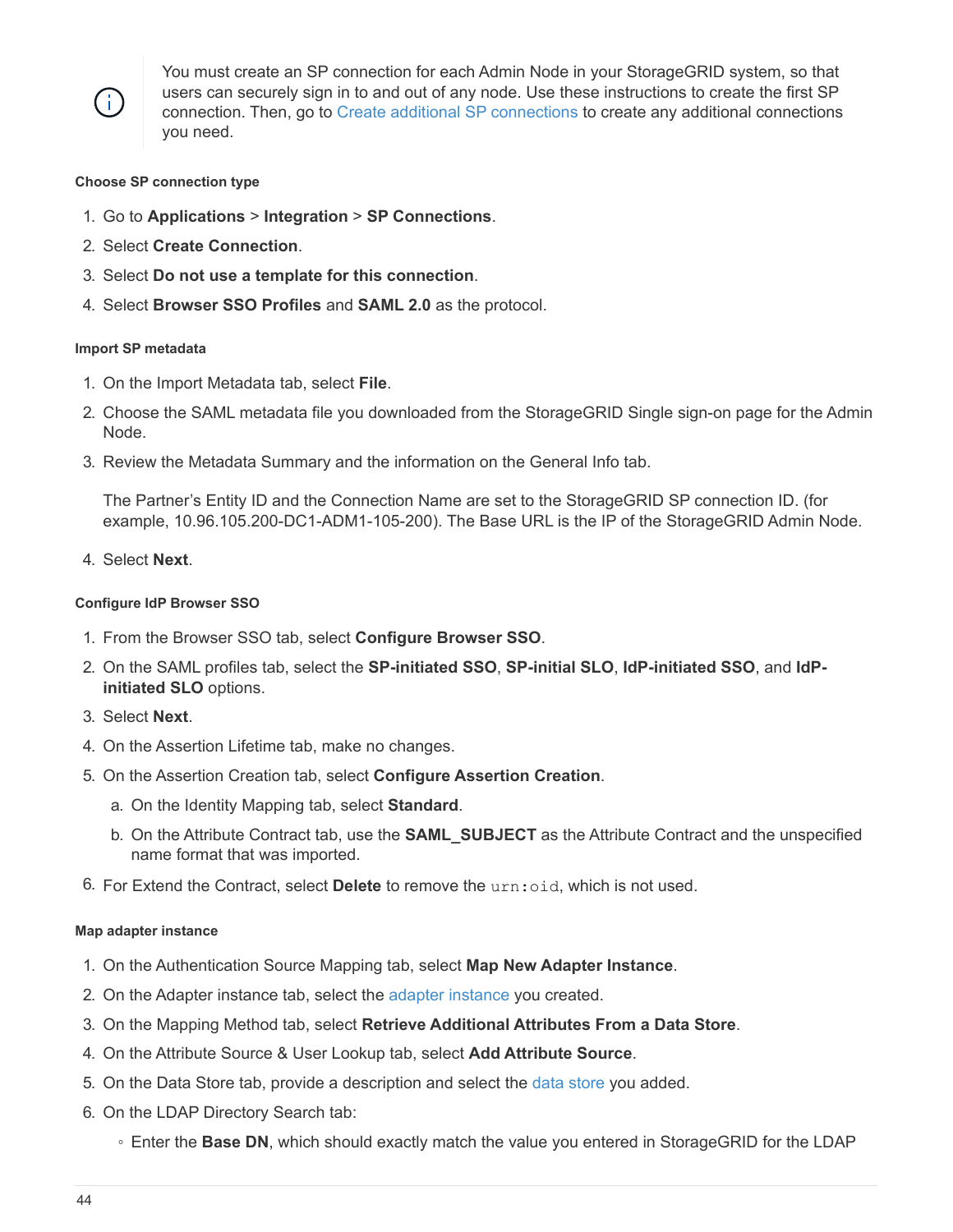server.

- For the Search Scope, select **Subtree**.
- For the Root Object Class, search for the **objectGUID** attribute and add it.
- 7. On the LDAP Binary Attribute Encoding Types tab, select **Base64** for the **objectGUID** attribute.
- 8. On the LDAP Filter tab, enter **sAMAccountName=\${username}**.
- 9. On the Attribute Contract Fulfillment tab, select **LDAP (attribute)** from the Source drop-down and select **objectGUID** from the Value drop-down.
- 10. Review and then save the attribute source.
- 11. On the Failsave Attribute Source tab, select **Abort the SSO Transaction**.
- 12. Review the summary and select **Done**.
- 13. Select **Done**.

#### **Configure protocol settings**

- 1. On the **SP Connection** > **Browser SSO** > **Protocol Settings** tab, select **Configure Protocol Settings**.
- 2. On the Assertion Consumer Service URL tab, accept the default values, which were imported from the StorageGRID SAML metadata (**POST** for Binding and /api/saml-response for Endpoint URL).
- 3. On the SLO Service URLs tab, accept the default values, which were imported from the StorageGRID SAML metadata (**REDIRECT** for Binding and /api/saml-logout for Endpoint URL.
- 4. On the Allowable SAML Bindings tab, unselect **ARTIFACT** and **SOAP**. Only **POST** and **REDIRECT** are required.
- 5. On the Signature Policy tab, leave the **Require Authn Requests to be Signed** and **Always Sign Assertion** check boxes selected.
- 6. On the Encryption Policy tab, select **None**.
- 7. Review the summary and select **Done** to save the protocol settings.
- 8. Review the summary and select **Done** to save the Browser SSO settings.

#### **Configure credentials**

- 1. From the SP Connection tab, select **Credentials**.
- 2. From the Credentials tab, select **Configure Credentials**.
- 3. Select the [signing certificate](#page-44-3) you created or imported.
- 4. Select **Next** to go to **Manage Signature Verification Settings**.
	- a. On the Trust Model tab, select **Unanchored**.
	- b. On the Signature Verification Certificate tab, review the signing certificate information, which was imported from the StorageGRID SAML metadata.
- 5. Review the summary screens and select **Save** to save the SP connection.

#### <span id="page-46-0"></span>**Create additional SP connections**

You can copy the first SP connection to create the SP connections you need for each Admin Node in your grid. You upload new metadata for each copy.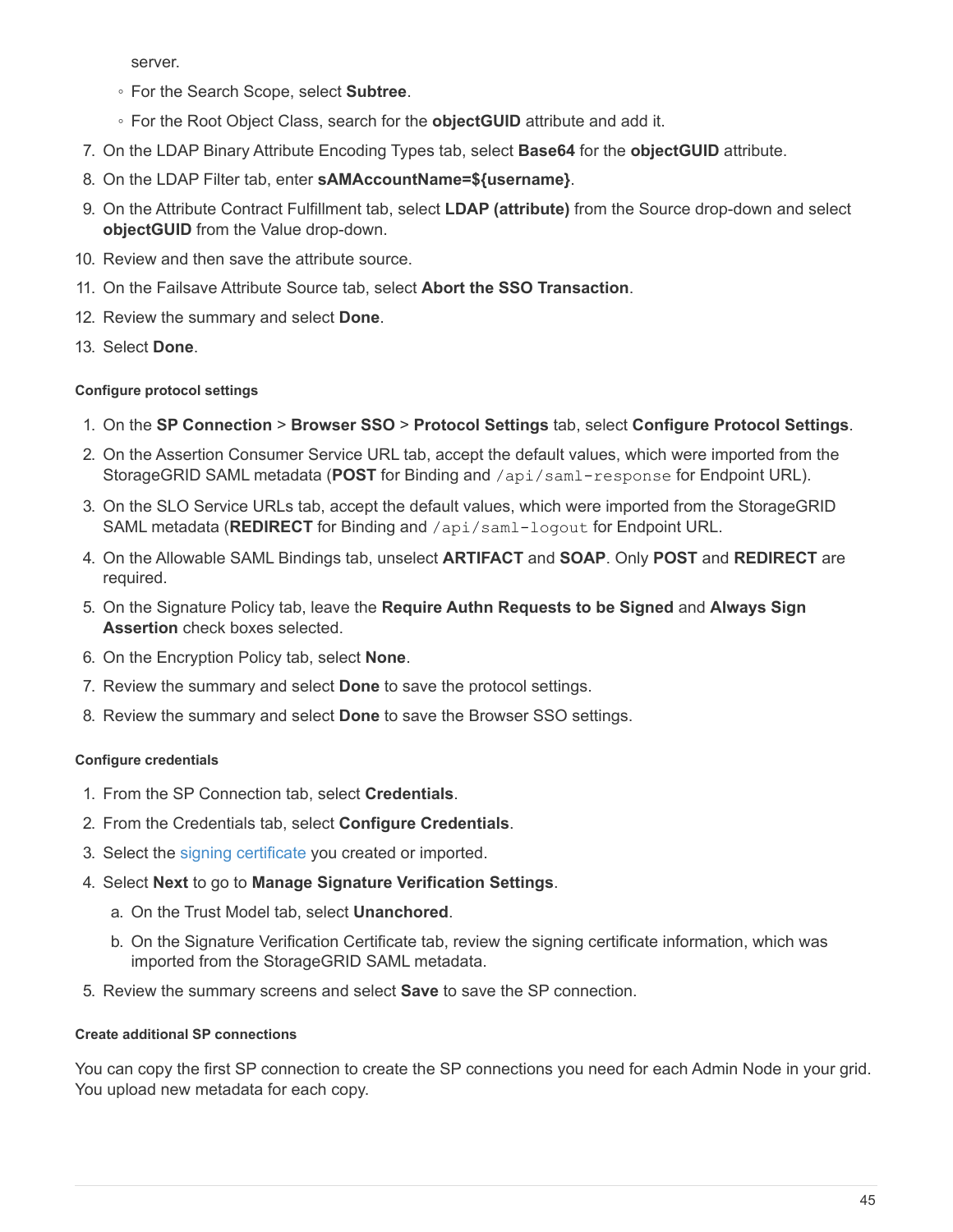

The SP connections for different Admin Nodes use identical settings, with the exception of the Partner's Entity ID, Base URL, Connection ID, Connection Name, Signature Verification, and SLO Response URL.

- 1. Select **Action** > **Copy** to create a copy of the initial SP connection for each additional Admin Node.
- 2. Enter the Connection ID and Connection Name for the copy, and select **Save**.
- 3. Choose the metadata file corresponding to the Admin Node:
	- a. Select **Action** > **Update with Metadata**.
	- b. Select **Choose File** and upload the metadata.
	- c. Select **Next**.
	- d. Select **Save**.
- 4. Resolve the error due to the unused attribute:
	- a. Select the new connection.
	- b. Select **Configure Browser SSO > Configure Assertion Creation > Attribute Contract**.
	- c. Delete the entry for **urn:oid**.
	- d. Select **Save**.

## <span id="page-47-0"></span>**Disable single sign-on**

You can disable single sign-on (SSO) if you no longer want to use this functionality. You must disable single sign-on before you can disable identity federation.

#### **What you'll need**

- You are signed in to the Grid Manager using a [supported web browser.](https://docs.netapp.com/us-en/storagegrid-116/admin/web-browser-requirements.html)
- You have specific access permissions.

#### **Steps**

1. Select **CONFIGURATION** > **Access control** > **Single sign-on**.

The Single Sign-on page appears.

- 2. Select the **Disabled** option.
- 3. Select **Save**.

A warning message appears indicating that local users will now be able to sign in.

## A Warning

Disable single sign-on

After you disable SSO or switch to sandbox mode, local users will be able to sign in. Are you sure you want to proceed?

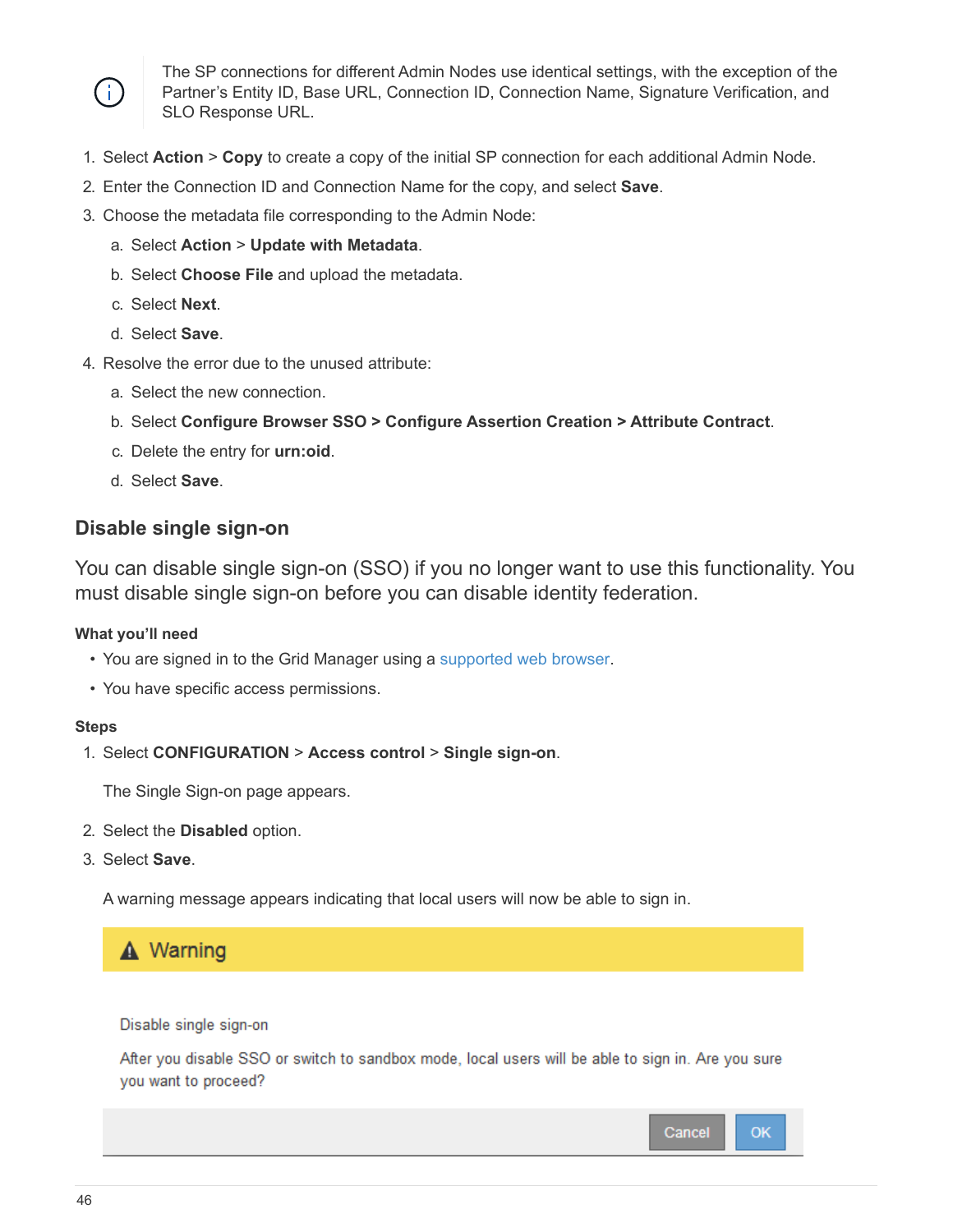4. Select **OK**.

The next time you sign in to StorageGRID, the StorageGRID Sign in page appears and you must enter the username and password for a local or federated StorageGRID user.

## **Temporarily disable and reenable single sign-on for one Admin Node**

You might not be able to sign in to the Grid Manager if the single sign-on (SSO) system goes down. In this case, you can temporarily disable and reenable SSO for one Admin Node. To disable and then reenable SSO, you must access the node's command shell.

#### **What you'll need**

- You have specific access permissions.
- You have the Passwords.txt file.
- You know the password for the local root user.

#### **About this task**

After you disable SSO for one Admin Node, you can sign in to the Grid Manager as the local root user. To secure your StorageGRID system, you must use the node's command shell to reenable SSO on the Admin Node as soon as you sign out.



Disabling SSO for one Admin Node does not affect the SSO settings for any other Admin Nodes in the grid. The **Enable SSO** check box on the Single Sign-on page in the Grid Manager remains selected, and all existing SSO settings are maintained unless you update them.

#### **Steps**

- 1. Log in to an Admin Node:
	- a. Enter the following command: ssh admin@Admin\_Node\_IP
	- b. Enter the password listed in the Passwords.txt file.
	- c. Enter the following command to switch to root:  $su -$
	- d. Enter the password listed in the Passwords.txt file.

When you are logged in as root, the prompt changes from  $\sin$  to #.

2. Run the following command:disable-saml

A message indicates that the command applies to this Admin Node only.

3. Confirm that you want to disable SSO.

A message indicates that single sign-on is disabled on the node.

4. From a web browser, access the Grid Manager on the same Admin Node.

The Grid Manager sign-in page is now displayed because SSO has been disabled.

- 5. Sign in with the username root and the local root user's password.
- 6. If you disabled SSO temporarily because you needed to correct the SSO configuration: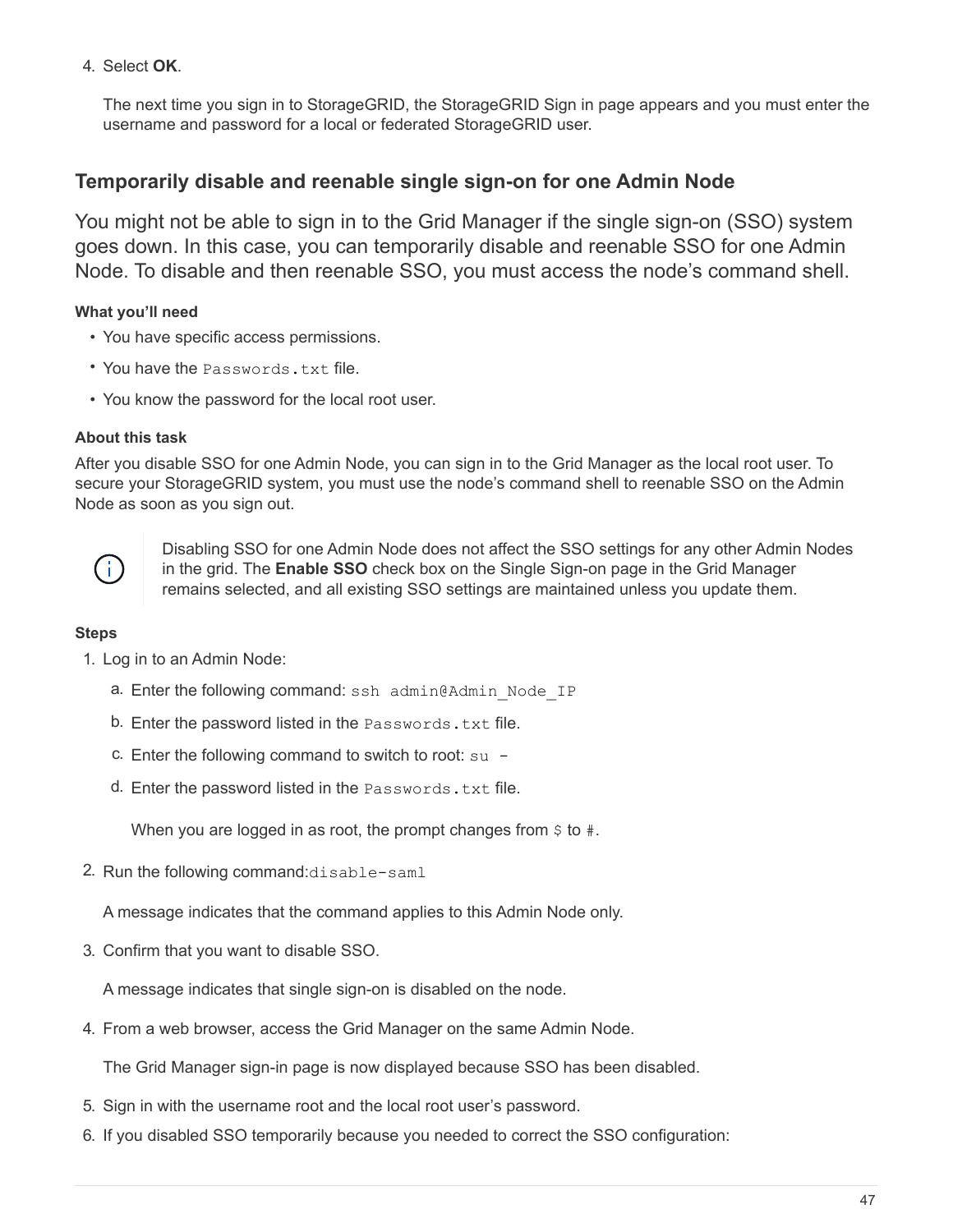- a. Select **CONFIGURATION** > **Access control** > **Single sign-on**.
- b. Change the incorrect or out-of-date SSO settings.
- c. Select **Save**.

Selecting **Save** from the Single Sign-on page automatically reenables SSO for the entire grid.

- 7. If you disabled SSO temporarily because you needed to access the Grid Manager for some other reason:
	- a. Perform whatever task or tasks you need to perform.
	- b. Select **Sign Out**, and close the Grid Manager.
	- c. Reenable SSO on the Admin Node. You can perform either of the following steps:
		- Run the following command: enable-saml

A message indicates that the command applies to this Admin Node only.

Confirm that you want to enable SSO.

A message indicates that single sign-on is enabled on the node.

- Reboot the grid node: reboot
- 8. From a web browser, access the Grid Manager from the same Admin Node.
- 9. Confirm that the StorageGRID Sign in page appears and that you must enter your SSO credentials to access the Grid Manager.